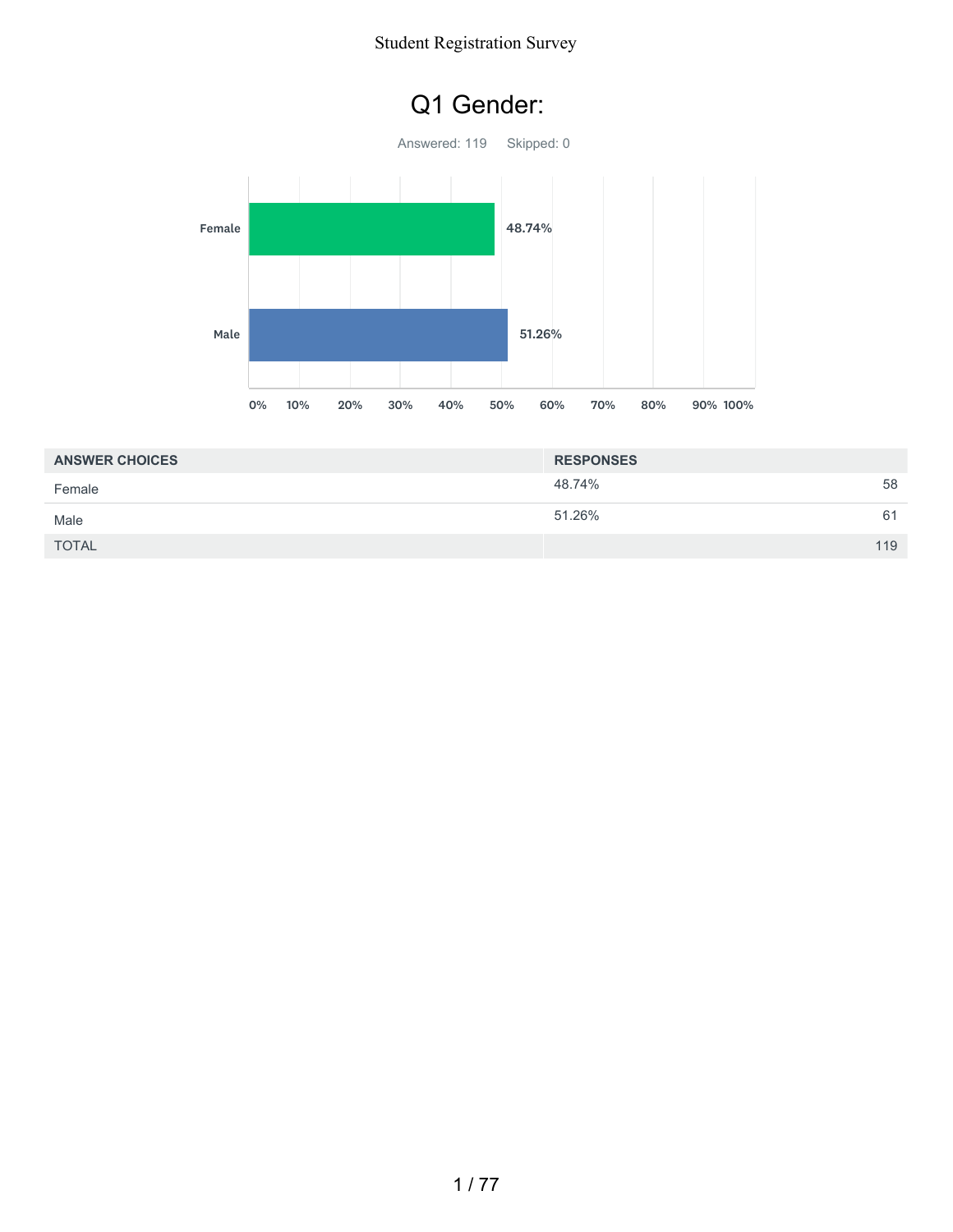### Q2 Campus

Answered: 117 Skipped: 2



| <b>ANSWER CHOICES</b>  | <b>RESPONSES</b> |          |
|------------------------|------------------|----------|
| <b>Chuuk Campus</b>    | 18.80%           | 22       |
| Kosrae Campus          | $0.00\%$         | 0        |
| <b>National Campus</b> | 17.95%<br>21     |          |
| Pohnpei Campus         | 63.25%           | 74       |
| Yap Campus             | $0.00\%$         | $\Omega$ |
| <b>TOTAL</b>           | 117              |          |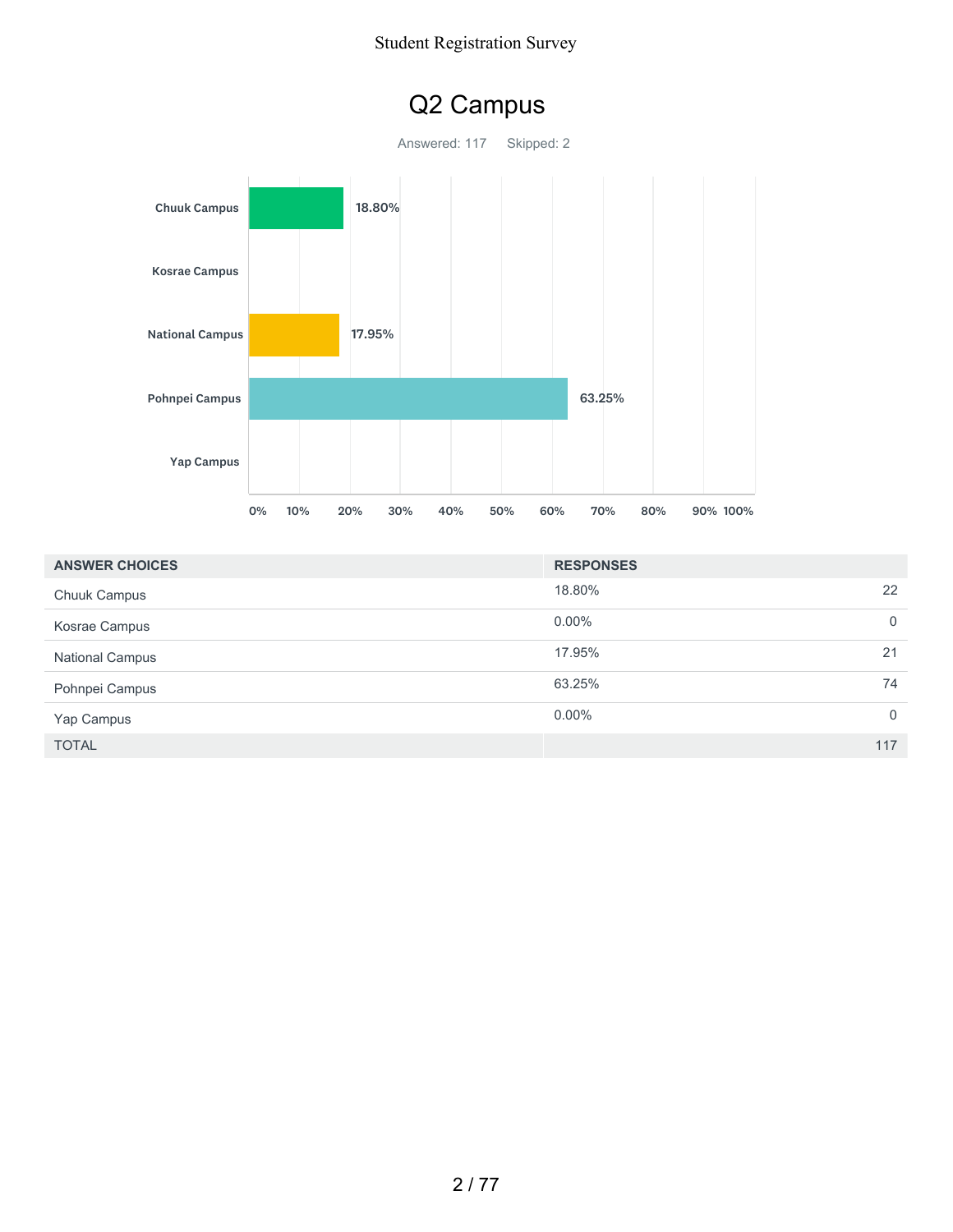### Q3 Classification:



| <b>ANSWER CHOICES</b> | <b>RESPONSES</b> |              |
|-----------------------|------------------|--------------|
| Freshmen              | 51.79%           | 58           |
| Sophomore             | 42.86%           | 48           |
| 3rd Year              | 5.36%            | 6            |
| 4th Year              | $0.00\%$         | $\mathbf{0}$ |
| <b>TOTAL</b>          |                  | 112          |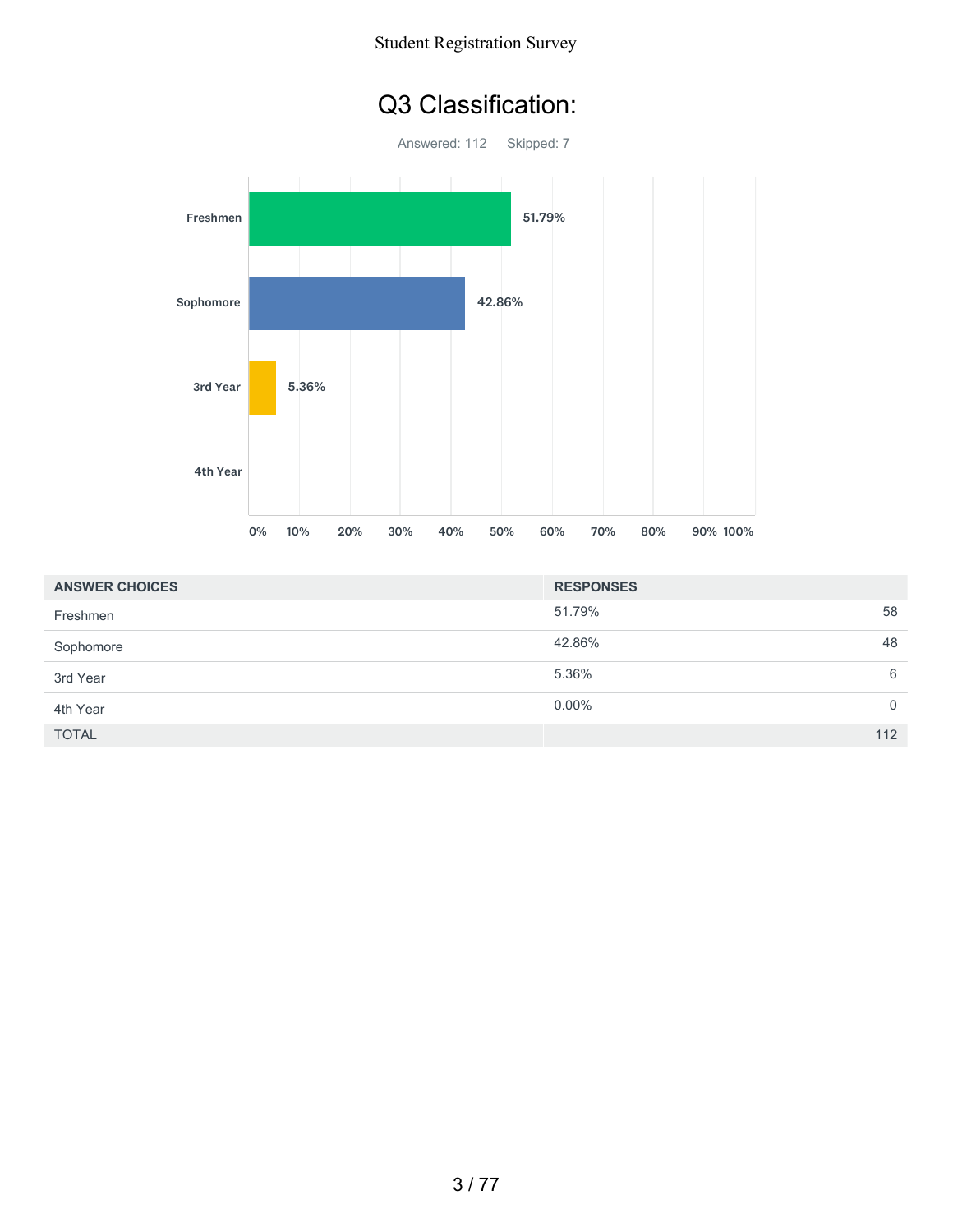### Q4 Registration Status:



| <b>ANSWER CHOICES</b> | <b>RESPONSES</b> |          |
|-----------------------|------------------|----------|
| <b>New</b>            | 44.83%           | 52       |
| Continuing            | 53.45%           | 62       |
| Transfer              | $0.00\%$         | $\Omega$ |
| Returning             | 1.72%            | 2        |
| <b>TOTAL</b>          |                  | 116      |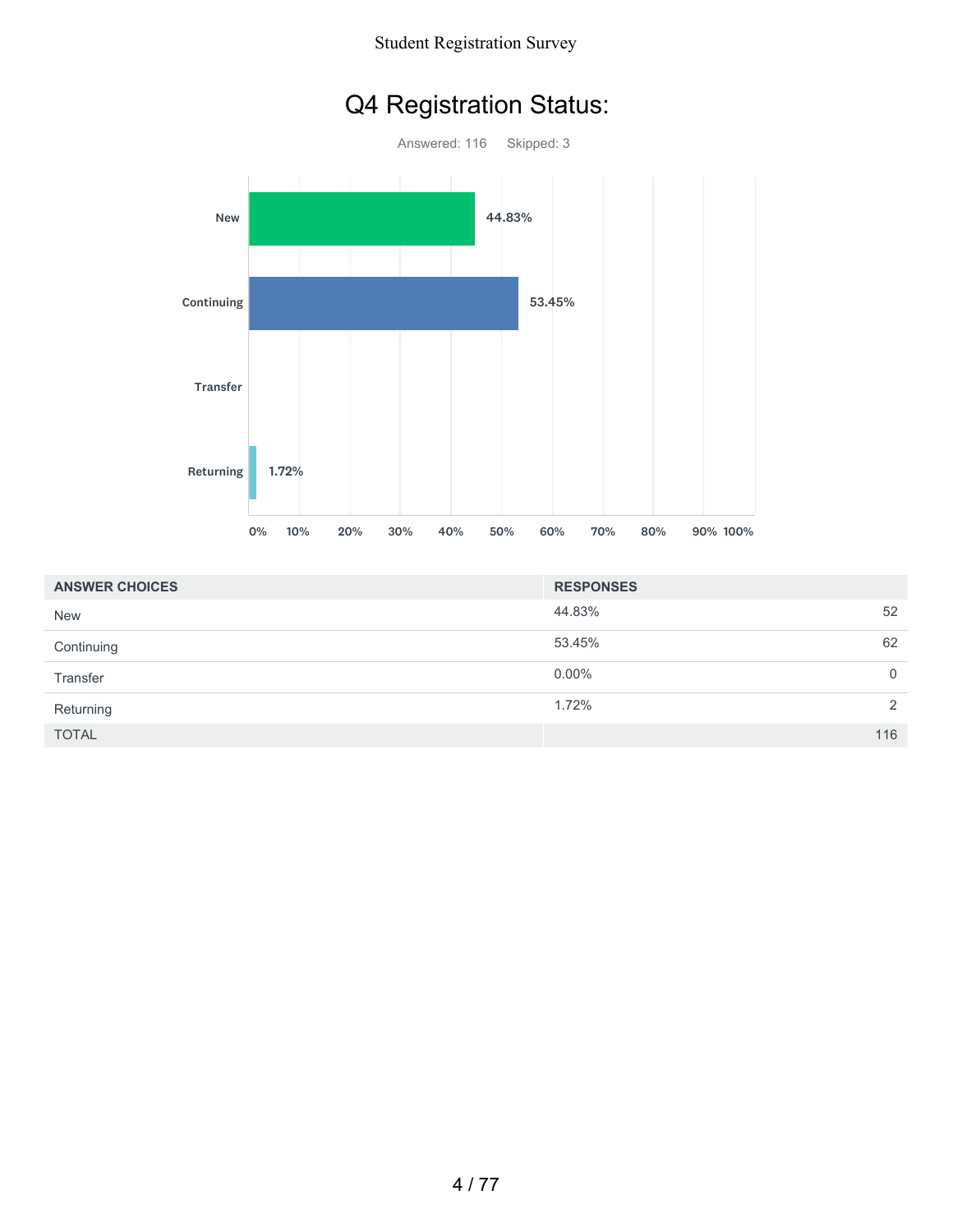## Q5 State of Origin:



| <b>ANSWER CHOICES</b>  |                               | <b>RESPONSES</b> |             |
|------------------------|-------------------------------|------------------|-------------|
| Chuuk                  |                               | 20.18%           | 22          |
| Kosrae                 |                               | $0.00\%$         | $\mathbf 0$ |
| Pohnpei                |                               | 77.06%           | 84          |
| Yap                    |                               | 2.75%            | 3           |
| Other (please specify) |                               | $0.00\%$         | $\mathbf 0$ |
| <b>TOTAL</b>           |                               |                  | 109         |
|                        |                               |                  |             |
| #                      | <b>OTHER (PLEASE SPECIFY)</b> |                  | <b>DATE</b> |
|                        | There are no responses.       |                  |             |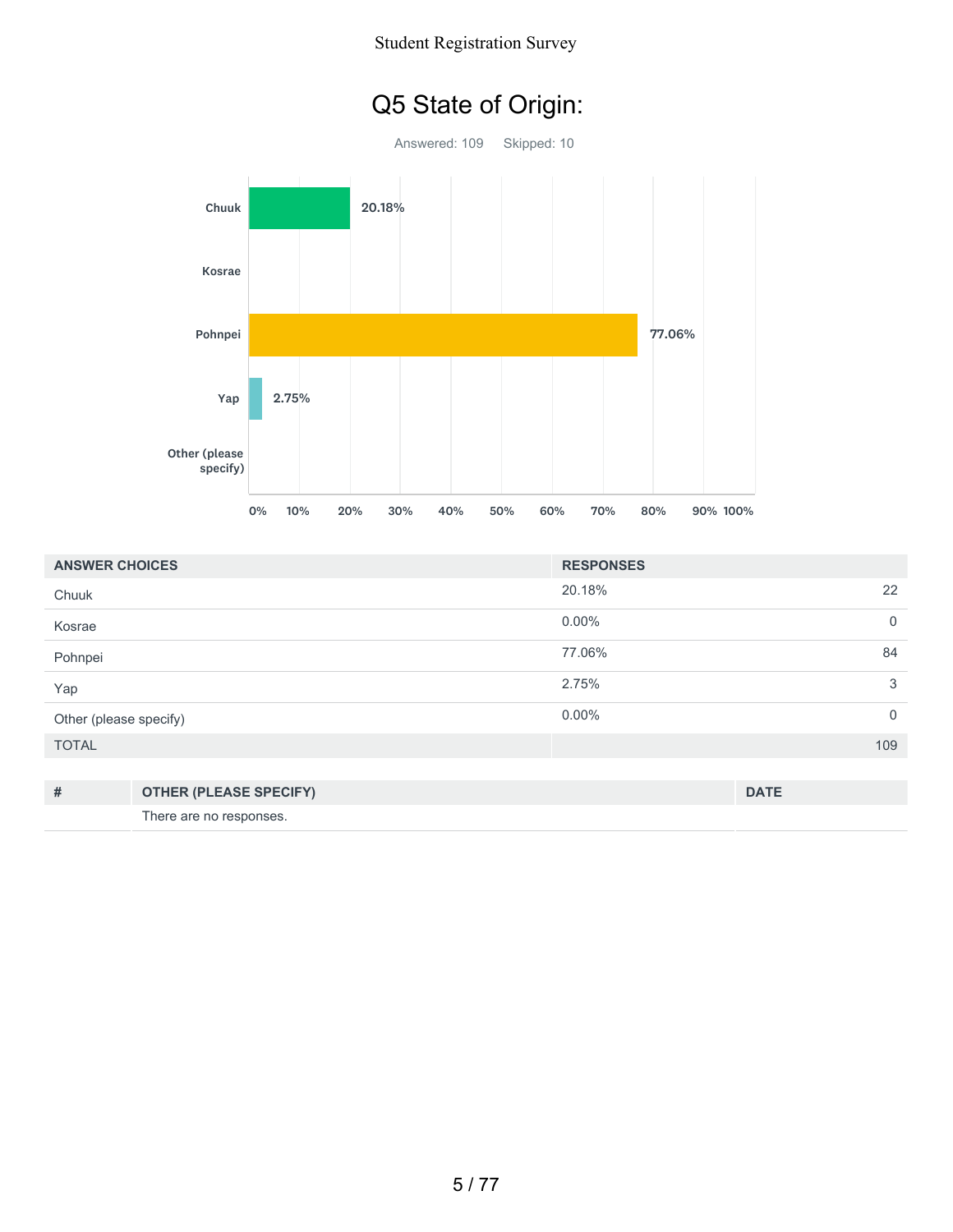

# Q6 Please indicate your residential status:

| <b>RESPONSES</b> |          |
|------------------|----------|
| 100.00%          | 114      |
| $0.00\%$         | $\Omega$ |
| $0.00\%$         | $\Omega$ |
|                  | 114      |
|                  |          |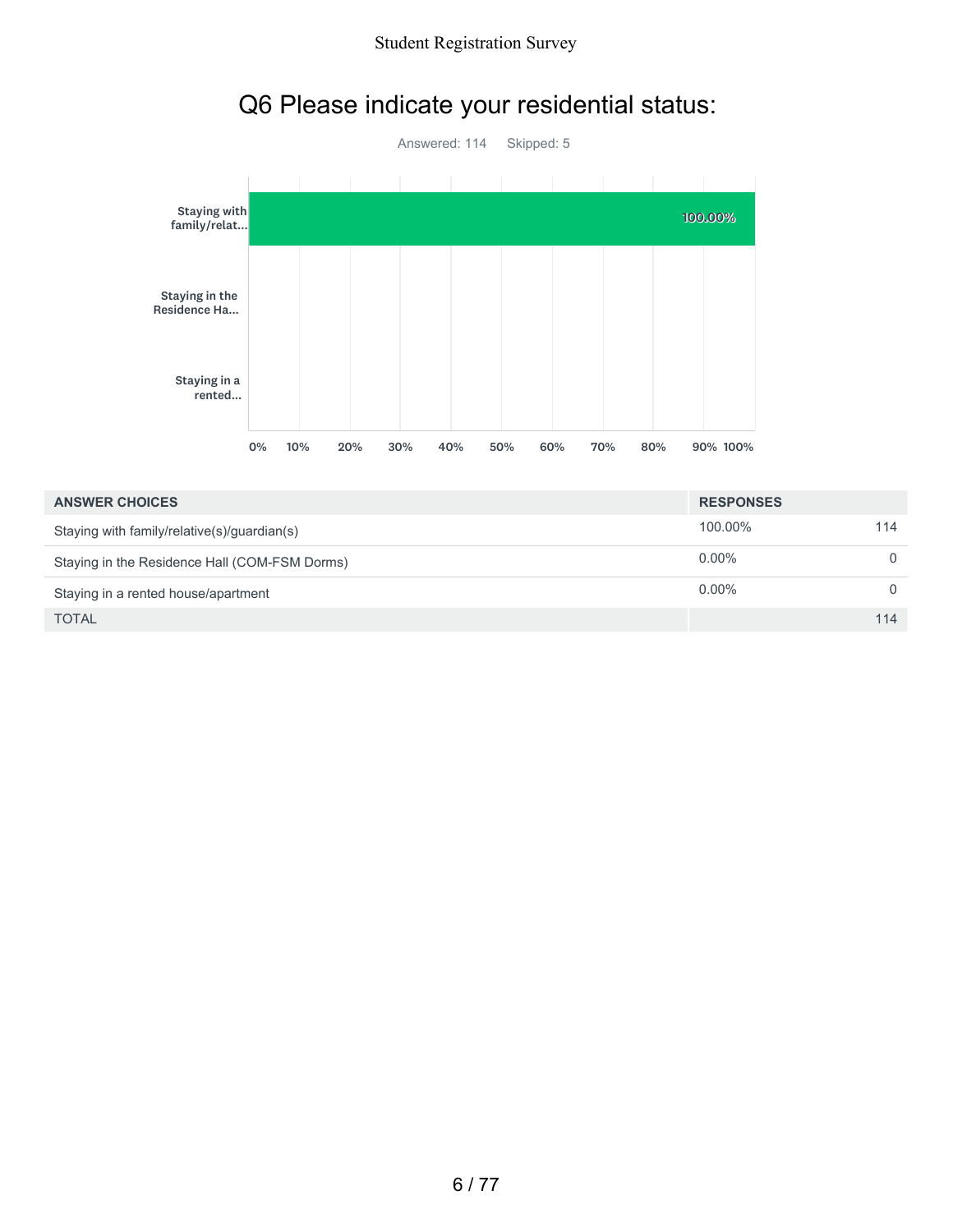

### Q7 Please indicate your degree type:

| <b>ANSWER CHOICES</b>                       | <b>RESPONSES</b> |                |
|---------------------------------------------|------------------|----------------|
| Associate of Arts (AA)                      | 27.19%           | 31             |
| Associate of Science (AS)                   | 32.46%           | 37             |
| Associate of Applied Science (AAS)          | 9.65%            | 11             |
| Certificate of Achievement (CA)             | 22.81%           | 26             |
| Third Year Certificate of Achievement (TYC) | 0.88%            | 1              |
| Undecided                                   | 6.14%            | $\overline{7}$ |
| Other (please specify)                      | 0.88%            | $\mathbf{1}$   |
| <b>TOTAL</b>                                |                  | 114            |
|                                             |                  |                |

| # | <b>OTHER (PLEASE SPECIFY)</b> | <b>DATE</b>        |
|---|-------------------------------|--------------------|
|   | ace2                          | 6/18/2018 11:57 AM |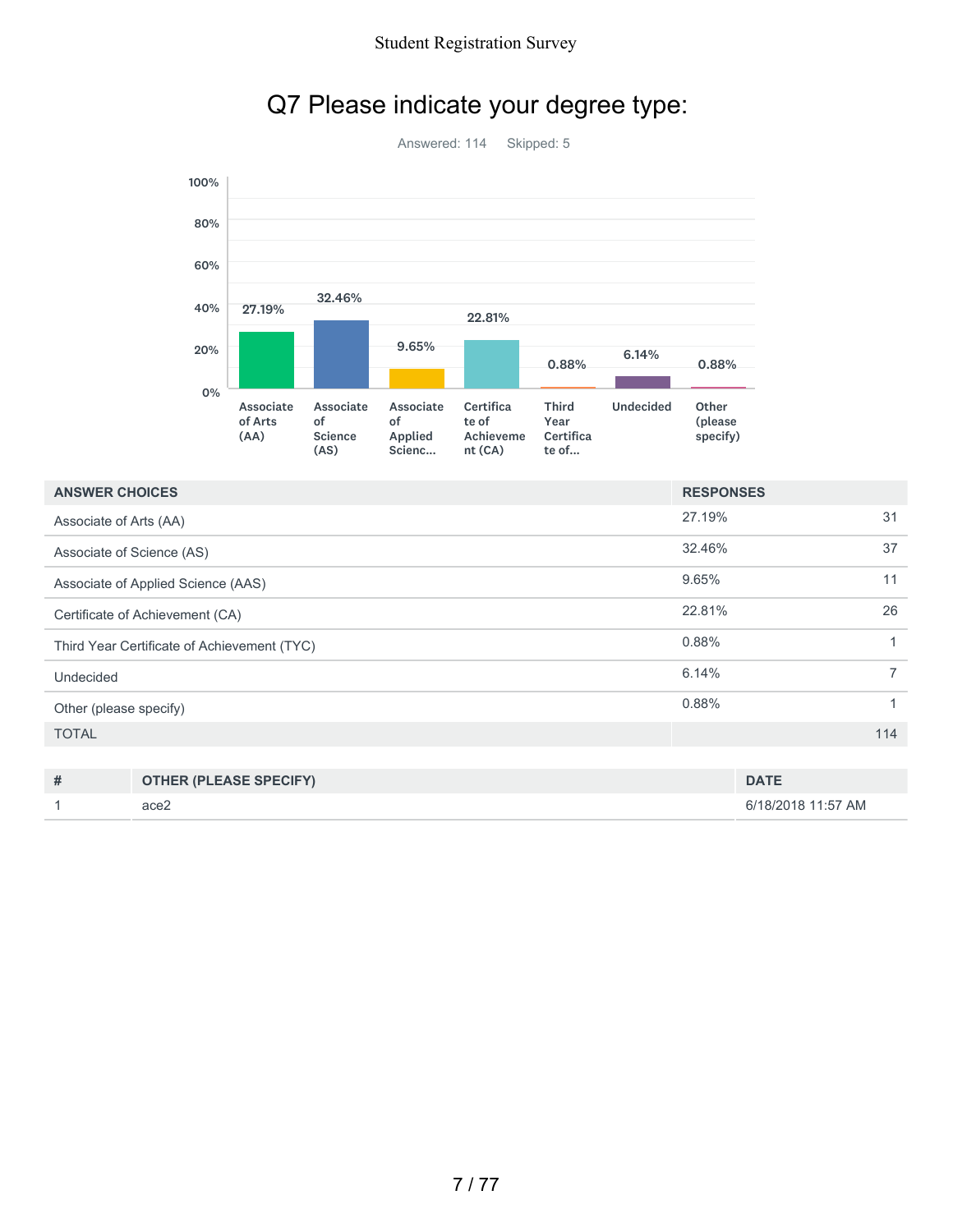

### Q8 Please indicate your major:

| <b>ANSWER CHOICES</b>                                    |                               | <b>RESPONSES</b> |                |
|----------------------------------------------------------|-------------------------------|------------------|----------------|
| Liberal Arts                                             |                               | 20.59%           | $\overline{ }$ |
| Liberal Arts/Health Career Opportunity Program (LA/HCOP) |                               | 14.71%           | 5              |
| Health Career Opportunity Program (HCOP)                 |                               | 17.65%           | 6              |
| Pre-Teacher Preparation                                  |                               | 32.35%           | 11             |
| Micronesian Studies                                      |                               | 14.71%           | 5              |
| <b>TOTAL</b>                                             |                               |                  | 34             |
|                                                          |                               |                  |                |
| #                                                        | <b>OTHER (PLEASE SPECIFY)</b> | <b>DATE</b>      |                |
|                                                          | There are no responses.       |                  |                |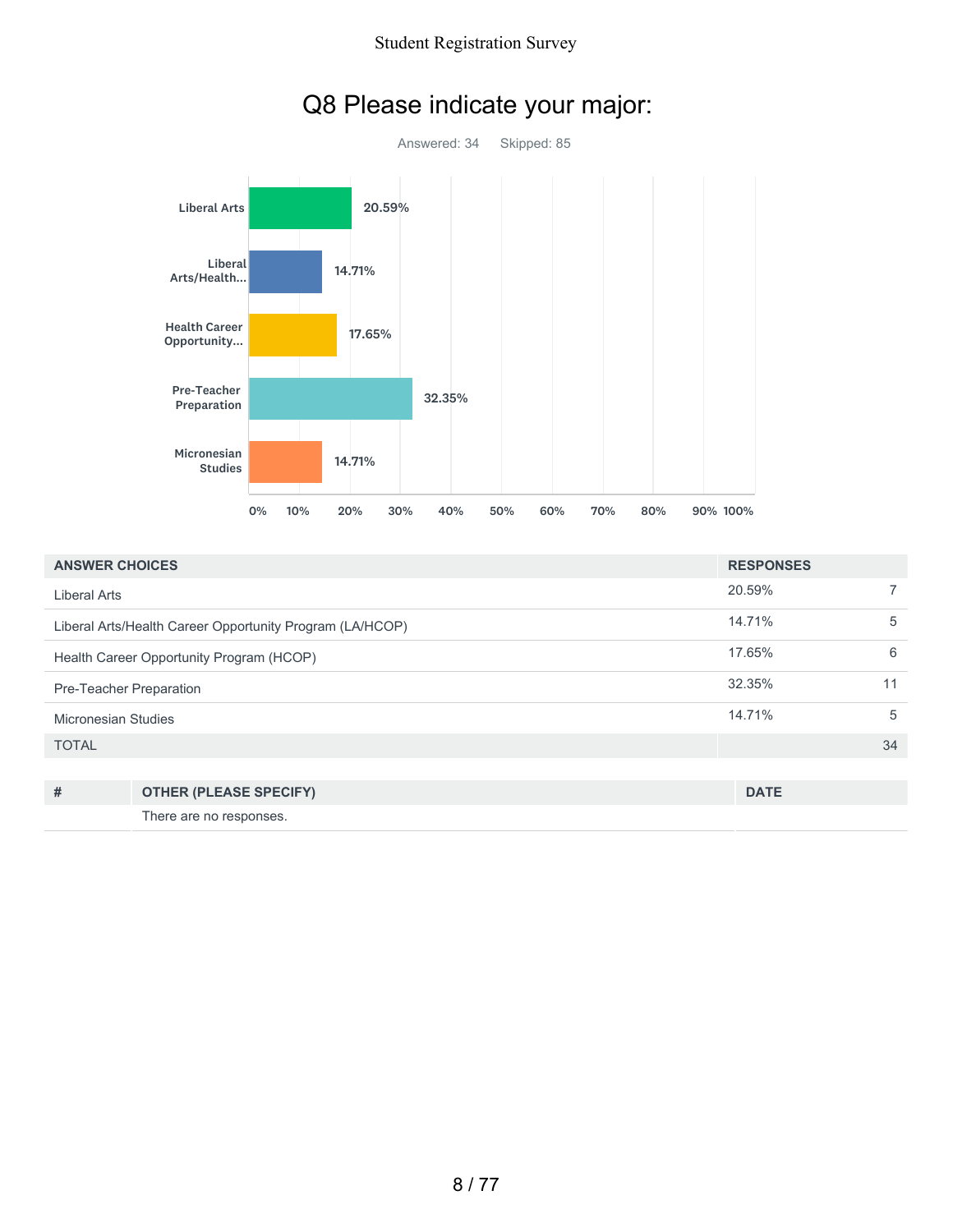

### Q9 Please indicate your major:

| <b>ANSWER CHOICES</b>                    |                                                     | <b>RESPONSES</b> |                |
|------------------------------------------|-----------------------------------------------------|------------------|----------------|
|                                          | Agriculture and Natural Resources Management (ANRM) | 13.89%           | 5              |
| <b>Business Administration</b>           |                                                     | 13.89%           | 5              |
|                                          | Computer Information System (CIS)                   | 16.67%           | 6              |
| Hospitality and Tourism Management (HTM) |                                                     | 36.11%           | 13             |
| Marine Science                           |                                                     | 5.56%            | 2              |
| <b>Public Health</b>                     |                                                     | 2.78%            | 4              |
| Nursing                                  |                                                     | 11.11%           | $\overline{4}$ |
| <b>TOTAL</b>                             |                                                     |                  | 36             |
|                                          |                                                     |                  |                |
| #                                        | <b>OTHER (PLEASE SPECIFY)</b>                       | <b>DATE</b>      |                |

There are no responses.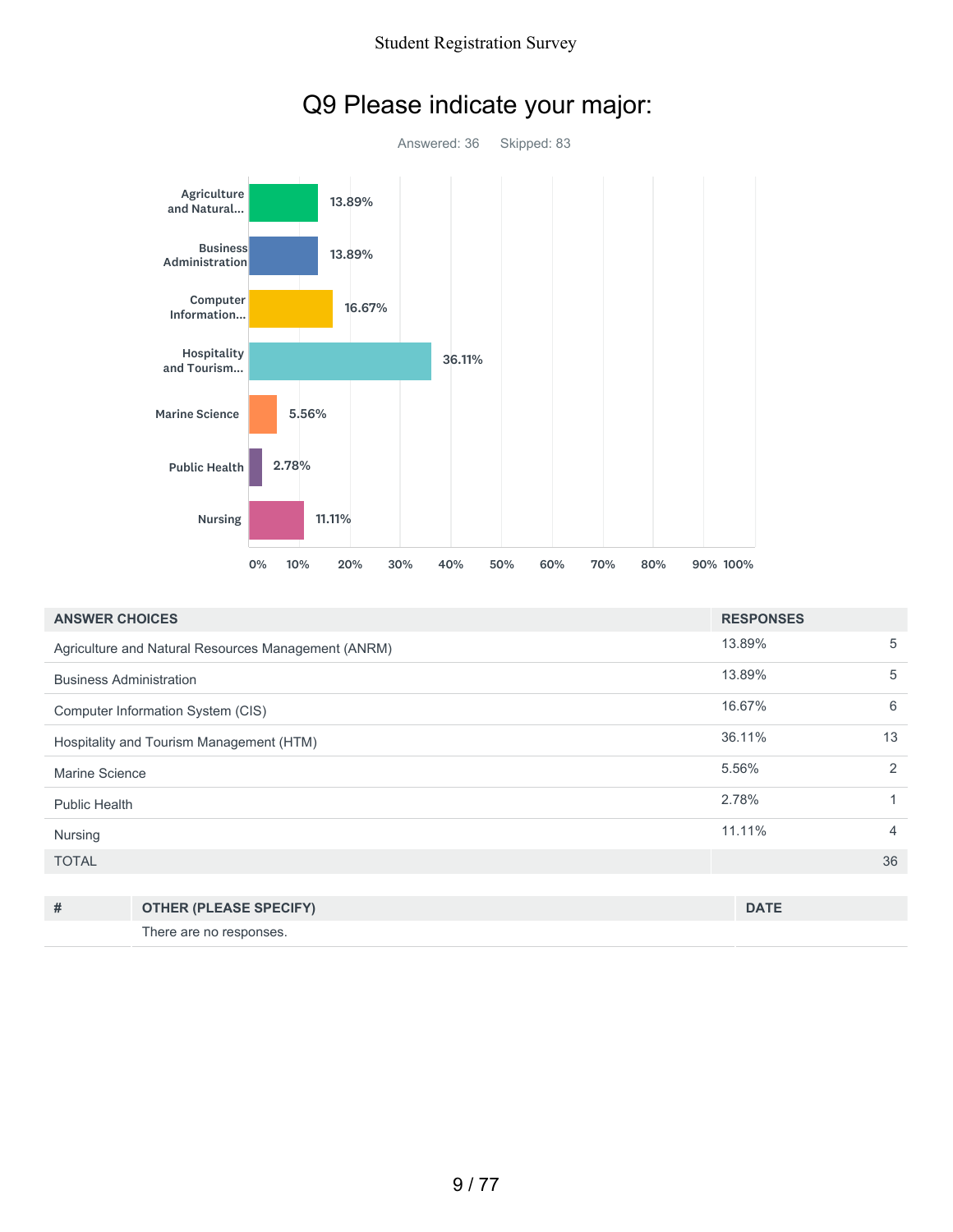

### Q10 Please indicate your major:

| <b>ANSWER CHOICES</b>         | <b>RESPONSES</b> |                |
|-------------------------------|------------------|----------------|
| <b>Building Technology</b>    | 18.18%           | $\mathcal{P}$  |
| Electronic Technology         | 45.45%           | 5              |
| Telecommunications Technology | 36.36%           | $\overline{4}$ |
| <b>TOTAL</b>                  |                  | 11             |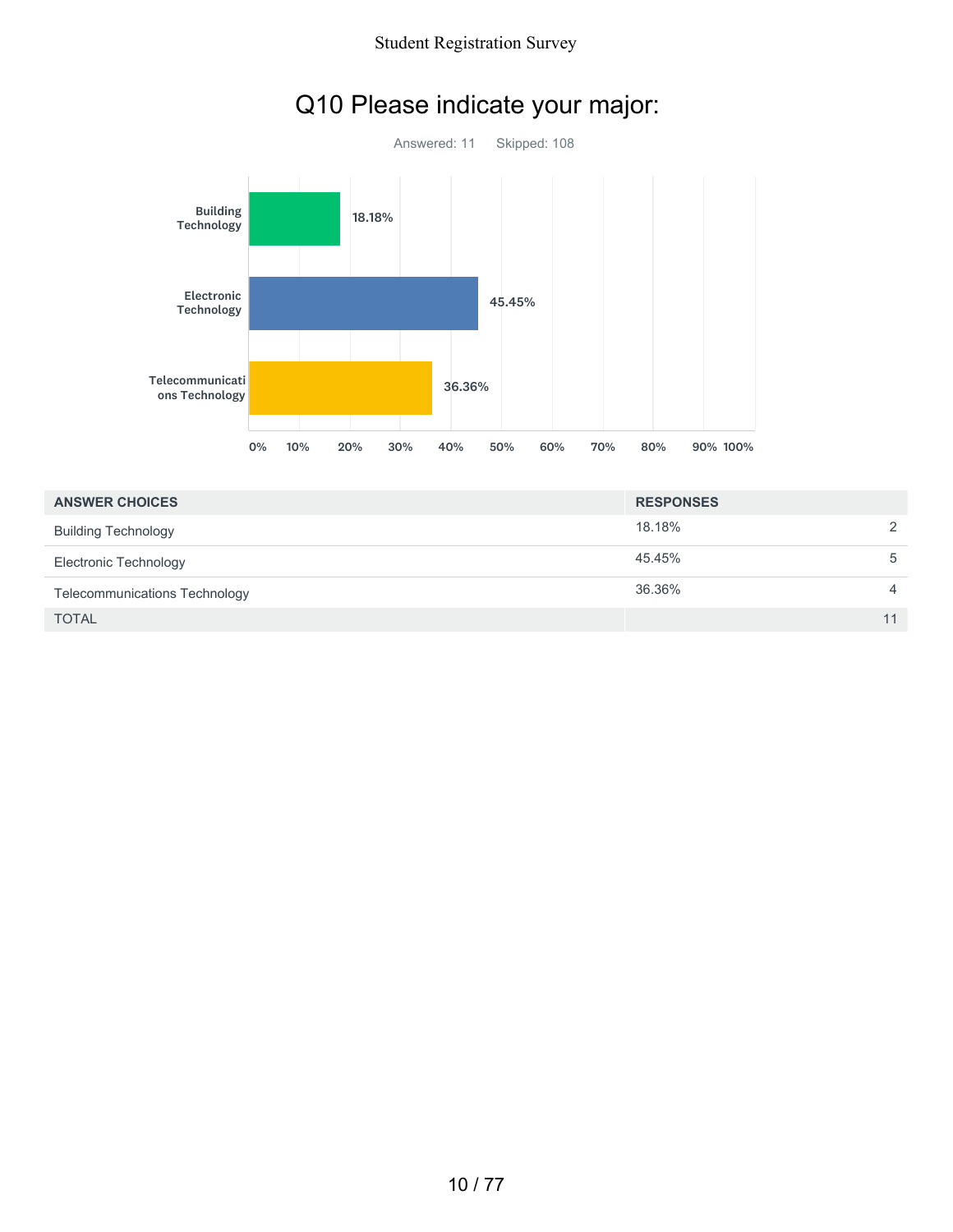

### Q11 Please indicate your major:

| <b>ANSWER CHOICES</b>                 | <b>RESPONSES</b> |          |
|---------------------------------------|------------------|----------|
| Agriculture and Food Technology (AFT) | 20.83%           | 5        |
| Bookkeeping                           | 20.83%           | 5        |
| <b>Building Maintenance</b>           | 4.17%            |          |
| Cabinet/Furniture Making              | $0.00\%$         | $\Omega$ |
| Carpentry                             | 4.17%            |          |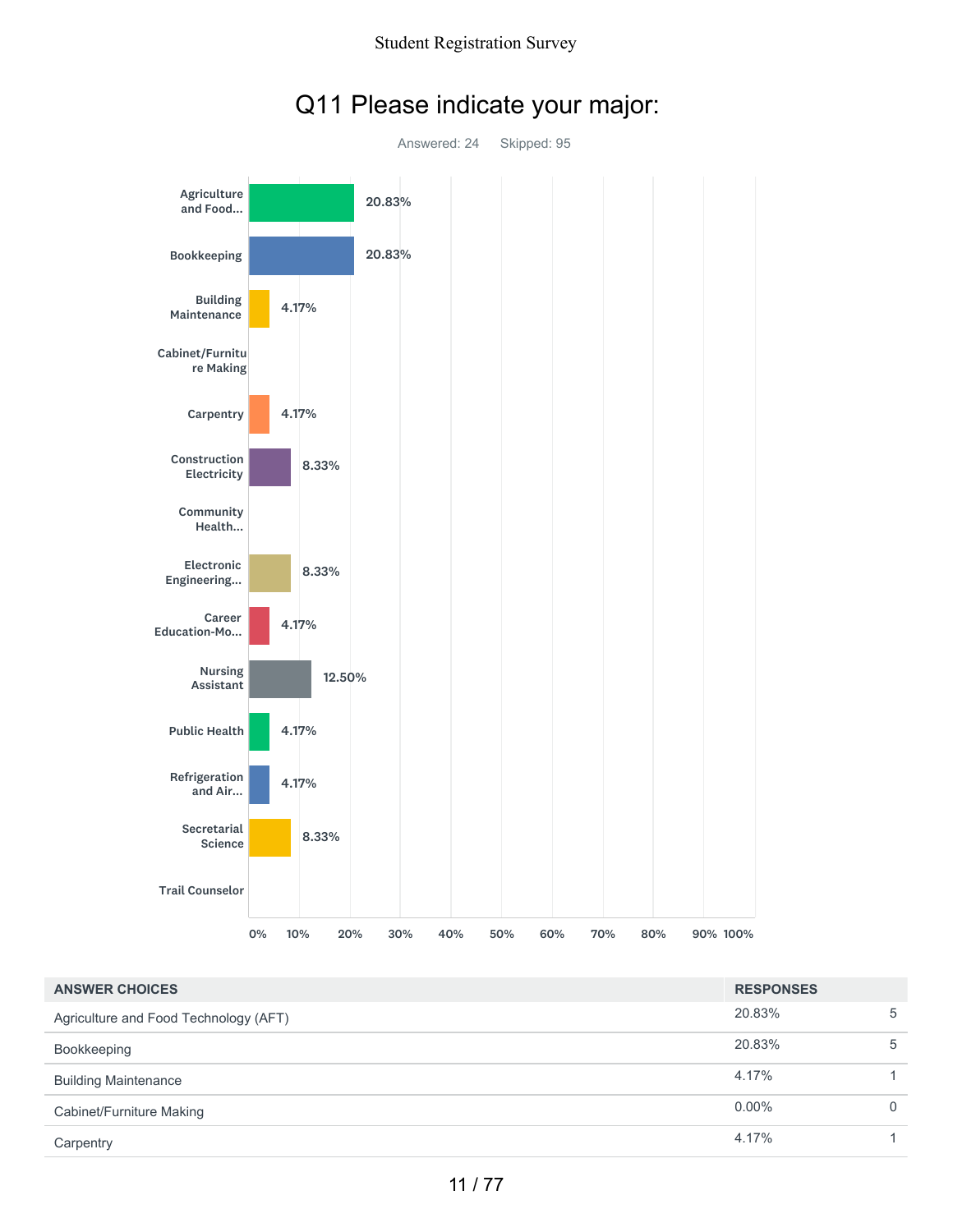| <b>Construction Electricity</b>                            | 8.33%    | $\mathcal{P}$  |
|------------------------------------------------------------|----------|----------------|
| Community Health Science-Health Assistant Training Program | $0.00\%$ | $\Omega$       |
| <b>Electronic Engineering Technology</b>                   | 8.33%    | $\mathcal{P}$  |
| Career Education-Motor Vehicle Maintenance                 | 4.17%    |                |
| <b>Nursing Assistant</b>                                   | 12.50%   | 3              |
| <b>Public Health</b>                                       | 4.17%    |                |
| Refrigeration and Air Conditioning                         | 4.17%    |                |
| Secretarial Science                                        | 8.33%    | $\mathfrak{D}$ |
| <b>Trail Counselor</b>                                     | $0.00\%$ | 0              |
| <b>TOTAL</b>                                               |          | 24             |
|                                                            |          |                |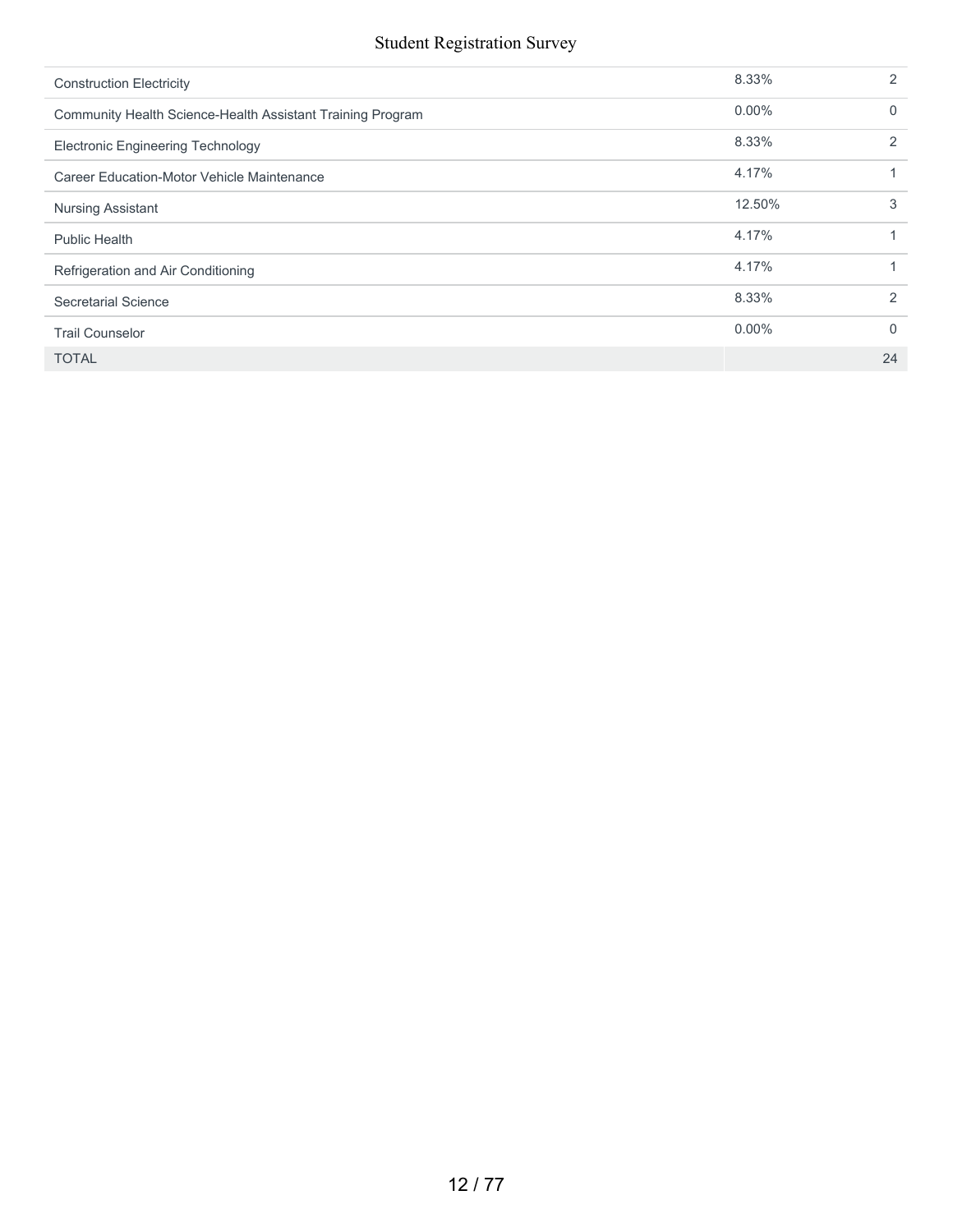

| Q12 Please indicate your major: |  |  |  |
|---------------------------------|--|--|--|
|---------------------------------|--|--|--|

| <b>ANSWER CHOICES</b>                 | <b>RESPONSES</b> |   |
|---------------------------------------|------------------|---|
| Accounting                            | $0.00\%$         |   |
| <b>General Business</b>               | 50.00%           |   |
| Specialist in Public Health           | 50.00%           |   |
| <b>Teacher Preparation-Elementary</b> | $0.00\%$         |   |
| <b>TOTAL</b>                          |                  | ⌒ |

| # | <b>OTHER (PLEASE SPECIFY)</b> | <b>DATE</b> |
|---|-------------------------------|-------------|
|   | There are no responses.       |             |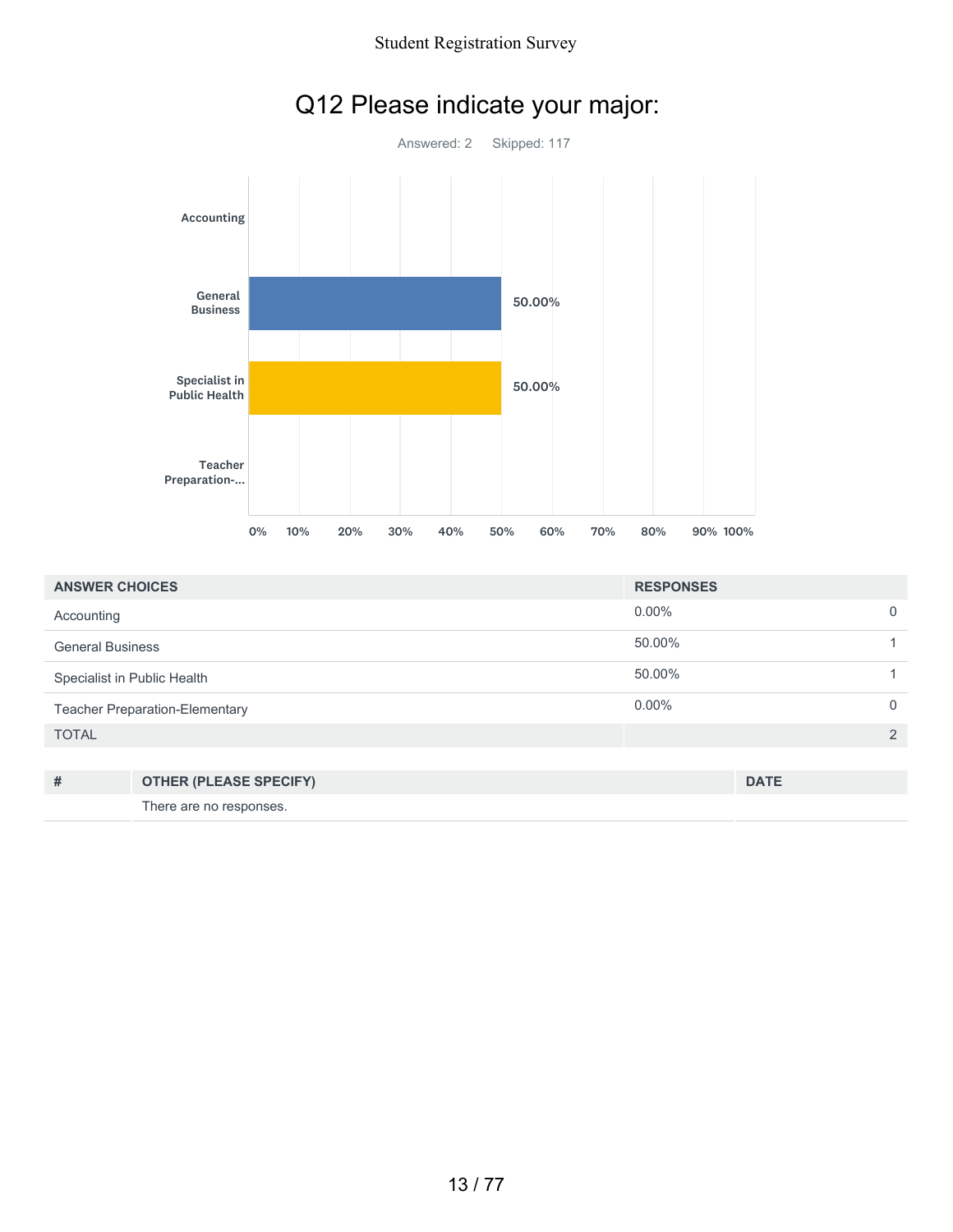## Q13 Hours set for the registration.



| <b>ANSWER CHOICES</b>  | <b>AVERAGE NUMBER</b> | <b>TOTAL NUMBER</b> | <b>RESPONSES</b> |
|------------------------|-----------------------|---------------------|------------------|
|                        |                       | 920                 | 110              |
| Total Respondents: 110 |                       |                     |                  |

| #              |                  | <b>DATE</b>        |
|----------------|------------------|--------------------|
| 1              | 10               | 7/13/2018 10:21 AM |
| 2              | 10               | 7/13/2018 10:18 AM |
| 3              | 10               | 7/13/2018 10:15 AM |
| $\overline{4}$ | 8                | 7/13/2018 10:12 AM |
| 5              | 10               | 7/13/2018 10:08 AM |
| 6              | 10               | 7/13/2018 10:06 AM |
| $\overline{7}$ | 10               | 7/13/2018 10:04 AM |
| 8              | 10               | 7/13/2018 10:02 AM |
| 9              | 5                | 7/13/2018 9:59 AM  |
| 10             | 10               | 7/13/2018 9:51 AM  |
| 11             | 9                | 7/13/2018 9:46 AM  |
| 12             | 10               | 7/13/2018 9:42 AM  |
| 13             | 9                | 7/13/2018 9:34 AM  |
| 14             | 10               | 7/13/2018 9:30 AM  |
| 15             | 10               | 7/13/2018 9:24 AM  |
| 16             | 9                | 7/13/2018 9:21 AM  |
| 17             | $\overline{4}$   | 7/13/2018 9:18 AM  |
| 18             | 8                | 7/13/2018 9:11 AM  |
| 19             | 2                | 7/13/2018 9:08 AM  |
| 20             | 9                | 7/13/2018 9:05 AM  |
| 21             | 9                | 7/13/2018 9:00 AM  |
| 22             | $\boldsymbol{9}$ | 7/13/2018 8:58 AM  |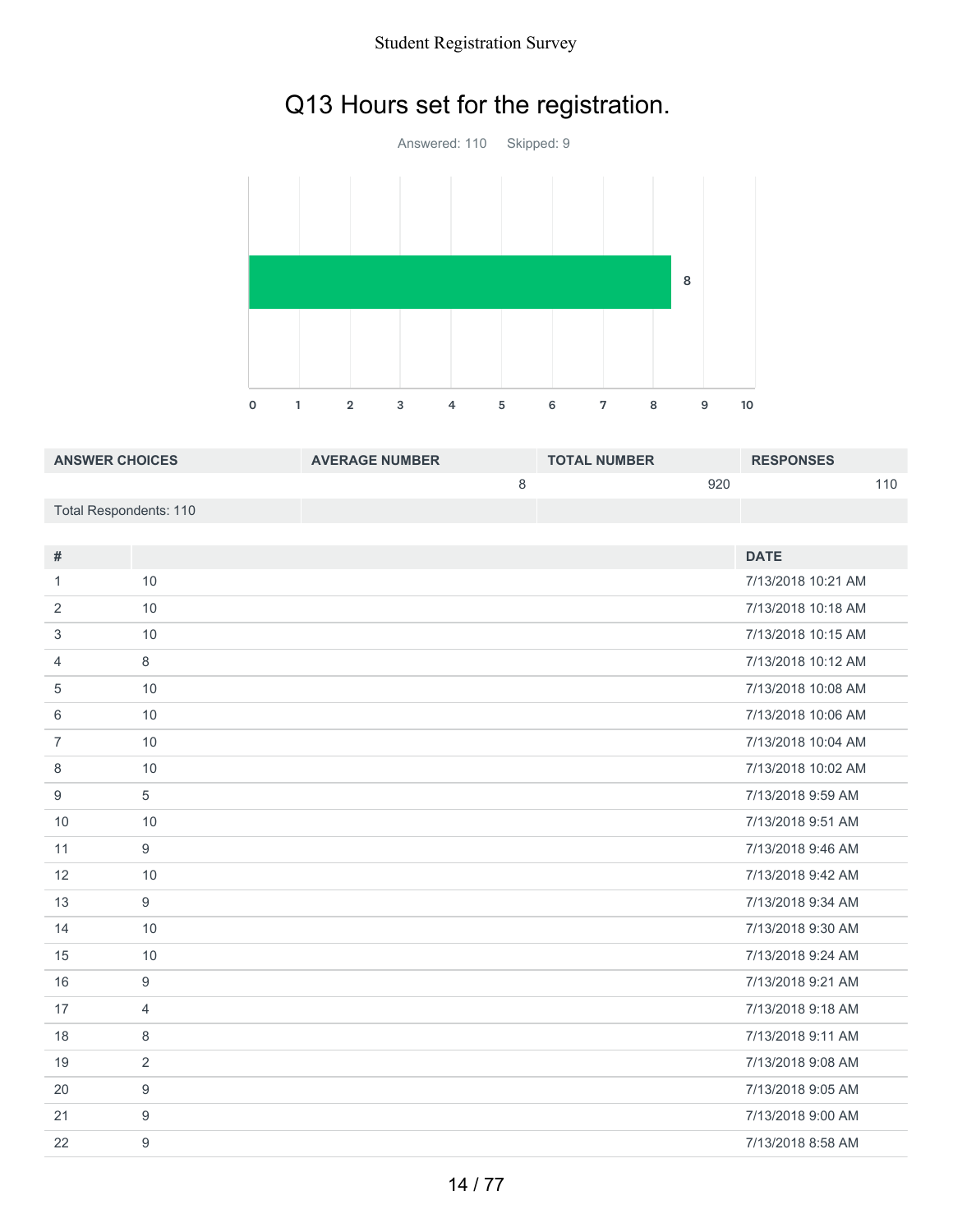|    | <b>Student Registration Survey</b> |                    |
|----|------------------------------------|--------------------|
| 23 | 10                                 | 7/13/2018 7:28 AM  |
| 24 | 9                                  | 7/13/2018 7:20 AM  |
| 25 | 10                                 | 7/13/2018 7:12 AM  |
| 26 | 9                                  | 7/13/2018 7:04 AM  |
| 27 | 10                                 | 7/13/2018 7:00 AM  |
| 28 | 10                                 | 7/13/2018 6:52 AM  |
| 29 | 9                                  | 7/13/2018 6:47 AM  |
| 30 | 10                                 | 7/13/2018 6:37 AM  |
| 31 | 10                                 | 7/13/2018 6:32 AM  |
| 32 | 10                                 | 7/13/2018 6:27 AM  |
| 33 | 10                                 | 7/13/2018 6:23 AM  |
| 34 | 5                                  | 7/13/2018 6:09 AM  |
| 35 | 10                                 | 7/13/2018 5:59 AM  |
| 36 | 10                                 | 7/13/2018 5:52 AM  |
| 37 | 10                                 | 7/13/2018 5:47 AM  |
| 38 | 10                                 | 7/13/2018 5:43 AM  |
| 39 | 10                                 | 7/13/2018 5:39 AM  |
| 40 | 10                                 | 7/13/2018 5:35 AM  |
| 41 | 8                                  | 7/13/2018 5:31 AM  |
| 42 | 8                                  | 7/13/2018 5:24 AM  |
| 43 | 5                                  | 7/11/2018 11:48 AM |
| 44 | $\mathbf{1}$                       | 7/11/2018 11:42 AM |
| 45 | 10                                 | 7/11/2018 11:37 AM |
| 46 | $\mathbf 0$                        | 7/11/2018 11:32 AM |
| 47 | 10                                 | 7/11/2018 11:29 AM |
| 48 | 9                                  | 7/11/2018 11:22 AM |
| 49 | 10                                 | 7/11/2018 11:19 AM |
| 50 | 5                                  | 7/11/2018 11:13 AM |
| 51 | 10                                 | 7/11/2018 10:52 AM |
| 52 | 10                                 | 7/11/2018 10:47 AM |
| 53 | 10                                 | 7/11/2018 10:39 AM |
| 54 | 10                                 | 7/11/2018 10:32 AM |
| 55 | 9                                  | 7/11/2018 10:24 AM |
| 56 | 10                                 | 7/11/2018 10:19 AM |
| 57 | 9                                  | 7/11/2018 10:14 AM |
| 58 | $\mathbf{1}$                       | 7/11/2018 9:59 AM  |
| 59 | 5                                  | 7/11/2018 9:54 AM  |
| 60 | 9                                  | 7/11/2018 9:20 AM  |
| 61 | 5                                  | 7/11/2018 9:16 AM  |
| 62 | 10                                 | 7/11/2018 9:07 AM  |
| 63 | 10                                 | 7/11/2018 9:00 AM  |
|    | 15/77                              |                    |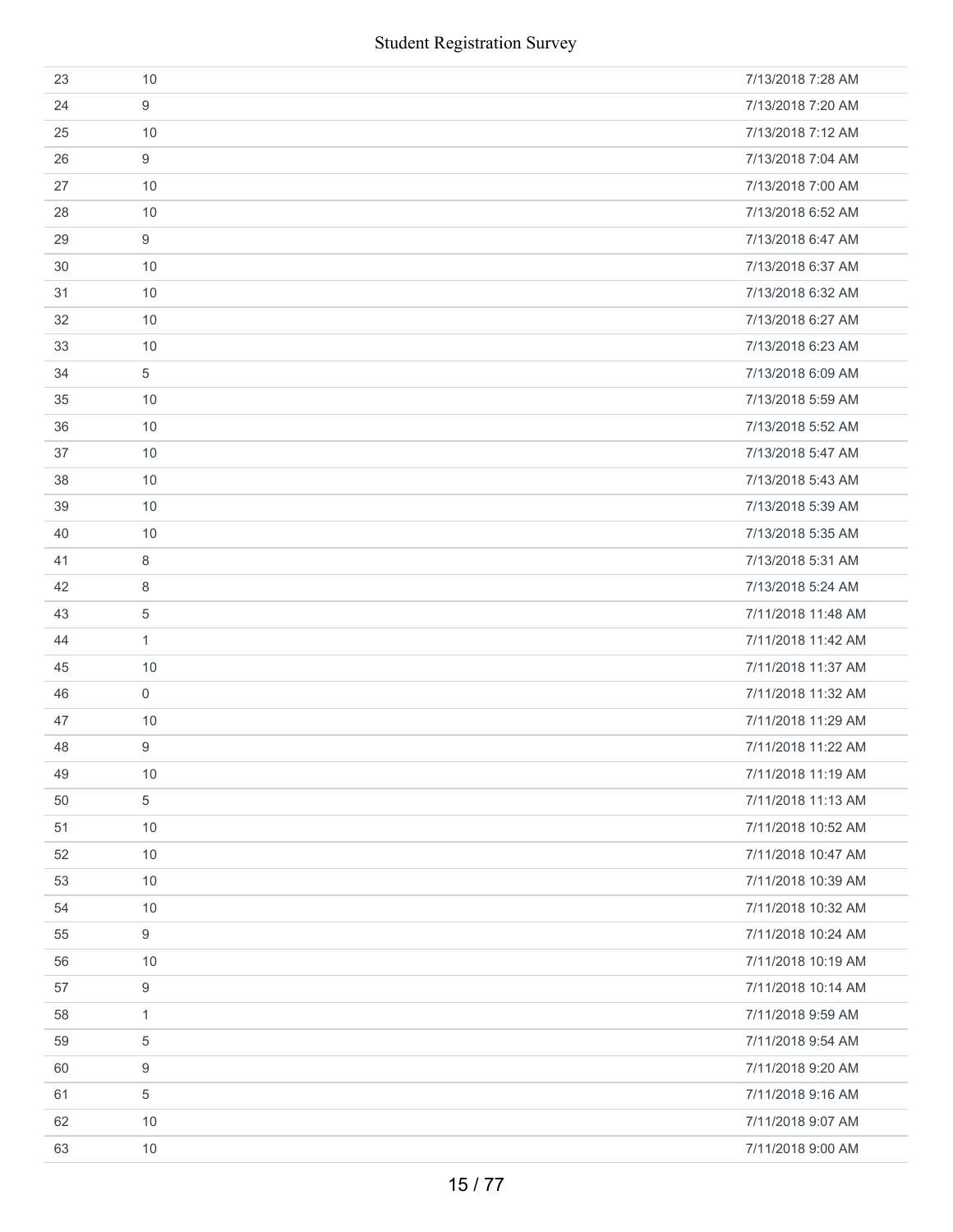| 64  | 10             | 7/11/2018 8:47 AM  |
|-----|----------------|--------------------|
| 65  | 10             | 7/11/2018 8:44 AM  |
| 66  | 10             | 7/11/2018 8:40 AM  |
| 67  | 9              | 7/11/2018 8:37 AM  |
| 68  | 10             | 7/11/2018 8:34 AM  |
| 69  | 10             | 7/11/2018 8:30 AM  |
| 70  | 10             | 7/9/2018 11:52 AM  |
| 71  | 5              | 7/9/2018 11:46 AM  |
| 72  | 6              | 7/9/2018 11:39 AM  |
| 73  | 5              | 6/18/2018 3:08 PM  |
| 74  | $\overline{2}$ | 6/18/2018 2:54 PM  |
| 75  | 10             | 6/18/2018 2:19 PM  |
| 76  | 10             | 6/18/2018 2:13 PM  |
| 77  | 5              | 6/18/2018 2:08 PM  |
| 78  | 5              | 6/18/2018 2:01 PM  |
| 79  | 9              | 6/18/2018 1:29 PM  |
| 80  | 9              | 6/18/2018 12:07 PM |
| 81  | 10             | 6/18/2018 11:38 AM |
| 82  | 10             | 6/18/2018 11:34 AM |
| 83  | 10             | 6/18/2018 11:22 AM |
| 84  | 9              | 6/18/2018 11:09 AM |
| 85  | 10             | 6/18/2018 10:39 AM |
| 86  | 10             | 6/18/2018 10:28 AM |
| 87  | 10             | 6/18/2018 10:21 AM |
| 88  | 5              | 6/18/2018 10:05 AM |
| 89  | 10             | 6/7/2018 2:19 PM   |
| 90  | 5              | 6/7/2018 2:12 PM   |
| 91  | 8              | 6/7/2018 2:04 PM   |
| 92  | 10             | 6/7/2018 2:01 PM   |
| 93  | 10             | 6/7/2018 1:52 PM   |
| 94  | 10             | 6/7/2018 1:48 PM   |
| 95  | 10             | 6/7/2018 1:44 PM   |
| 96  | 8              | 6/7/2018 1:41 PM   |
| 97  | 5              | 6/7/2018 1:35 PM   |
| 98  | 5              | 6/7/2018 1:31 PM   |
| 99  | 5              | 6/7/2018 1:28 PM   |
| 100 | 10             | 6/7/2018 1:24 PM   |
| 101 | 8              | 6/7/2018 1:14 PM   |
| 102 | 10             | 6/7/2018 1:08 PM   |
| 103 | 5              | 6/7/2018 1:03 PM   |
| 104 | 8              | 6/7/2018 12:59 PM  |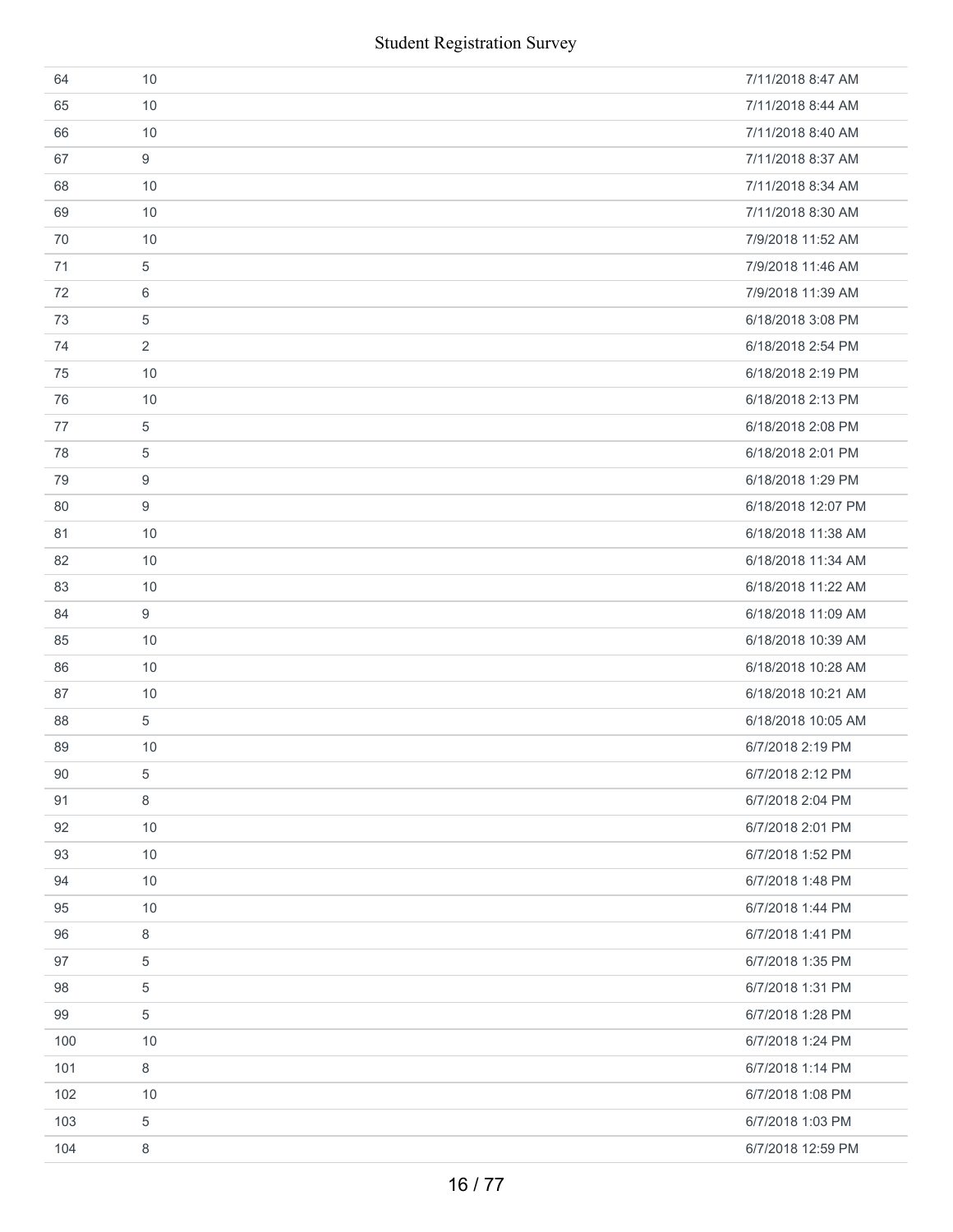| 105 | 8  | 6/7/2018 12:56 PM |
|-----|----|-------------------|
| 106 | 5  | 6/7/2018 12:53 PM |
| 107 | 8  | 6/7/2018 12:49 PM |
| 108 | 10 | 6/7/2018 12:45 PM |
| 109 | 8  | 6/7/2018 12:42 PM |
| 110 | 8  | 6/7/2018 12:33 PM |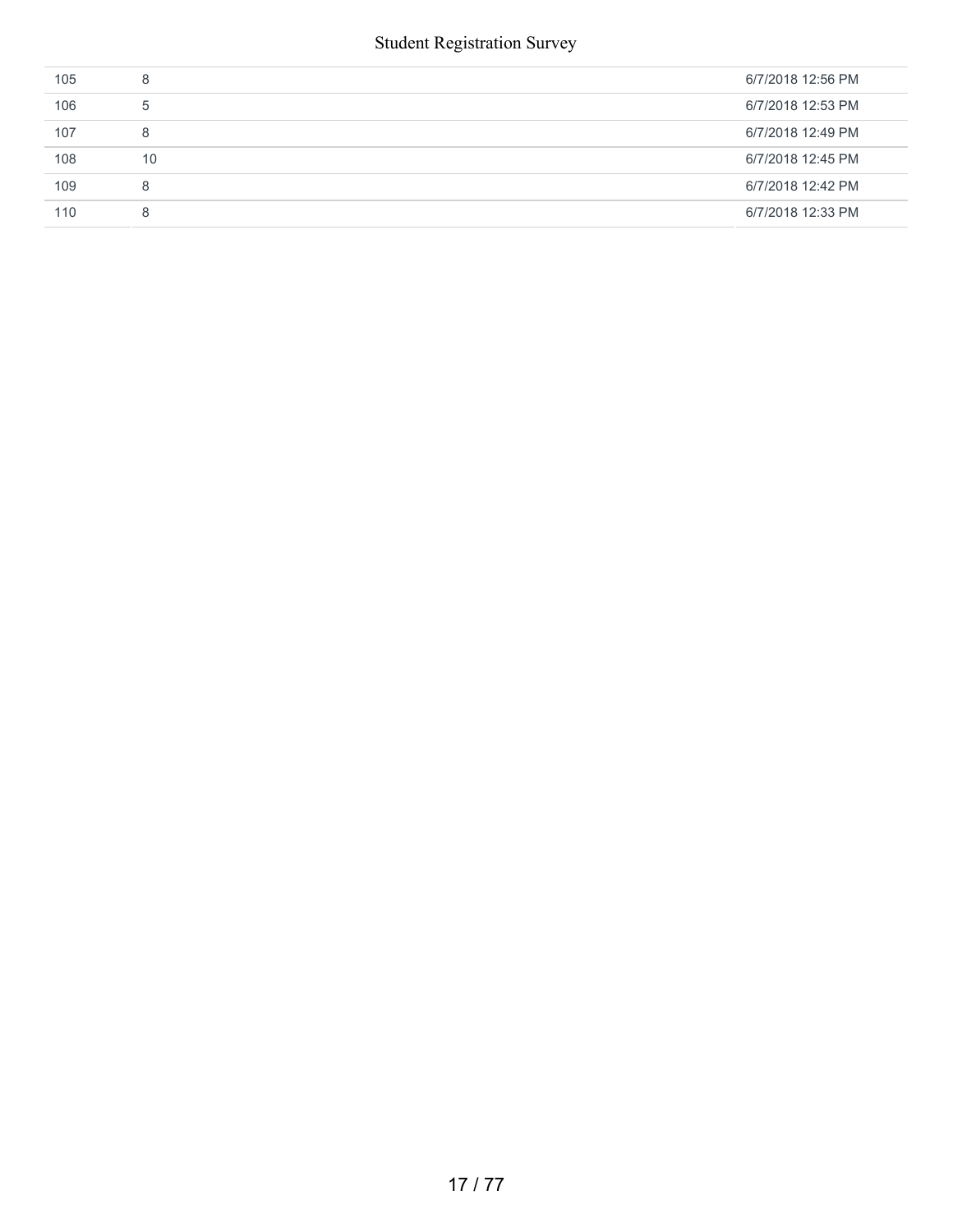## Q14 Forms used for registration



| <b>ANSWER CHOICES</b>  | <b>AVERAGE NUMBER</b> | <b>TOTAL NUMBER</b> | <b>RESPONSES</b> |
|------------------------|-----------------------|---------------------|------------------|
|                        |                       | 943                 | 109              |
| Total Respondents: 109 |                       |                     |                  |

| #              |                | <b>DATE</b>        |
|----------------|----------------|--------------------|
| 1              | 10             | 7/13/2018 10:21 AM |
| 2              | 10             | 7/13/2018 10:18 AM |
| 3              | 10             | 7/13/2018 10:15 AM |
| 4              | 9              | 7/13/2018 10:12 AM |
| 5              | 10             | 7/13/2018 10:08 AM |
| 6              | 10             | 7/13/2018 10:06 AM |
| $\overline{7}$ | 10             | 7/13/2018 10:04 AM |
| 8              | 10             | 7/13/2018 10:02 AM |
| 9              | 5              | 7/13/2018 9:59 AM  |
| 10             | 10             | 7/13/2018 9:51 AM  |
| 11             | 5              | 7/13/2018 9:46 AM  |
| 12             | 10             | 7/13/2018 9:42 AM  |
| 13             | 9              | 7/13/2018 9:34 AM  |
| 14             | 10             | 7/13/2018 9:30 AM  |
| 15             | 9              | 7/13/2018 9:24 AM  |
| 16             | 9              | 7/13/2018 9:21 AM  |
| 17             | $\overline{4}$ | 7/13/2018 9:18 AM  |
| 18             | 9              | 7/13/2018 9:11 AM  |
| 19             | 9              | 7/13/2018 9:05 AM  |
| 20             | 10             | 7/13/2018 9:00 AM  |
| 21             | 9              | 7/13/2018 8:58 AM  |
| 22             | 10             | 7/13/2018 7:28 AM  |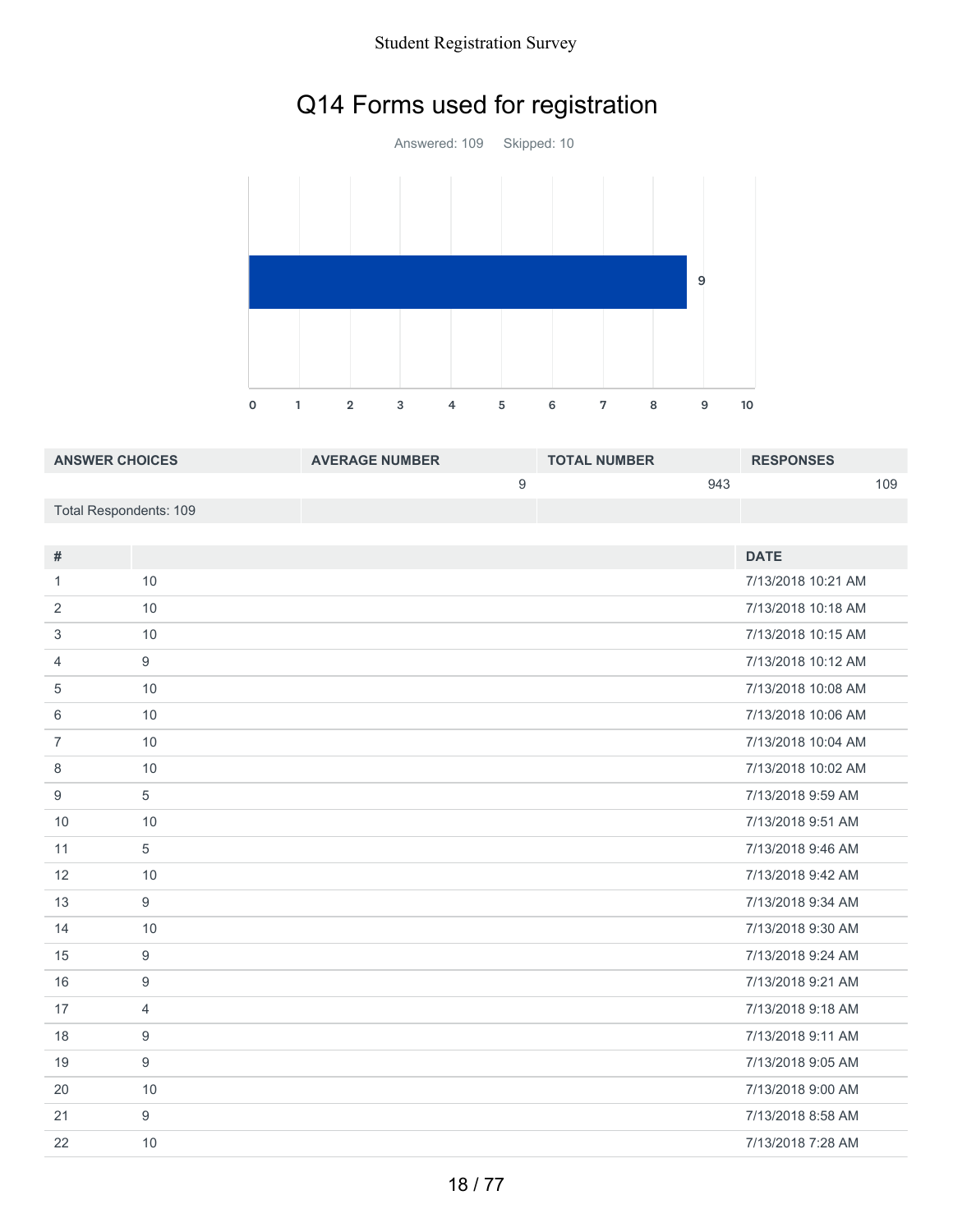|    |                | <b>Student Registration Survey</b> |
|----|----------------|------------------------------------|
| 23 | 9              | 7/13/2018 7:24 AM                  |
| 24 | 10             | 7/13/2018 7:12 AM                  |
| 25 | 10             | 7/13/2018 7:04 AM                  |
| 26 | 10             | 7/13/2018 7:00 AM                  |
| 27 | 9              | 7/13/2018 6:47 AM                  |
| 28 | 10             | 7/13/2018 6:41 AM                  |
| 29 | 10             | 7/13/2018 6:37 AM                  |
| 30 | 10             | 7/13/2018 6:32 AM                  |
| 31 | 10             | 7/13/2018 6:27 AM                  |
| 32 | 10             | 7/13/2018 6:23 AM                  |
| 33 | 5              | 7/13/2018 6:09 AM                  |
| 34 | 10             | 7/13/2018 5:59 AM                  |
| 35 | 10             | 7/13/2018 5:52 AM                  |
| 36 | 10             | 7/13/2018 5:47 AM                  |
| 37 | 10             | 7/13/2018 5:43 AM                  |
| 38 | 10             | 7/13/2018 5:39 AM                  |
| 39 | 10             | 7/13/2018 5:35 AM                  |
| 40 | 10             | 7/13/2018 5:31 AM                  |
| 41 | 10             | 7/13/2018 5:24 AM                  |
| 42 | 10             | 7/11/2018 11:48 AM                 |
| 43 | $\mathbf{1}$   | 7/11/2018 11:42 AM                 |
| 44 | 10             | 7/11/2018 11:37 AM                 |
| 45 | $\mathbf 0$    | 7/11/2018 11:32 AM                 |
| 46 | 10             | 7/11/2018 11:29 AM                 |
| 47 | 10             | 7/11/2018 11:22 AM                 |
| 48 | 10             | 7/11/2018 11:19 AM                 |
| 49 | 5              | 7/11/2018 11:13 AM                 |
| 50 | 10             | 7/11/2018 10:52 AM                 |
| 51 | 10             | 7/11/2018 10:47 AM                 |
| 52 | 10             | 7/11/2018 10:39 AM                 |
| 53 | 10             | 7/11/2018 10:32 AM                 |
| 54 | 10             | 7/11/2018 10:24 AM                 |
| 55 | 10             | 7/11/2018 10:19 AM                 |
| 56 | 10             | 7/11/2018 10:14 AM                 |
| 57 | $\overline{2}$ | 7/11/2018 9:59 AM                  |
| 58 | 5              | 7/11/2018 9:54 AM                  |
| 59 | 10             | 7/11/2018 9:20 AM                  |
| 60 | 10             | 7/11/2018 9:16 AM                  |
| 61 | 10             | 7/11/2018 9:07 AM                  |
| 62 | 10             | 7/11/2018 9:00 AM                  |
| 63 | 10             | 7/11/2018 8:47 AM                  |
|    |                | 19/77                              |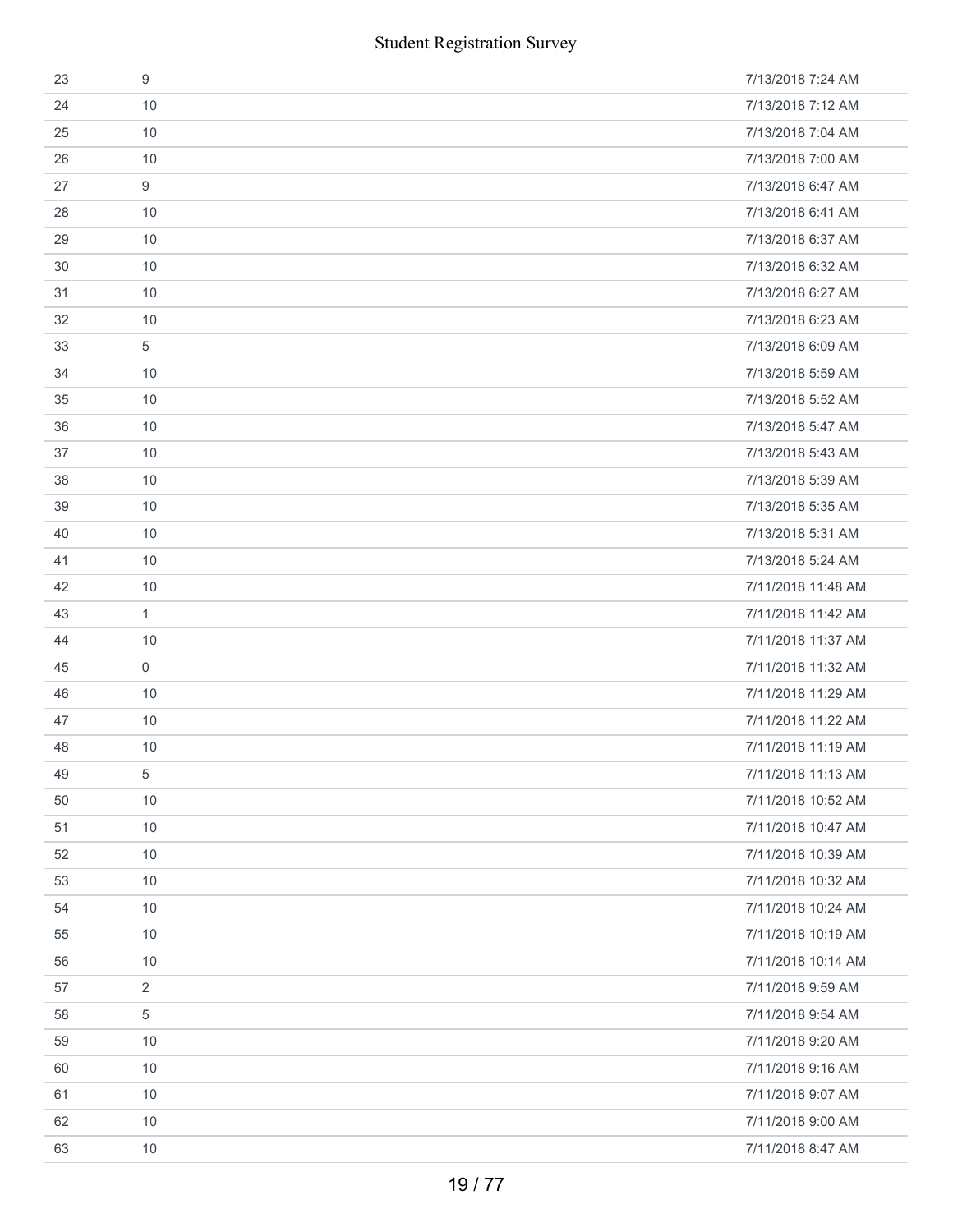| 64  | 10             | 7/11/2018 8:44 AM  |
|-----|----------------|--------------------|
| 65  | 10             | 7/11/2018 8:40 AM  |
| 66  | 9              | 7/11/2018 8:37 AM  |
| 67  | 10             | 7/11/2018 8:34 AM  |
| 68  | 10             | 7/11/2018 8:30 AM  |
| 69  | 10             | 7/9/2018 11:52 AM  |
| 70  | 9              | 7/9/2018 11:46 AM  |
| 71  | 9              | 7/9/2018 11:39 AM  |
| 72  | 5              | 6/18/2018 3:08 PM  |
| 73  | 3              | 6/18/2018 2:54 PM  |
| 74  | 9              | 6/18/2018 2:19 PM  |
| 75  | 10             | 6/18/2018 2:13 PM  |
| 76  | $\overline{4}$ | 6/18/2018 2:08 PM  |
| 77  | 10             | 6/18/2018 2:01 PM  |
| 78  | 9              | 6/18/2018 1:29 PM  |
| 79  | 9              | 6/18/2018 12:07 PM |
| 80  | 10             | 6/18/2018 11:38 AM |
| 81  | 10             | 6/18/2018 11:34 AM |
| 82  | 10             | 6/18/2018 11:22 AM |
| 83  | 10             | 6/18/2018 11:09 AM |
| 84  | 5              | 6/18/2018 10:39 AM |
| 85  | 10             | 6/18/2018 10:28 AM |
| 86  | 9              | 6/18/2018 10:21 AM |
| 87  | 5              | 6/18/2018 10:05 AM |
| 88  | 10             | 6/7/2018 2:19 PM   |
| 89  | 5              | 6/7/2018 2:12 PM   |
| 90  | $10$           | 6/7/2018 2:04 PM   |
| 91  | 10             | 6/7/2018 2:01 PM   |
| 92  | 10             | 6/7/2018 1:52 PM   |
| 93  | 10             | 6/7/2018 1:48 PM   |
| 94  | 8              | 6/7/2018 1:44 PM   |
| 95  | 8              | 6/7/2018 1:41 PM   |
| 96  | 8              | 6/7/2018 1:35 PM   |
| 97  | 10             | 6/7/2018 1:31 PM   |
| 98  | 5              | 6/7/2018 1:28 PM   |
| 99  | 10             | 6/7/2018 1:24 PM   |
| 100 | 3              | 6/7/2018 1:14 PM   |
| 101 | 8              | 6/7/2018 1:08 PM   |
| 102 | 8              | 6/7/2018 1:03 PM   |
| 103 | 5              | 6/7/2018 12:59 PM  |
| 104 | 8              | 6/7/2018 12:56 PM  |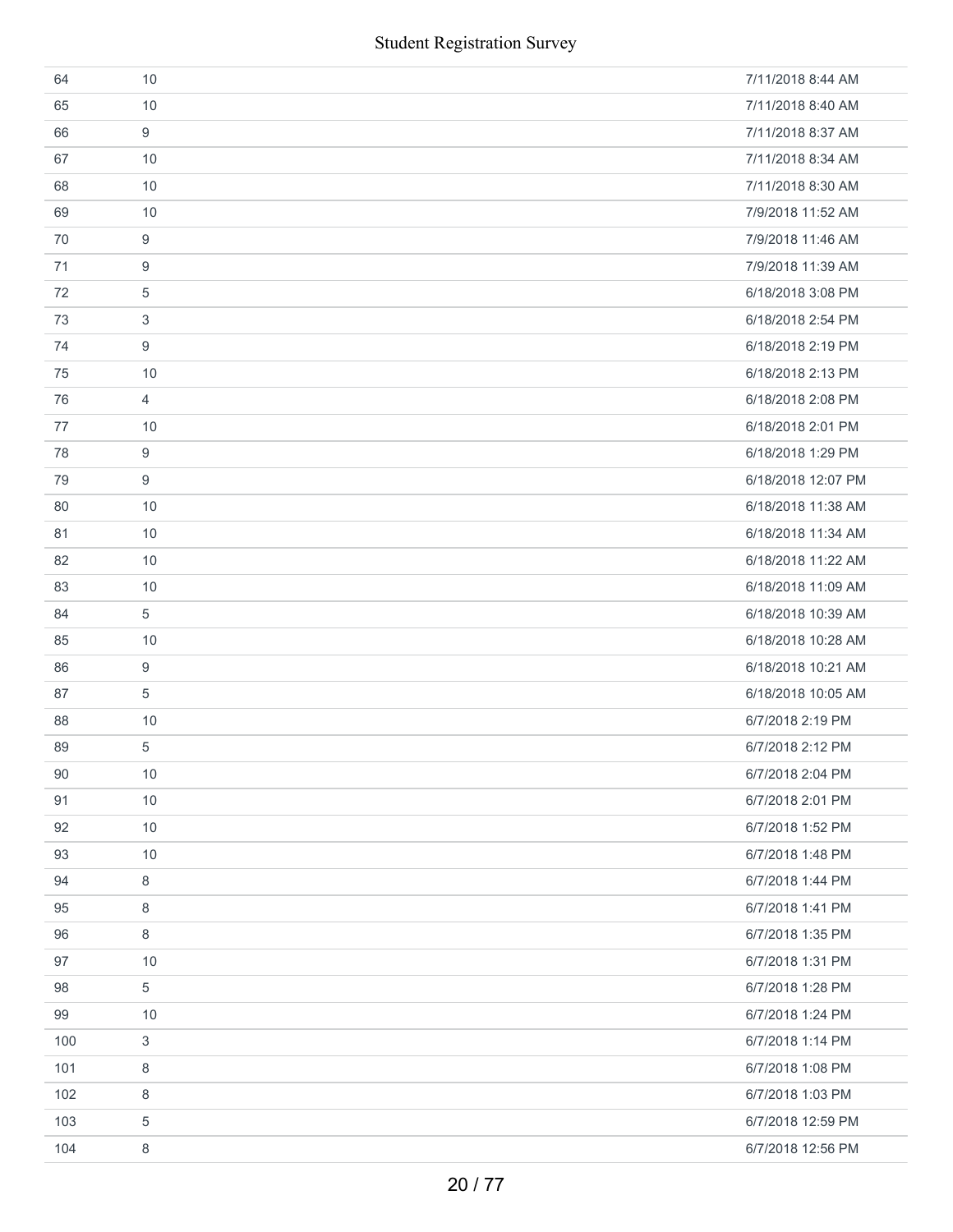| 105 | $\mathcal{D}$ | 6/7/2018 12:53 PM |
|-----|---------------|-------------------|
| 106 | 8             | 6/7/2018 12:49 PM |
| 107 | 10            | 6/7/2018 12:45 PM |
| 108 | 8             | 6/7/2018 12:42 PM |
| 109 | 8             | 6/7/2018 12:33 PM |
|     |               |                   |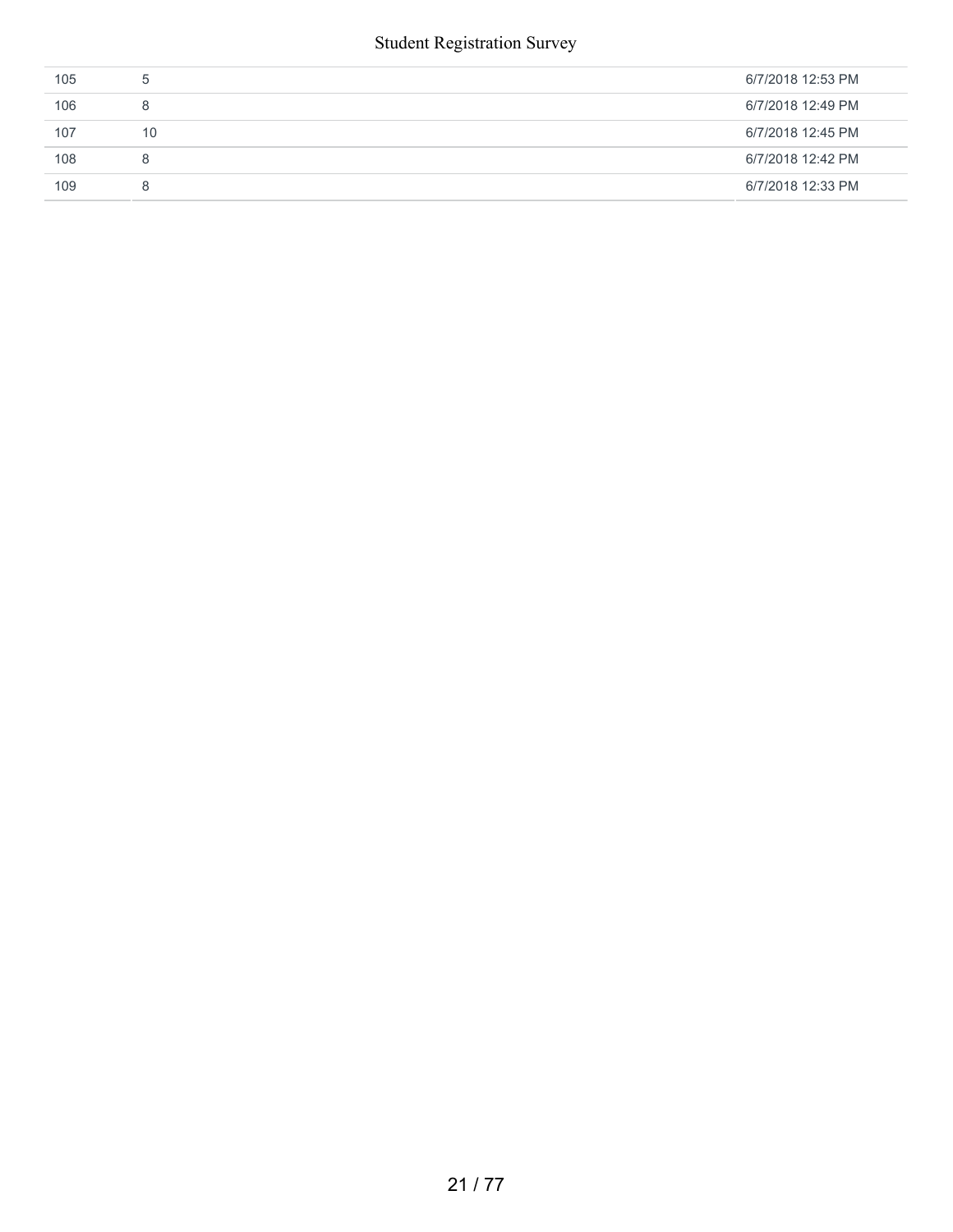## Q15 Location used for registration

Answered: 109 Skipped: 10 1 2 3 4 5 6 7 8 9 10 

| <b>ANSWER CHOICES</b>  | <b>AVERAGE NUMBER</b> | <b>TOTAL NUMBER</b> | <b>RESPONSES</b> |
|------------------------|-----------------------|---------------------|------------------|
|                        |                       | 944                 | 109              |
| Total Respondents: 109 |                       |                     |                  |

| $\#$           |                  | <b>DATE</b>        |
|----------------|------------------|--------------------|
| 1              | 10               | 7/13/2018 10:21 AM |
| 2              | 10               | 7/13/2018 10:18 AM |
| 3              | 10               | 7/13/2018 10:15 AM |
| $\overline{4}$ | $\overline{7}$   | 7/13/2018 10:12 AM |
| 5              | 10               | 7/13/2018 10:08 AM |
| 6              | 10               | 7/13/2018 10:06 AM |
| $\overline{7}$ | 10               | 7/13/2018 10:04 AM |
| 8              | 10               | 7/13/2018 10:02 AM |
| 9              | 5                | 7/13/2018 9:59 AM  |
| 10             | 10               | 7/13/2018 9:51 AM  |
| 11             | 5                | 7/13/2018 9:46 AM  |
| 12             | 10               | 7/13/2018 9:42 AM  |
| 13             | 10               | 7/13/2018 9:34 AM  |
| 14             | 10               | 7/13/2018 9:30 AM  |
| 15             | 9                | 7/13/2018 9:24 AM  |
| 16             | $\boldsymbol{9}$ | 7/13/2018 9:21 AM  |
| 17             | $\overline{7}$   | 7/13/2018 9:11 AM  |
| 18             | 10               | 7/13/2018 9:08 AM  |
| 19             | 9                | 7/13/2018 9:05 AM  |
| 20             | 10               | 7/13/2018 9:00 AM  |
| 21             | 9                | 7/13/2018 8:58 AM  |
| 22             | $\boldsymbol{9}$ | 7/13/2018 7:28 AM  |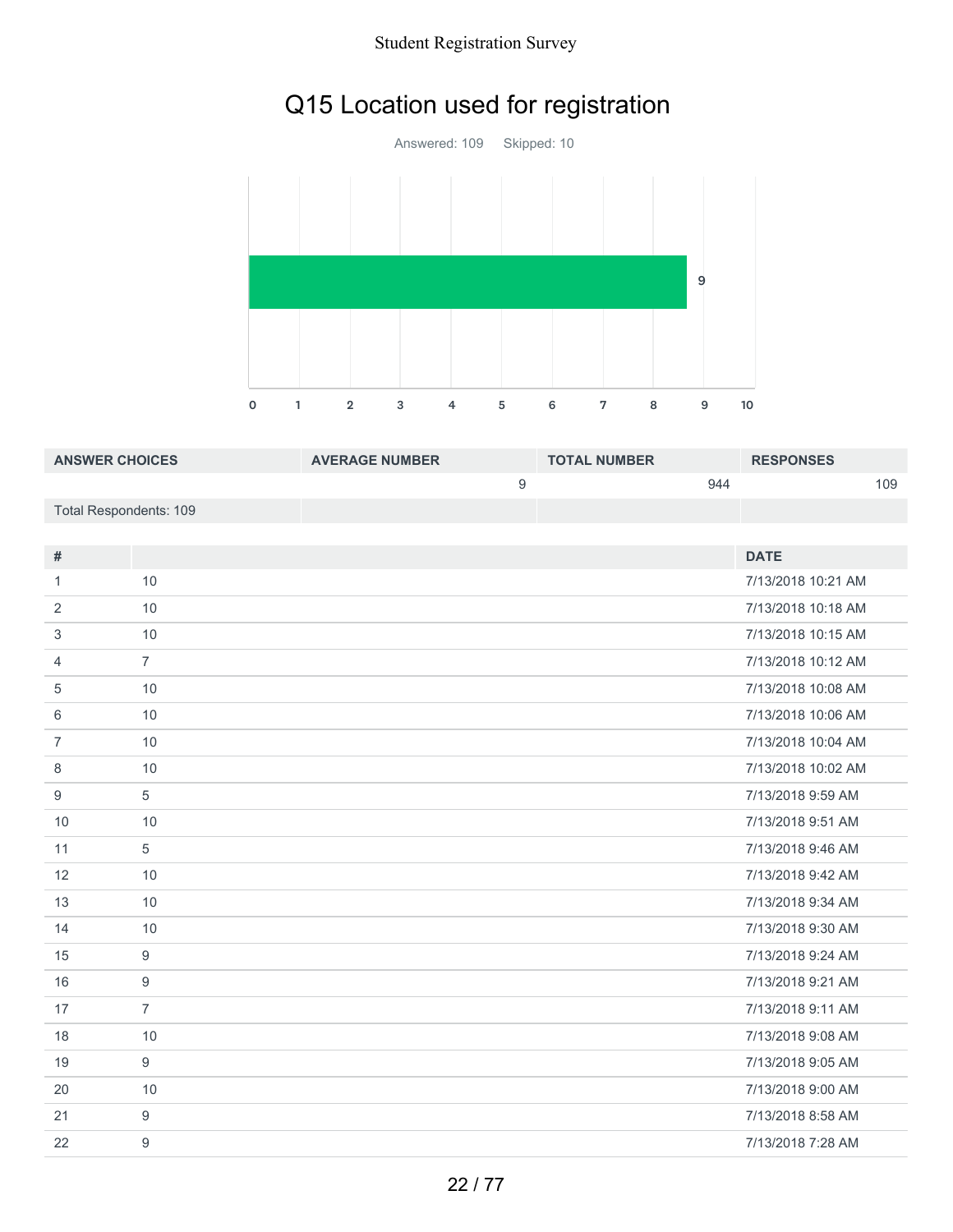|    | <b>Student Registration Survey</b> |                    |  |  |
|----|------------------------------------|--------------------|--|--|
| 23 | 9                                  | 7/13/2018 7:24 AM  |  |  |
| 24 | 8                                  | 7/13/2018 7:20 AM  |  |  |
| 25 | 10                                 | 7/13/2018 7:12 AM  |  |  |
| 26 | 10                                 | 7/13/2018 7:04 AM  |  |  |
| 27 | 10                                 | 7/13/2018 7:00 AM  |  |  |
| 28 | 10                                 | 7/13/2018 6:47 AM  |  |  |
| 29 | 10                                 | 7/13/2018 6:41 AM  |  |  |
| 30 | 9                                  | 7/13/2018 6:37 AM  |  |  |
| 31 | 10                                 | 7/13/2018 6:32 AM  |  |  |
| 32 | 10                                 | 7/13/2018 6:27 AM  |  |  |
| 33 | 10                                 | 7/13/2018 6:23 AM  |  |  |
| 34 | 10                                 | 7/13/2018 5:59 AM  |  |  |
| 35 | 10                                 | 7/13/2018 5:52 AM  |  |  |
| 36 | 10                                 | 7/13/2018 5:47 AM  |  |  |
| 37 | 10                                 | 7/13/2018 5:43 AM  |  |  |
| 38 | 10                                 | 7/13/2018 5:39 AM  |  |  |
| 39 | 10                                 | 7/13/2018 5:35 AM  |  |  |
| 40 | 10                                 | 7/13/2018 5:31 AM  |  |  |
| 41 | 9                                  | 7/13/2018 5:24 AM  |  |  |
| 42 | 10                                 | 7/11/2018 11:48 AM |  |  |
| 43 | 5                                  | 7/11/2018 11:42 AM |  |  |
| 44 | 10                                 | 7/11/2018 11:37 AM |  |  |
| 45 | $\mathbf 0$                        | 7/11/2018 11:32 AM |  |  |
| 46 | 10                                 | 7/11/2018 11:29 AM |  |  |
| 47 | 10                                 | 7/11/2018 11:22 AM |  |  |
| 48 | 10                                 | 7/11/2018 11:19 AM |  |  |
| 49 | 5                                  | 7/11/2018 11:13 AM |  |  |
| 50 | 10                                 | 7/11/2018 10:52 AM |  |  |
| 51 | 10                                 | 7/11/2018 10:47 AM |  |  |
| 52 | 10                                 | 7/11/2018 10:39 AM |  |  |
| 53 | 10                                 | 7/11/2018 10:32 AM |  |  |
| 54 | 10                                 | 7/11/2018 10:24 AM |  |  |
| 55 | 10                                 | 7/11/2018 10:19 AM |  |  |
| 56 | 9                                  | 7/11/2018 10:14 AM |  |  |
| 57 | 3                                  | 7/11/2018 9:59 AM  |  |  |
| 58 | 5                                  | 7/11/2018 9:54 AM  |  |  |
| 59 | 10                                 | 7/11/2018 9:20 AM  |  |  |
| 60 | 10                                 | 7/11/2018 9:16 AM  |  |  |
| 61 | 10                                 | 7/11/2018 9:07 AM  |  |  |
| 62 | 9                                  | 7/11/2018 9:00 AM  |  |  |
| 63 | 10                                 | 7/11/2018 8:47 AM  |  |  |
|    |                                    | 23/77              |  |  |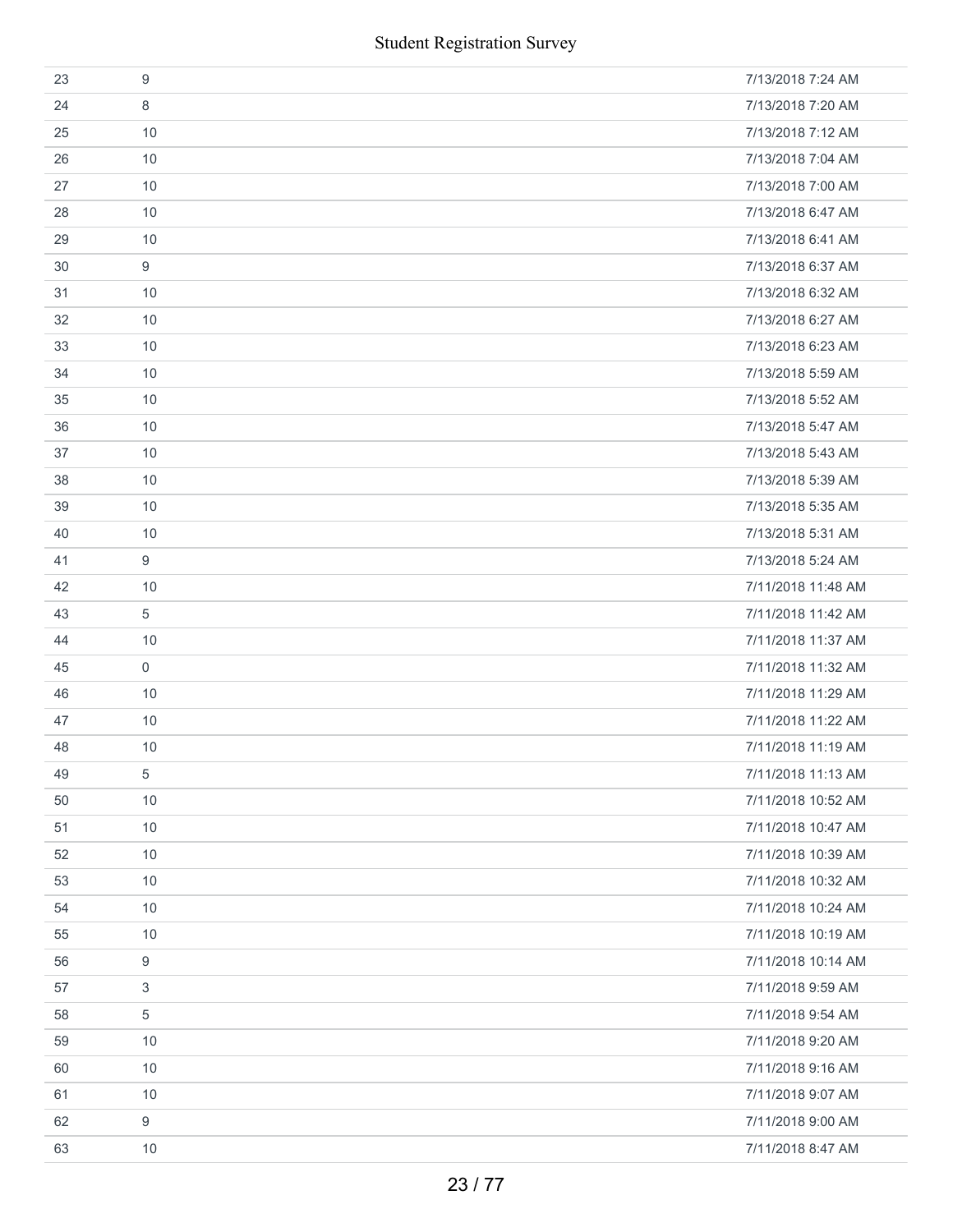| 64  | 10 | 7/11/2018 8:44 AM  |
|-----|----|--------------------|
| 65  | 10 | 7/11/2018 8:40 AM  |
| 66  | 9  | 7/11/2018 8:37 AM  |
| 67  | 10 | 7/11/2018 8:34 AM  |
| 68  | 10 | 7/11/2018 8:30 AM  |
| 69  | 10 | 7/9/2018 11:52 AM  |
| 70  | 10 | 7/9/2018 11:46 AM  |
| 71  | 9  | 7/9/2018 11:39 AM  |
| 72  | 5  | 6/18/2018 3:08 PM  |
| 73  | 4  | 6/18/2018 2:54 PM  |
| 74  | 9  | 6/18/2018 2:19 PM  |
| 75  | 10 | 6/18/2018 2:13 PM  |
| 76  | 5  | 6/18/2018 2:08 PM  |
| 77  | 10 | 6/18/2018 2:01 PM  |
| 78  | 8  | 6/18/2018 1:29 PM  |
| 79  | 10 | 6/18/2018 12:07 PM |
| 80  | 10 | 6/18/2018 11:38 AM |
| 81  | 10 | 6/18/2018 11:34 AM |
| 82  | 10 | 6/18/2018 11:22 AM |
| 83  | 10 | 6/18/2018 11:09 AM |
| 84  | 5  | 6/18/2018 10:39 AM |
| 85  | 10 | 6/18/2018 10:28 AM |
| 86  | 9  | 6/18/2018 10:21 AM |
| 87  | 5  | 6/18/2018 10:05 AM |
| 88  | 10 | 6/7/2018 2:19 PM   |
| 89  | 5  | 6/7/2018 2:12 PM   |
| 90  | 8  | 6/7/2018 2:04 PM   |
| 91  | 10 | 6/7/2018 2:01 PM   |
| 92  | 10 | 6/7/2018 1:52 PM   |
| 93  | 10 | 6/7/2018 1:48 PM   |
| 94  | 10 | 6/7/2018 1:44 PM   |
| 95  | 8  | 6/7/2018 1:41 PM   |
| 96  | 5  | 6/7/2018 1:35 PM   |
| 97  | 10 | 6/7/2018 1:31 PM   |
| 98  | 5  | 6/7/2018 1:28 PM   |
| 99  | 10 | 6/7/2018 1:24 PM   |
| 100 | 3  | 6/7/2018 1:14 PM   |
| 101 | 8  | 6/7/2018 1:08 PM   |
| 102 | 5  | 6/7/2018 1:03 PM   |
| 103 | 8  | 6/7/2018 12:59 PM  |
| 104 | 8  | 6/7/2018 12:56 PM  |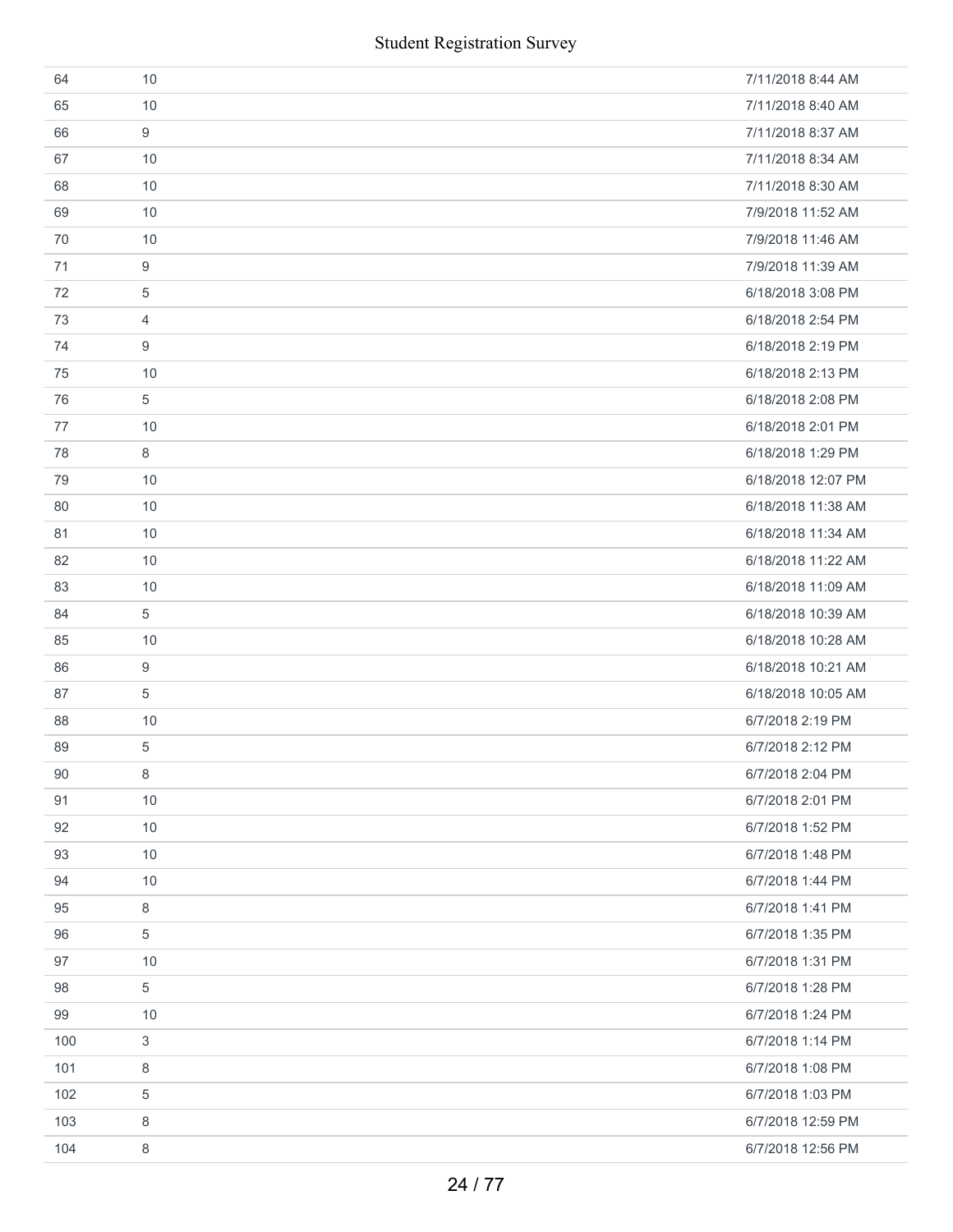| 105 | 8           | 6/7/2018 12:53 PM |
|-----|-------------|-------------------|
| 106 | $5^{\circ}$ | 6/7/2018 12:49 PM |
| 107 | 10          | 6/7/2018 12:45 PM |
| 108 | 8           | 6/7/2018 12:42 PM |
| 109 |             | 6/7/2018 12:33 PM |
|     |             |                   |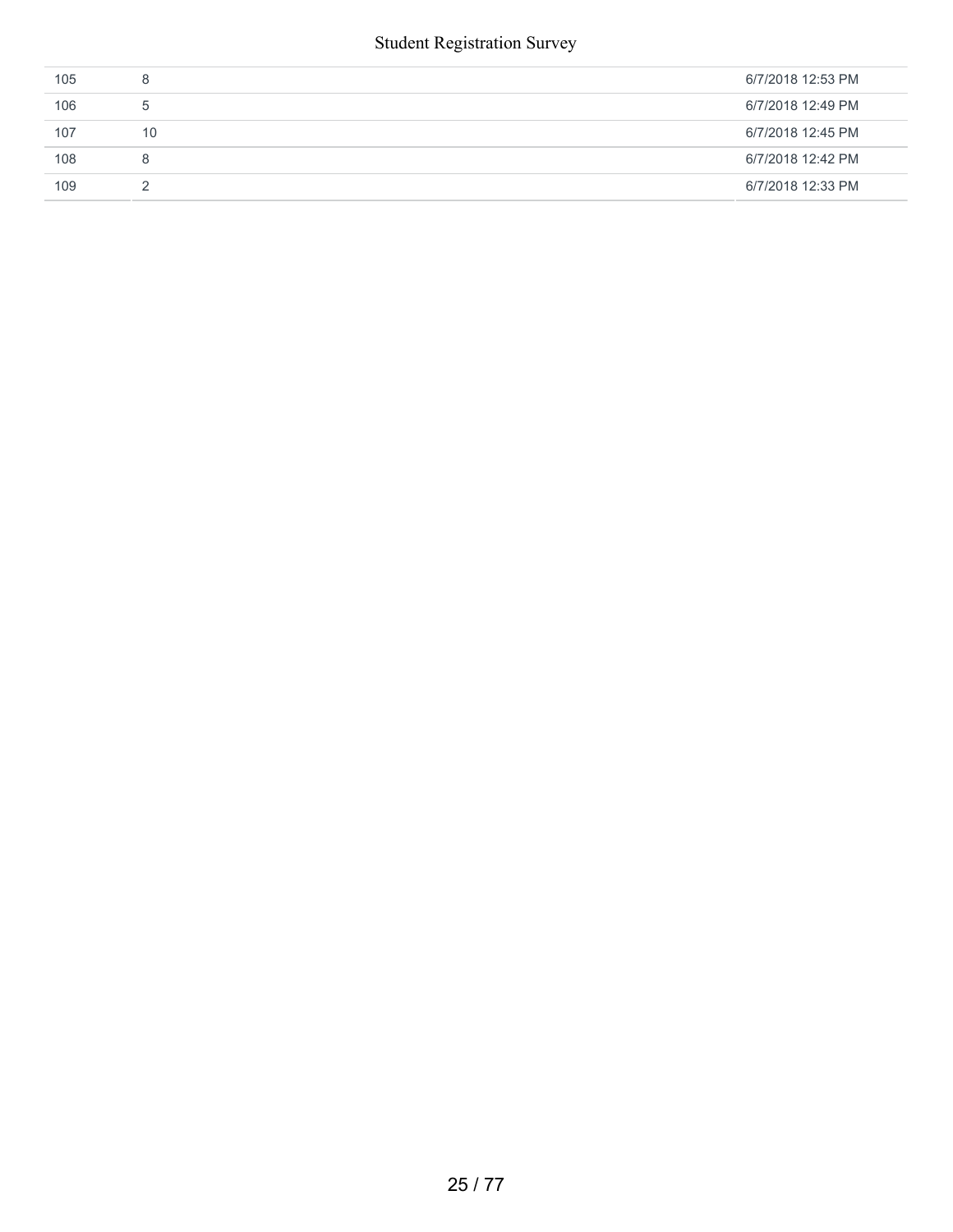## Q16 Lay-out (set-up) used for registration.



| <b>ANSWER CHOICES</b>  | <b>AVERAGE NUMBER</b> | <b>TOTAL NUMBER</b> | <b>RESPONSES</b> |
|------------------------|-----------------------|---------------------|------------------|
|                        |                       | 952                 | 110              |
| Total Respondents: 110 |                       |                     |                  |

| #              |     | <b>DATE</b>        |
|----------------|-----|--------------------|
| 1              | 10  | 7/13/2018 10:21 AM |
| 2              | 10  | 7/13/2018 10:18 AM |
| 3              | 10  | 7/13/2018 10:15 AM |
| 4              | 10  | 7/13/2018 10:12 AM |
| 5              | 10  | 7/13/2018 10:08 AM |
| 6              | 10  | 7/13/2018 10:06 AM |
| $\overline{7}$ | 10  | 7/13/2018 10:04 AM |
| 8              | 10  | 7/13/2018 10:02 AM |
| 9              | 5   | 7/13/2018 9:59 AM  |
| 10             | 9   | 7/13/2018 9:57 AM  |
| 11             | 10  | 7/13/2018 9:51 AM  |
| 12             | 5   | 7/13/2018 9:46 AM  |
| 13             | 9   | 7/13/2018 9:42 AM  |
| 14             | 10  | 7/13/2018 9:34 AM  |
| 15             | 10  | 7/13/2018 9:30 AM  |
| 16             | 9   | 7/13/2018 9:24 AM  |
| 17             | 9   | 7/13/2018 9:21 AM  |
| 18             | 9   | 7/13/2018 9:18 AM  |
| 19             | 9   | 7/13/2018 9:11 AM  |
| 20             | 10  | 7/13/2018 9:08 AM  |
| 21             | $9$ | 7/13/2018 9:05 AM  |
| 22             | 10  | 7/13/2018 9:00 AM  |
|                |     |                    |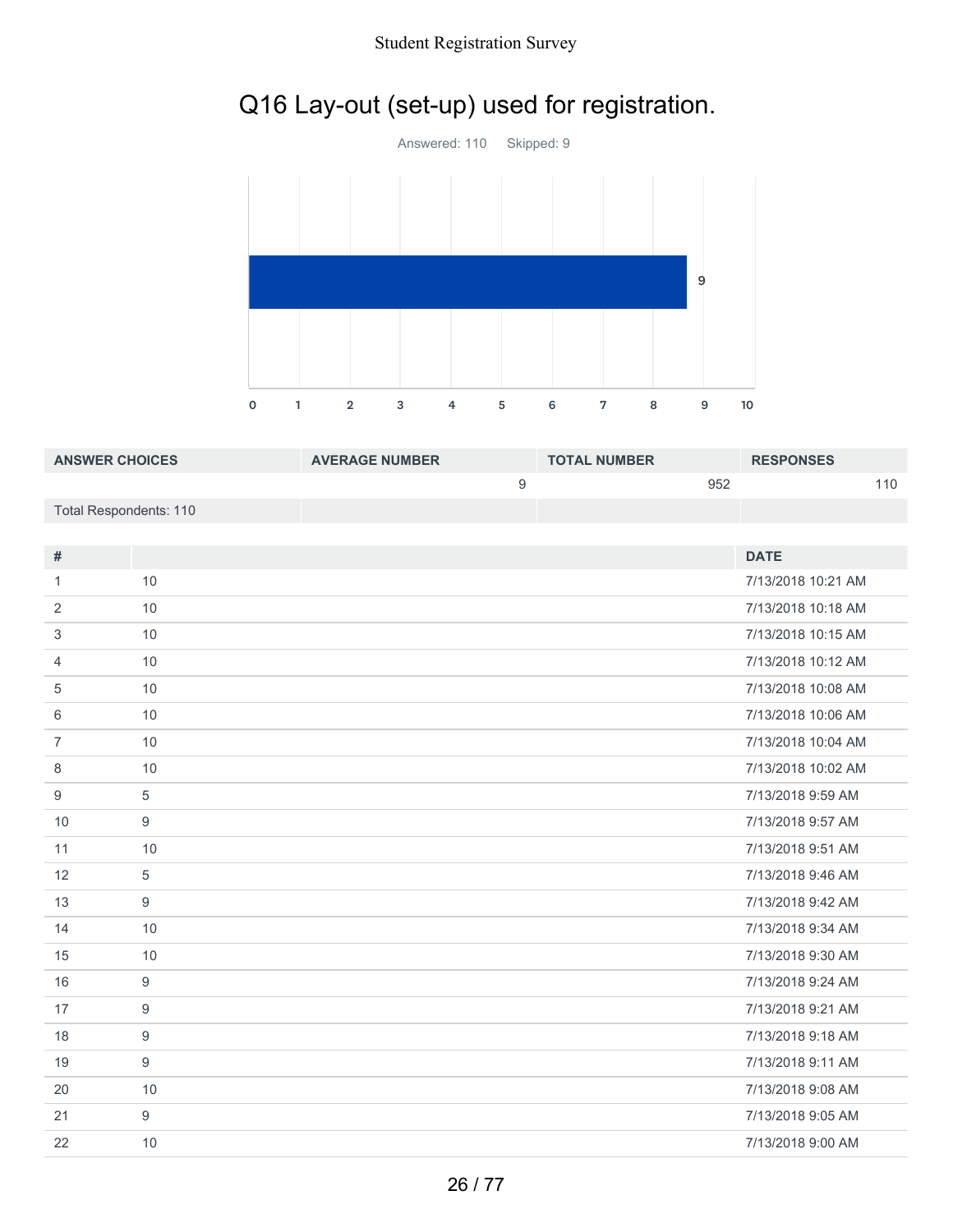|    | <b>Student Registration Survey</b> |                    |  |  |
|----|------------------------------------|--------------------|--|--|
| 23 | 8                                  | 7/13/2018 8:58 AM  |  |  |
| 24 | 9                                  | 7/13/2018 7:28 AM  |  |  |
| 25 | 9                                  | 7/13/2018 7:24 AM  |  |  |
| 26 | 8                                  | 7/13/2018 7:20 AM  |  |  |
| 27 | 10                                 | 7/13/2018 7:12 AM  |  |  |
| 28 | 10                                 | 7/13/2018 7:04 AM  |  |  |
| 29 | 10                                 | 7/13/2018 7:00 AM  |  |  |
| 30 | 10                                 | 7/13/2018 6:47 AM  |  |  |
| 31 | 10                                 | 7/13/2018 6:41 AM  |  |  |
| 32 | 10                                 | 7/13/2018 6:37 AM  |  |  |
| 33 | 10                                 | 7/13/2018 6:32 AM  |  |  |
| 34 | 10                                 | 7/13/2018 6:27 AM  |  |  |
| 35 | 10                                 | 7/13/2018 6:23 AM  |  |  |
| 36 | $\sqrt{5}$                         | 7/13/2018 6:09 AM  |  |  |
| 37 | 10                                 | 7/13/2018 5:52 AM  |  |  |
| 38 | 10                                 | 7/13/2018 5:47 AM  |  |  |
| 39 | 10                                 | 7/13/2018 5:43 AM  |  |  |
| 40 | 10                                 | 7/13/2018 5:39 AM  |  |  |
| 41 | 10                                 | 7/13/2018 5:35 AM  |  |  |
| 42 | 10                                 | 7/13/2018 5:31 AM  |  |  |
| 43 | 10                                 | 7/13/2018 5:24 AM  |  |  |
| 44 | 10                                 | 7/11/2018 11:48 AM |  |  |
| 45 | $\mathbf{1}$                       | 7/11/2018 11:42 AM |  |  |
| 46 | 10                                 | 7/11/2018 11:37 AM |  |  |
| 47 | $\mathbf 0$                        | 7/11/2018 11:32 AM |  |  |
| 48 | 10                                 | 7/11/2018 11:29 AM |  |  |
| 49 | 10                                 | 7/11/2018 11:22 AM |  |  |
| 50 | 10                                 | 7/11/2018 11:19 AM |  |  |
| 51 | 5                                  | 7/11/2018 11:13 AM |  |  |
| 52 | 10                                 | 7/11/2018 10:52 AM |  |  |
| 53 | 10                                 | 7/11/2018 10:47 AM |  |  |
| 54 | 10                                 | 7/11/2018 10:39 AM |  |  |
| 55 | 10                                 | 7/11/2018 10:32 AM |  |  |
| 56 | 10                                 | 7/11/2018 10:24 AM |  |  |
| 57 | 10                                 | 7/11/2018 10:19 AM |  |  |
| 58 | 10                                 | 7/11/2018 10:14 AM |  |  |
| 59 | 3                                  | 7/11/2018 9:59 AM  |  |  |
| 60 | 5                                  | 7/11/2018 9:54 AM  |  |  |
| 61 | 10                                 | 7/11/2018 9:20 AM  |  |  |
| 62 | 10                                 | 7/11/2018 9:16 AM  |  |  |
| 63 | 10                                 | 7/11/2018 9:07 AM  |  |  |
|    | 27/77                              |                    |  |  |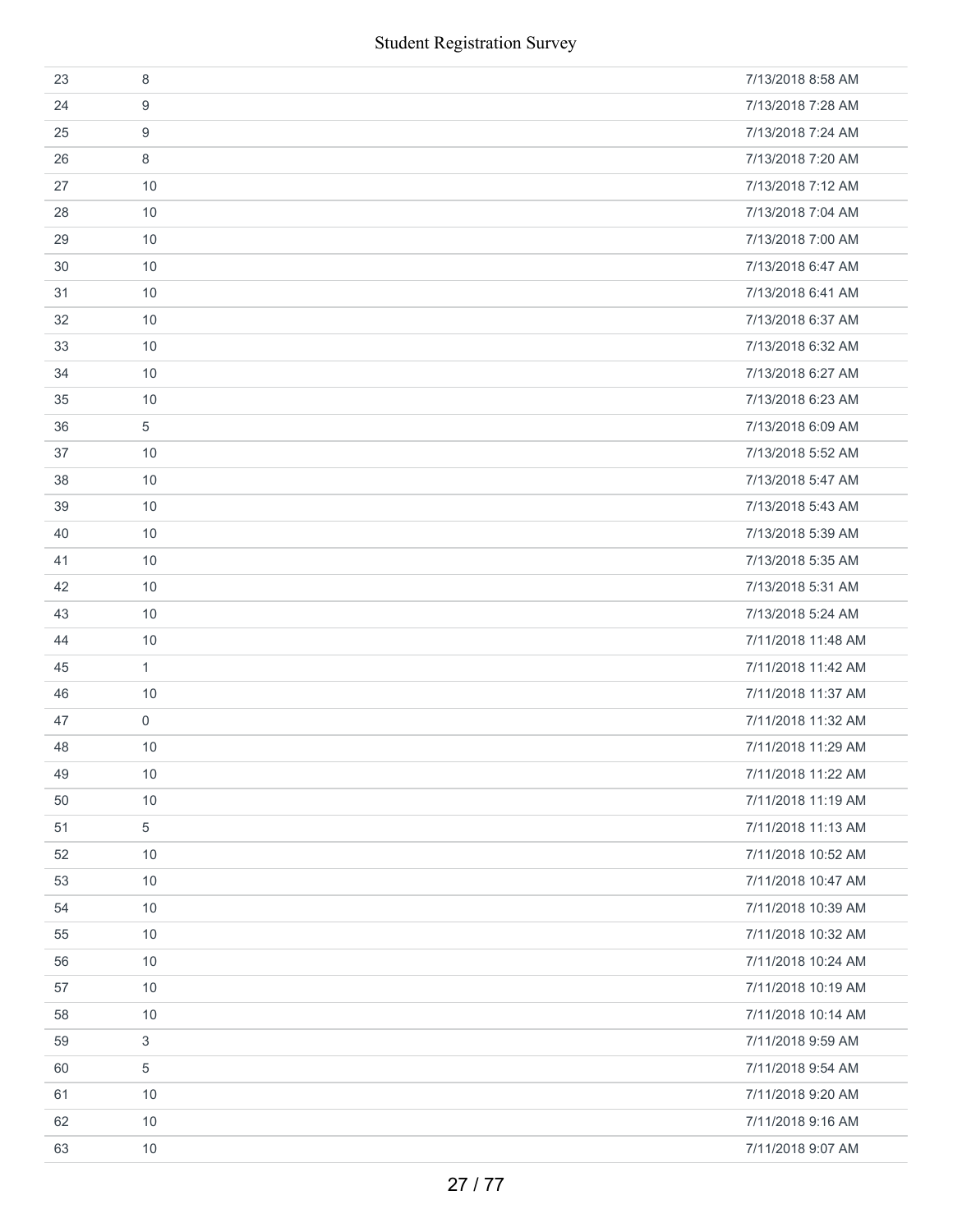| 64  | 9              | 7/11/2018 9:00 AM  |
|-----|----------------|--------------------|
| 65  | 10             | 7/11/2018 8:47 AM  |
| 66  | 10             | 7/11/2018 8:44 AM  |
| 67  | 10             | 7/11/2018 8:40 AM  |
| 68  | 9              | 7/11/2018 8:37 AM  |
| 69  | 10             | 7/11/2018 8:34 AM  |
| 70  | 6              | 7/11/2018 8:30 AM  |
| 71  | 10             | 7/9/2018 11:52 AM  |
| 72  | 5              | 7/9/2018 11:46 AM  |
| 73  | 9              | 7/9/2018 11:39 AM  |
| 74  | 5              | 6/18/2018 3:08 PM  |
| 75  | $\overline{4}$ | 6/18/2018 2:54 PM  |
| 76  | 10             | 6/18/2018 2:19 PM  |
| 77  | 10             | 6/18/2018 2:13 PM  |
| 78  | 10             | 6/18/2018 2:08 PM  |
| 79  | 10             | 6/18/2018 2:01 PM  |
| 80  | 8              | 6/18/2018 1:29 PM  |
| 81  | 9              | 6/18/2018 12:07 PM |
| 82  | 10             | 6/18/2018 11:38 AM |
| 83  | 10             | 6/18/2018 11:34 AM |
| 84  | 9              | 6/18/2018 11:22 AM |
| 85  | 10             | 6/18/2018 11:09 AM |
| 86  | 5              | 6/18/2018 10:39 AM |
| 87  | 10             | 6/18/2018 10:28 AM |
| 88  | 9              | 6/18/2018 10:21 AM |
| 89  | 5              | 6/18/2018 10:05 AM |
| 90  | 10             | 6/7/2018 2:19 PM   |
| 91  | 5              | 6/7/2018 2:12 PM   |
| 92  | 8              | 6/7/2018 2:04 PM   |
| 93  | 10             | 6/7/2018 2:01 PM   |
| 94  | 10             | 6/7/2018 1:52 PM   |
| 95  | 10             | 6/7/2018 1:48 PM   |
| 96  | 8              | 6/7/2018 1:41 PM   |
| 97  | 5              | 6/7/2018 1:35 PM   |
| 98  | 10             | 6/7/2018 1:31 PM   |
| 99  | 5              | 6/7/2018 1:28 PM   |
| 100 | 10             | 6/7/2018 1:24 PM   |
| 101 | 0              | 6/7/2018 1:14 PM   |
| 102 | 10             | 6/7/2018 1:08 PM   |
| 103 | 8              | 6/7/2018 1:03 PM   |
| 104 | 8              | 6/7/2018 12:59 PM  |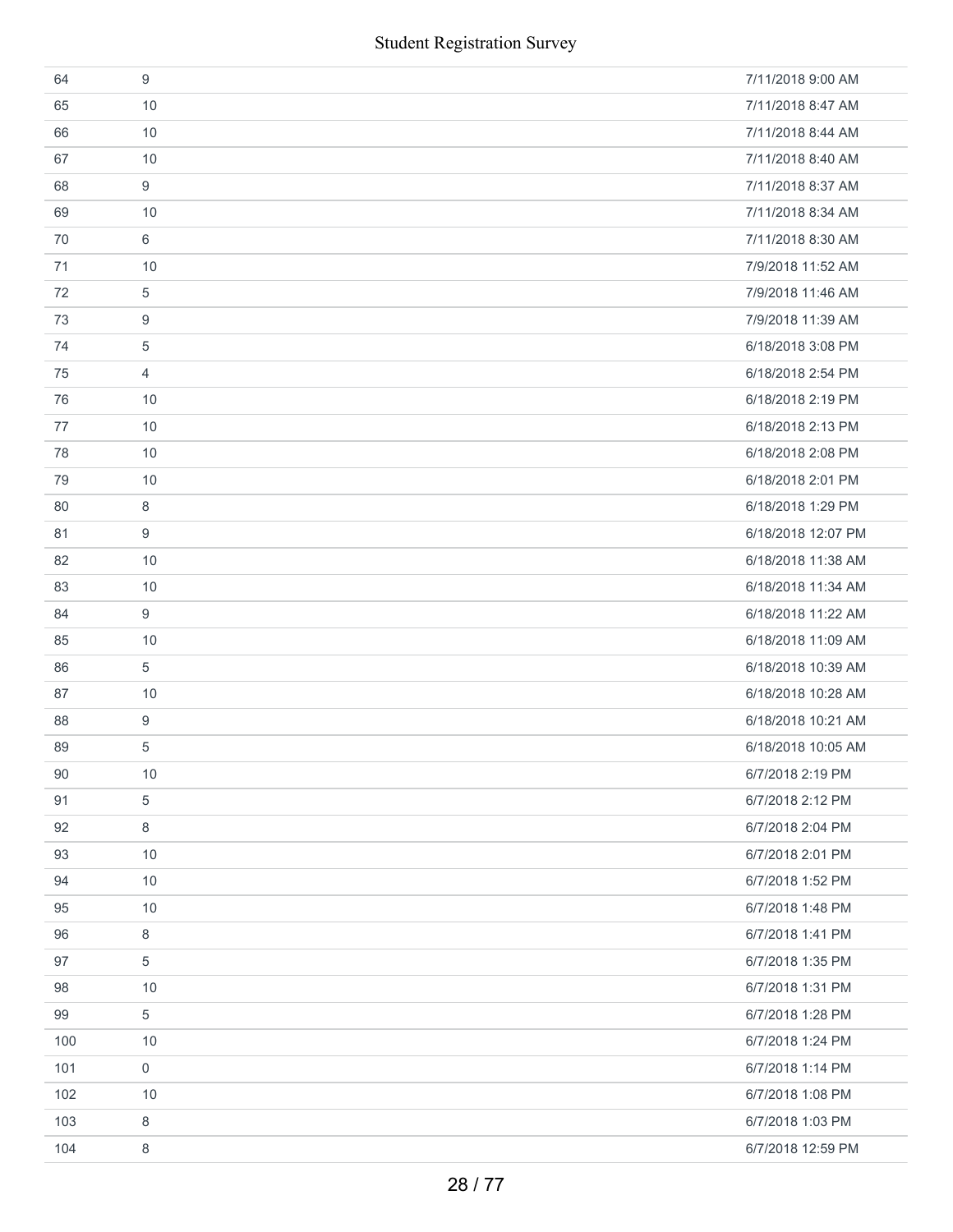| 105 | 8  | 6/7/2018 12:56 PM |
|-----|----|-------------------|
| 106 | 8  | 6/7/2018 12:53 PM |
| 107 | 8  | 6/7/2018 12:49 PM |
| 108 | 10 | 6/7/2018 12:45 PM |
| 109 | 8  | 6/7/2018 12:42 PM |
| 110 | -5 | 6/7/2018 12:33 PM |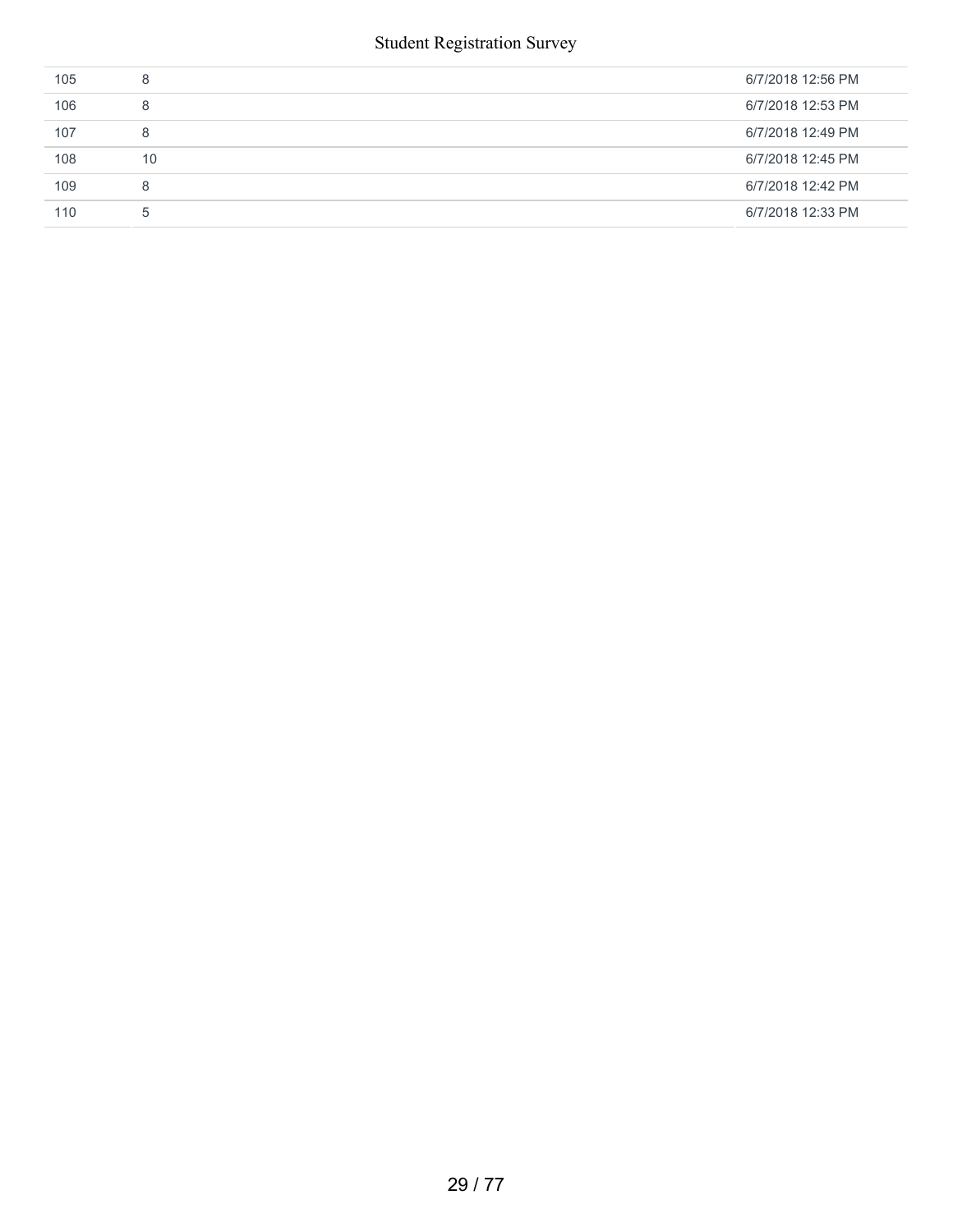# Q17 Helpfulness of Admission & Records Staff



| <b>ANSWER CHOICES</b>  | <b>AVERAGE NUMBER</b> | <b>TOTAL NUMBER</b> | <b>RESPONSES</b> |
|------------------------|-----------------------|---------------------|------------------|
|                        |                       | 962                 |                  |
| Total Respondents: 111 |                       |                     |                  |

| #              |    | <b>DATE</b>        |
|----------------|----|--------------------|
|                |    |                    |
| 1              | 10 | 7/13/2018 10:21 AM |
| 2              | 10 | 7/13/2018 10:18 AM |
| 3              | 10 | 7/13/2018 10:15 AM |
| $\overline{4}$ | 10 | 7/13/2018 10:12 AM |
| 5              | 10 | 7/13/2018 10:08 AM |
| 6              | 10 | 7/13/2018 10:06 AM |
| $\overline{7}$ | 10 | 7/13/2018 10:04 AM |
| 8              | 10 | 7/13/2018 10:02 AM |
| 9              | 5  | 7/13/2018 9:59 AM  |
| 10             | 10 | 7/13/2018 9:57 AM  |
| 11             | 10 | 7/13/2018 9:51 AM  |
| 12             | 5  | 7/13/2018 9:46 AM  |
| 13             | 9  | 7/13/2018 9:42 AM  |
| 14             | 10 | 7/13/2018 9:34 AM  |
| 15             | 10 | 7/13/2018 9:30 AM  |
| 16             | 9  | 7/13/2018 9:24 AM  |
| 17             | 9  | 7/13/2018 9:21 AM  |
| 18             | 9  | 7/13/2018 9:18 AM  |
| 19             | 10 | 7/13/2018 9:08 AM  |
| 20             | 8  | 7/13/2018 9:05 AM  |
| 21             | 10 | 7/13/2018 9:00 AM  |
| 22             | 8  | 7/13/2018 8:58 AM  |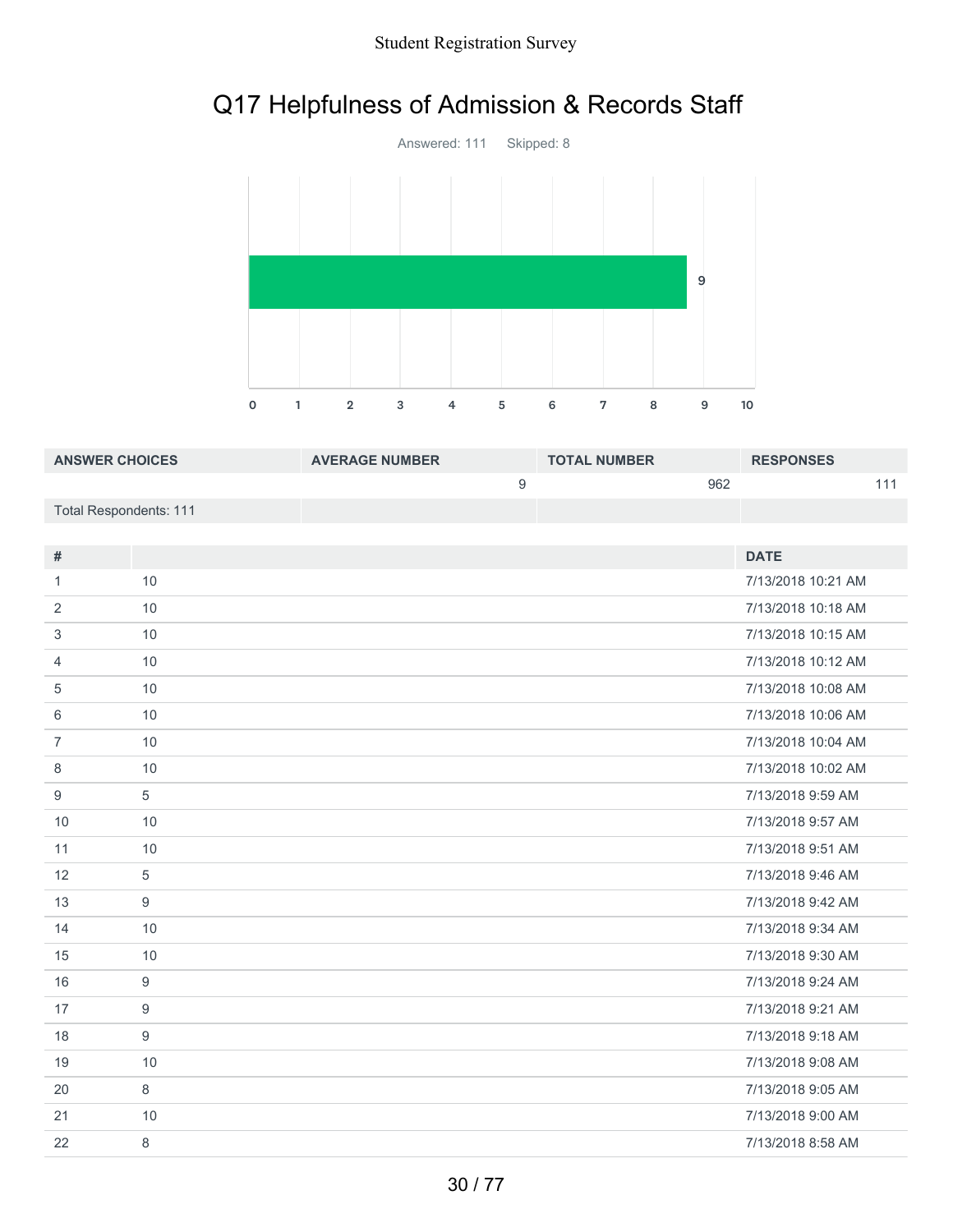| <b>Student Registration Survey</b> |              |                    |  |
|------------------------------------|--------------|--------------------|--|
| 23                                 | 9            | 7/13/2018 7:28 AM  |  |
| 24                                 | 9            | 7/13/2018 7:24 AM  |  |
| 25                                 | 8            | 7/13/2018 7:20 AM  |  |
| 26                                 | 10           | 7/13/2018 7:12 AM  |  |
| 27                                 | 10           | 7/13/2018 7:04 AM  |  |
| 28                                 | 10           | 7/13/2018 7:00 AM  |  |
| 29                                 | 10           | 7/13/2018 6:47 AM  |  |
| 30                                 | 10           | 7/13/2018 6:41 AM  |  |
| 31                                 | 9            | 7/13/2018 6:37 AM  |  |
| 32                                 | 10           | 7/13/2018 6:32 AM  |  |
| 33                                 | 10           | 7/13/2018 6:27 AM  |  |
| 34                                 | 10           | 7/13/2018 6:23 AM  |  |
| 35                                 | 5            | 7/13/2018 6:09 AM  |  |
| 36                                 | 9            | 7/13/2018 5:59 AM  |  |
| 37                                 | 10           | 7/13/2018 5:52 AM  |  |
| 38                                 | 10           | 7/13/2018 5:47 AM  |  |
| 39                                 | 10           | 7/13/2018 5:43 AM  |  |
| 40                                 | 9            | 7/13/2018 5:39 AM  |  |
| 41                                 | 10           | 7/13/2018 5:35 AM  |  |
| 42                                 | 10           | 7/13/2018 5:31 AM  |  |
| 43                                 | 10           | 7/13/2018 5:24 AM  |  |
| 44                                 | 10           | 7/11/2018 11:48 AM |  |
| 45                                 | 5            | 7/11/2018 11:42 AM |  |
| 46                                 | 9            | 7/11/2018 11:37 AM |  |
| 47                                 | $\mathbf 0$  | 7/11/2018 11:32 AM |  |
| 48                                 | 10           | 7/11/2018 11:29 AM |  |
| 49                                 | 9            | 7/11/2018 11:22 AM |  |
| 50                                 | 10           | 7/11/2018 11:19 AM |  |
| 51                                 | 5            | 7/11/2018 11:13 AM |  |
| 52                                 | 10           | 7/11/2018 10:52 AM |  |
| 53                                 | 10           | 7/11/2018 10:47 AM |  |
| 54                                 | 10           | 7/11/2018 10:39 AM |  |
| 55                                 | 10           | 7/11/2018 10:32 AM |  |
| 56                                 | 10           | 7/11/2018 10:24 AM |  |
| 57                                 | 10           | 7/11/2018 10:19 AM |  |
| 58                                 | 10           | 7/11/2018 10:14 AM |  |
| 59                                 | $\mathbf{1}$ | 7/11/2018 9:59 AM  |  |
| 60                                 | 5            | 7/11/2018 9:54 AM  |  |
| 61                                 | 9            | 7/11/2018 9:20 AM  |  |
| 62                                 | 10           | 7/11/2018 9:16 AM  |  |
| 63                                 | 10           | 7/11/2018 9:07 AM  |  |
|                                    |              | 31/77              |  |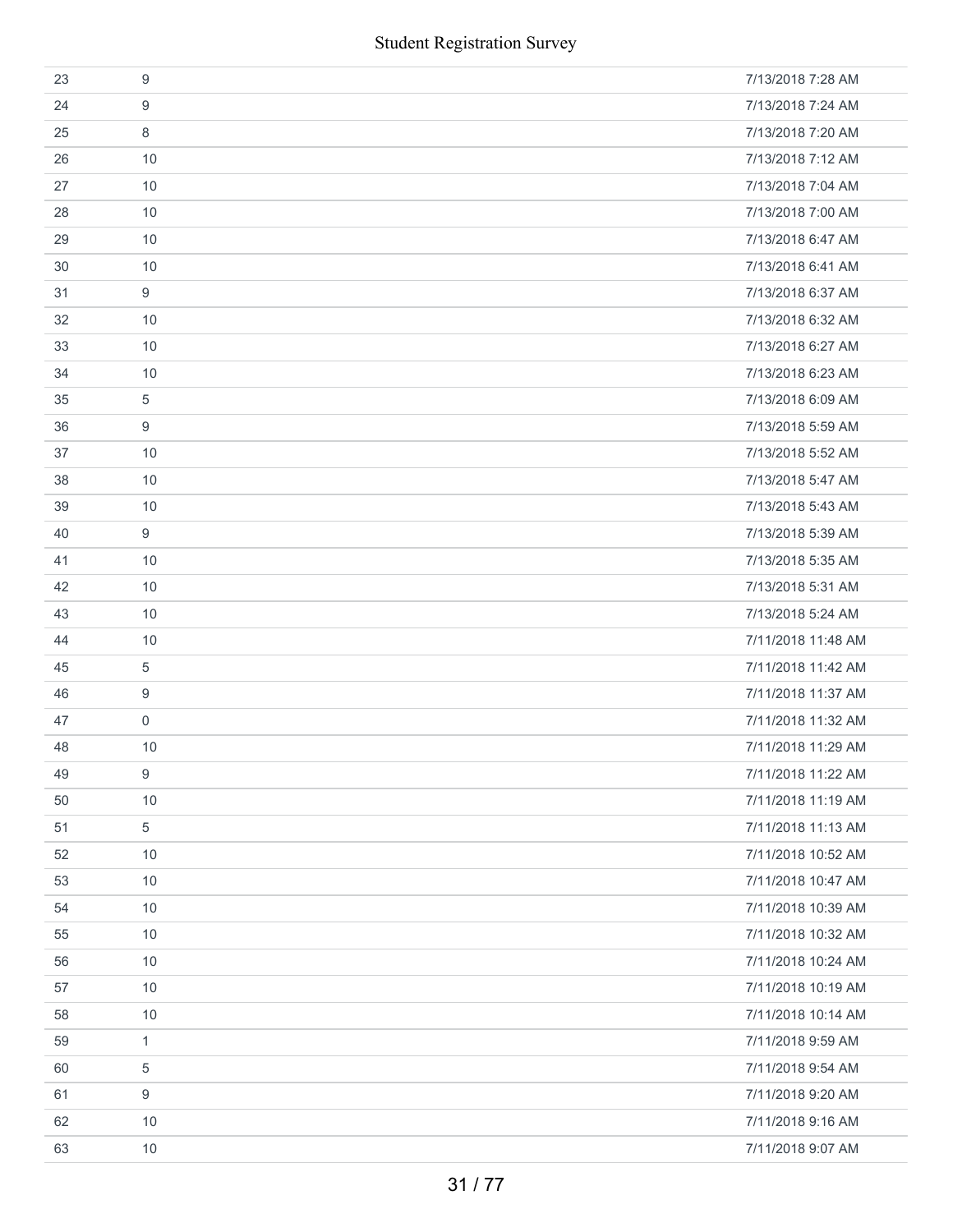| 64  | 10          | 7/11/2018 9:00 AM  |
|-----|-------------|--------------------|
| 65  | 10          | 7/11/2018 8:47 AM  |
| 66  | 10          | 7/11/2018 8:44 AM  |
| 67  | 10          | 7/11/2018 8:40 AM  |
| 68  | 9           | 7/11/2018 8:37 AM  |
| 69  | 10          | 7/11/2018 8:34 AM  |
| 70  | 10          | 7/11/2018 8:30 AM  |
| 71  | 10          | 7/9/2018 11:52 AM  |
| 72  | 3           | 7/9/2018 11:46 AM  |
| 73  | 8           | 7/9/2018 11:39 AM  |
| 74  | 5           | 6/18/2018 3:08 PM  |
| 75  | 3           | 6/18/2018 2:54 PM  |
| 76  | 10          | 6/18/2018 2:19 PM  |
| 77  | 10          | 6/18/2018 2:13 PM  |
| 78  | 8           | 6/18/2018 2:08 PM  |
| 79  | 10          | 6/18/2018 2:01 PM  |
| 80  | 8           | 6/18/2018 1:29 PM  |
| 81  | 10          | 6/18/2018 12:07 PM |
| 82  | 10          | 6/18/2018 11:38 AM |
| 83  | 10          | 6/18/2018 11:34 AM |
| 84  | 10          | 6/18/2018 11:22 AM |
| 85  | 10          | 6/18/2018 11:09 AM |
| 86  | 5           | 6/18/2018 10:39 AM |
| 87  | 10          | 6/18/2018 10:28 AM |
| 88  | 9           | 6/18/2018 10:21 AM |
| 89  | 5           | 6/18/2018 10:05 AM |
| 90  | 10          | 6/7/2018 2:19 PM   |
| 91  | 8           | 6/7/2018 2:12 PM   |
| 92  | 8           | 6/7/2018 2:04 PM   |
| 93  | 10          | 6/7/2018 2:01 PM   |
| 94  | 10          | 6/7/2018 1:52 PM   |
| 95  | 10          | 6/7/2018 1:48 PM   |
| 96  | 8           | 6/7/2018 1:44 PM   |
| 97  | 10          | 6/7/2018 1:41 PM   |
| 98  | 8           | 6/7/2018 1:35 PM   |
| 99  | 10          | 6/7/2018 1:31 PM   |
| 100 | 5           | 6/7/2018 1:28 PM   |
| 101 | 10          | 6/7/2018 1:24 PM   |
| 102 | $\mathbf 0$ | 6/7/2018 1:14 PM   |
| 103 | 8           | 6/7/2018 1:08 PM   |
| 104 | 8           | 6/7/2018 1:03 PM   |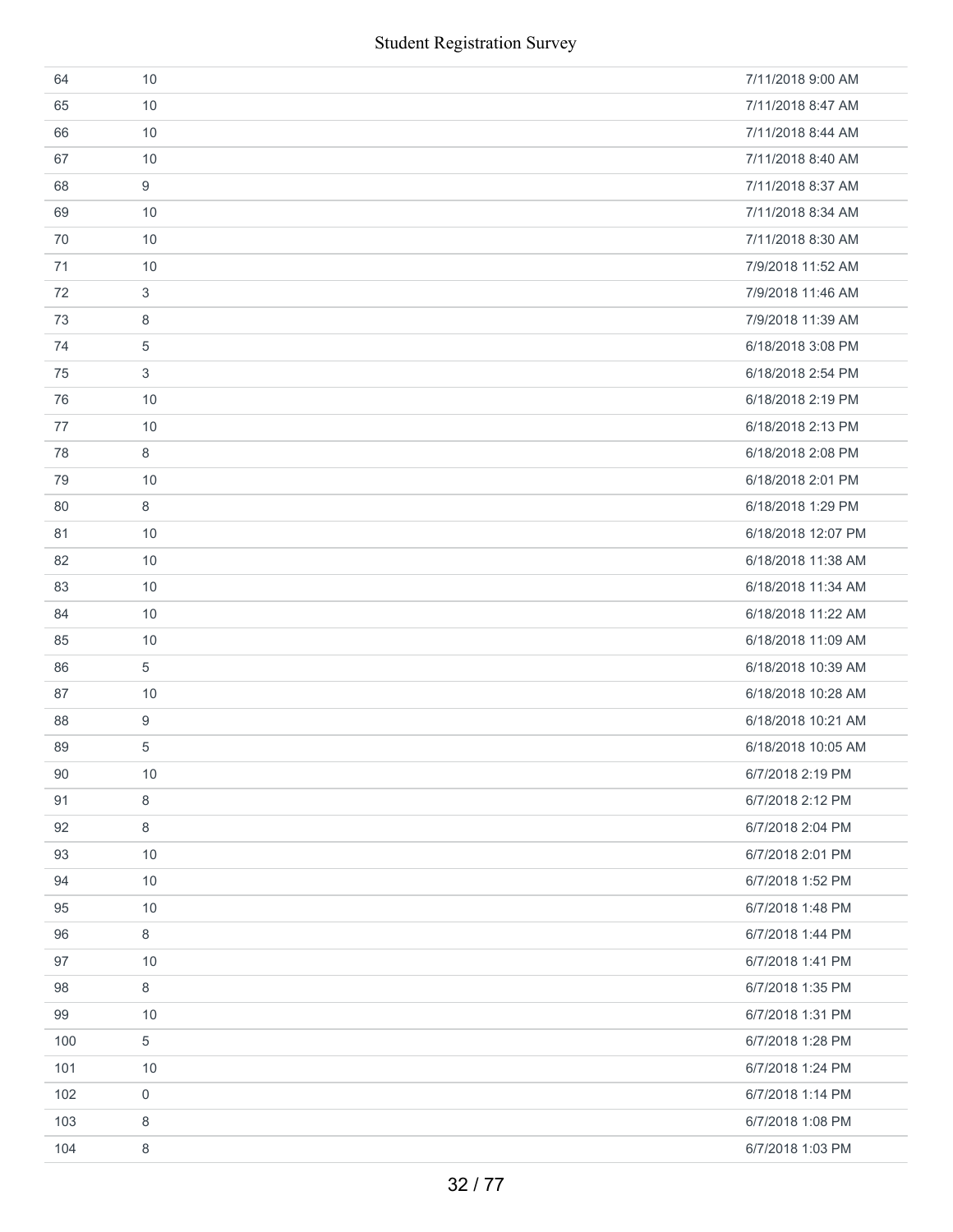| 105 | 8  | 6/7/2018 12:59 PM |
|-----|----|-------------------|
| 106 | 8  | 6/7/2018 12:56 PM |
| 107 | 8  | 6/7/2018 12:53 PM |
| 108 | 8  | 6/7/2018 12:49 PM |
| 109 | 10 | 6/7/2018 12:45 PM |
| 110 | 10 | 6/7/2018 12:42 PM |
| 111 |    | 6/7/2018 12:33 PM |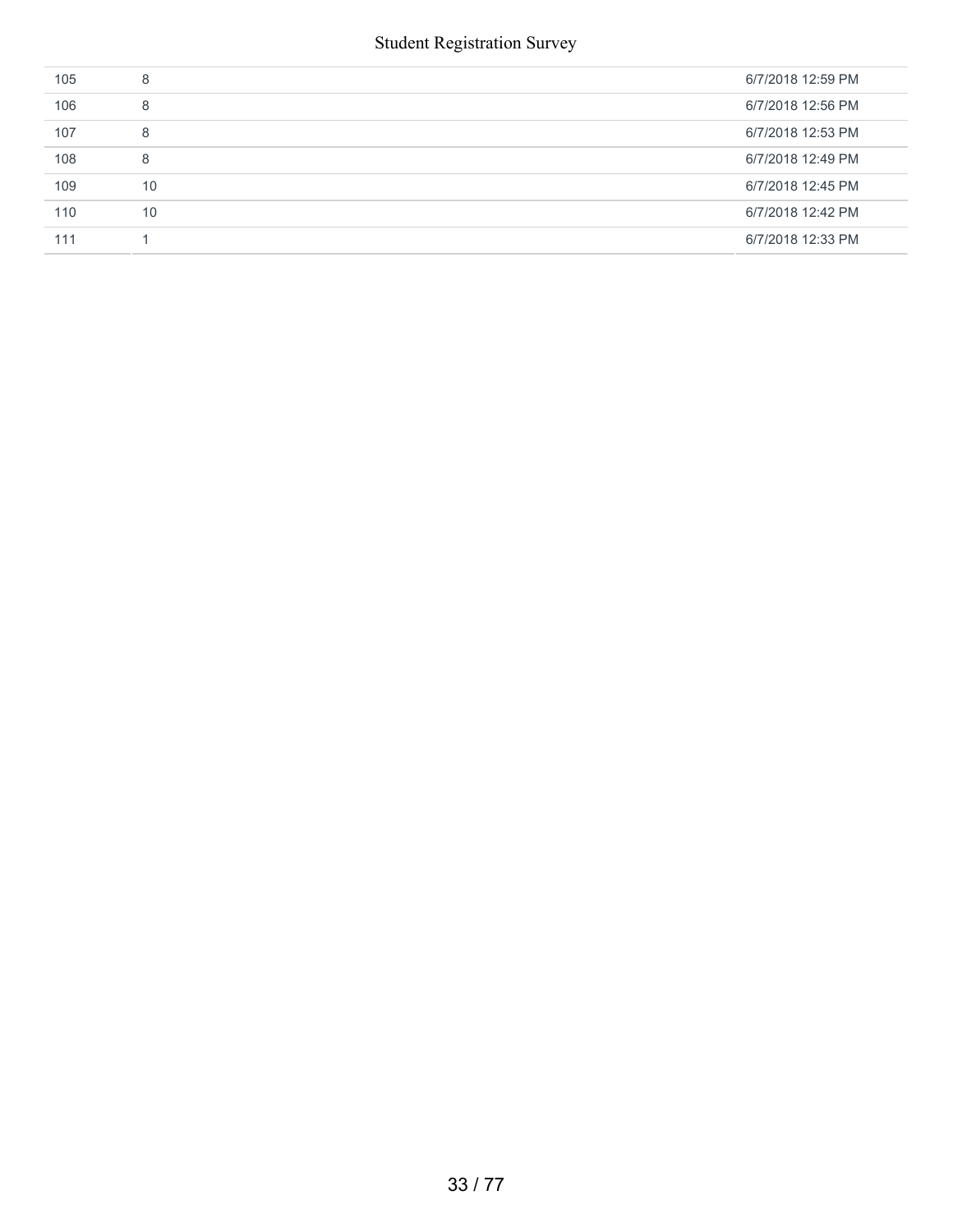## Q18 Helpfulness of Financial Aid Office.



| <b>ANSWER CHOICES</b>  | <b>AVERAGE NUMBER</b> | <b>TOTAL NUMBER</b> | <b>RESPONSES</b> |
|------------------------|-----------------------|---------------------|------------------|
|                        |                       | 972                 | 110              |
| Total Respondents: 112 |                       |                     |                  |

| #              |    | <b>DATE</b>        |
|----------------|----|--------------------|
| 1              | 10 | 7/13/2018 10:21 AM |
| 2              | 10 | 7/13/2018 10:18 AM |
| 3              | 10 | 7/13/2018 10:15 AM |
| 4              | 9  | 7/13/2018 10:12 AM |
| 5              | 10 | 7/13/2018 10:08 AM |
| 6              | 10 | 7/13/2018 10:06 AM |
| $\overline{7}$ | 10 | 7/13/2018 10:04 AM |
| 8              | 10 | 7/13/2018 10:02 AM |
| 9              | 5  | 7/13/2018 9:59 AM  |
| 10             | 10 | 7/13/2018 9:57 AM  |
| 11             | 10 | 7/13/2018 9:51 AM  |
| 12             | 5  | 7/13/2018 9:46 AM  |
| 13             | 9  | 7/13/2018 9:42 AM  |
| 14             | 10 | 7/13/2018 9:34 AM  |
| 15             | 10 | 7/13/2018 9:30 AM  |
| 16             | 9  | 7/13/2018 9:24 AM  |
| 17             | 9  | 7/13/2018 9:21 AM  |
| 18             | 10 | 7/13/2018 9:18 AM  |
| 19             | 5  | 7/13/2018 9:11 AM  |
| 20             | 10 | 7/13/2018 9:08 AM  |
| 21             | 9  | 7/13/2018 9:05 AM  |
| 22             | 10 | 7/13/2018 9:00 AM  |
|                |    |                    |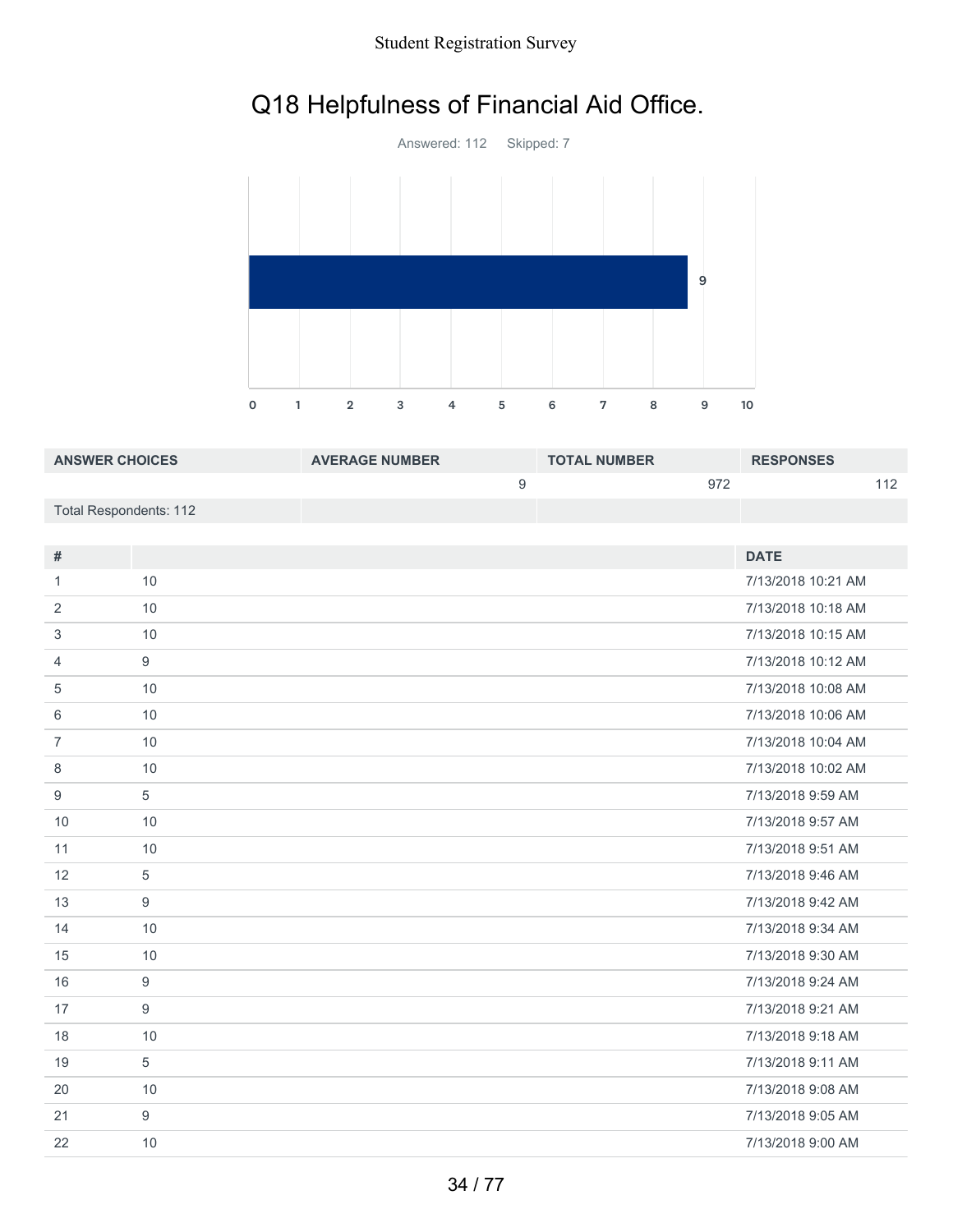| <b>Student Registration Survey</b> |                |                    |  |
|------------------------------------|----------------|--------------------|--|
| 23                                 | $\,8\,$        | 7/13/2018 8:58 AM  |  |
| 24                                 | $\overline{7}$ | 7/13/2018 7:28 AM  |  |
| 25                                 | 9              | 7/13/2018 7:24 AM  |  |
| 26                                 | 8              | 7/13/2018 7:20 AM  |  |
| 27                                 | 10             | 7/13/2018 7:12 AM  |  |
| 28                                 | 10             | 7/13/2018 7:04 AM  |  |
| 29                                 | 10             | 7/13/2018 7:00 AM  |  |
| 30                                 | 9              | 7/13/2018 6:47 AM  |  |
| 31                                 | 10             | 7/13/2018 6:41 AM  |  |
| 32                                 | 10             | 7/13/2018 6:37 AM  |  |
| 33                                 | 10             | 7/13/2018 6:32 AM  |  |
| 34                                 | 10             | 7/13/2018 6:27 AM  |  |
| 35                                 | 10             | 7/13/2018 6:23 AM  |  |
| 36                                 | $\sqrt{5}$     | 7/13/2018 6:09 AM  |  |
| 37                                 | 10             | 7/13/2018 5:59 AM  |  |
| 38                                 | 10             | 7/13/2018 5:52 AM  |  |
| 39                                 | 10             | 7/13/2018 5:47 AM  |  |
| 40                                 | 10             | 7/13/2018 5:43 AM  |  |
| 41                                 | 10             | 7/13/2018 5:39 AM  |  |
| 42                                 | 10             | 7/13/2018 5:35 AM  |  |
| 43                                 | 10             | 7/13/2018 5:31 AM  |  |
| 44                                 | 10             | 7/13/2018 5:24 AM  |  |
| 45                                 | 10             | 7/11/2018 11:48 AM |  |
| 46                                 | 5              | 7/11/2018 11:42 AM |  |
| 47                                 | 10             | 7/11/2018 11:37 AM |  |
| 48                                 | $\mathbf 0$    | 7/11/2018 11:32 AM |  |
| 49                                 | 10             | 7/11/2018 11:29 AM |  |
| 50                                 | 9              | 7/11/2018 11:22 AM |  |
| 51                                 | 10             | 7/11/2018 11:19 AM |  |
| 52                                 | 5              | 7/11/2018 11:13 AM |  |
| 53                                 | 10             | 7/11/2018 10:52 AM |  |
| 54                                 | 10             | 7/11/2018 10:47 AM |  |
| 55                                 | 10             | 7/11/2018 10:39 AM |  |
| 56                                 | 10             | 7/11/2018 10:32 AM |  |
| 57                                 | 10             | 7/11/2018 10:24 AM |  |
| 58                                 | 10             | 7/11/2018 10:19 AM |  |
| 59                                 | 10             | 7/11/2018 10:14 AM |  |
| 60                                 | $\overline{2}$ | 7/11/2018 9:59 AM  |  |
| 61                                 | 10             | 7/11/2018 9:54 AM  |  |
| 62                                 | 10             | 7/11/2018 9:20 AM  |  |
| 63                                 | 10             | 7/11/2018 9:16 AM  |  |
|                                    | 35/77          |                    |  |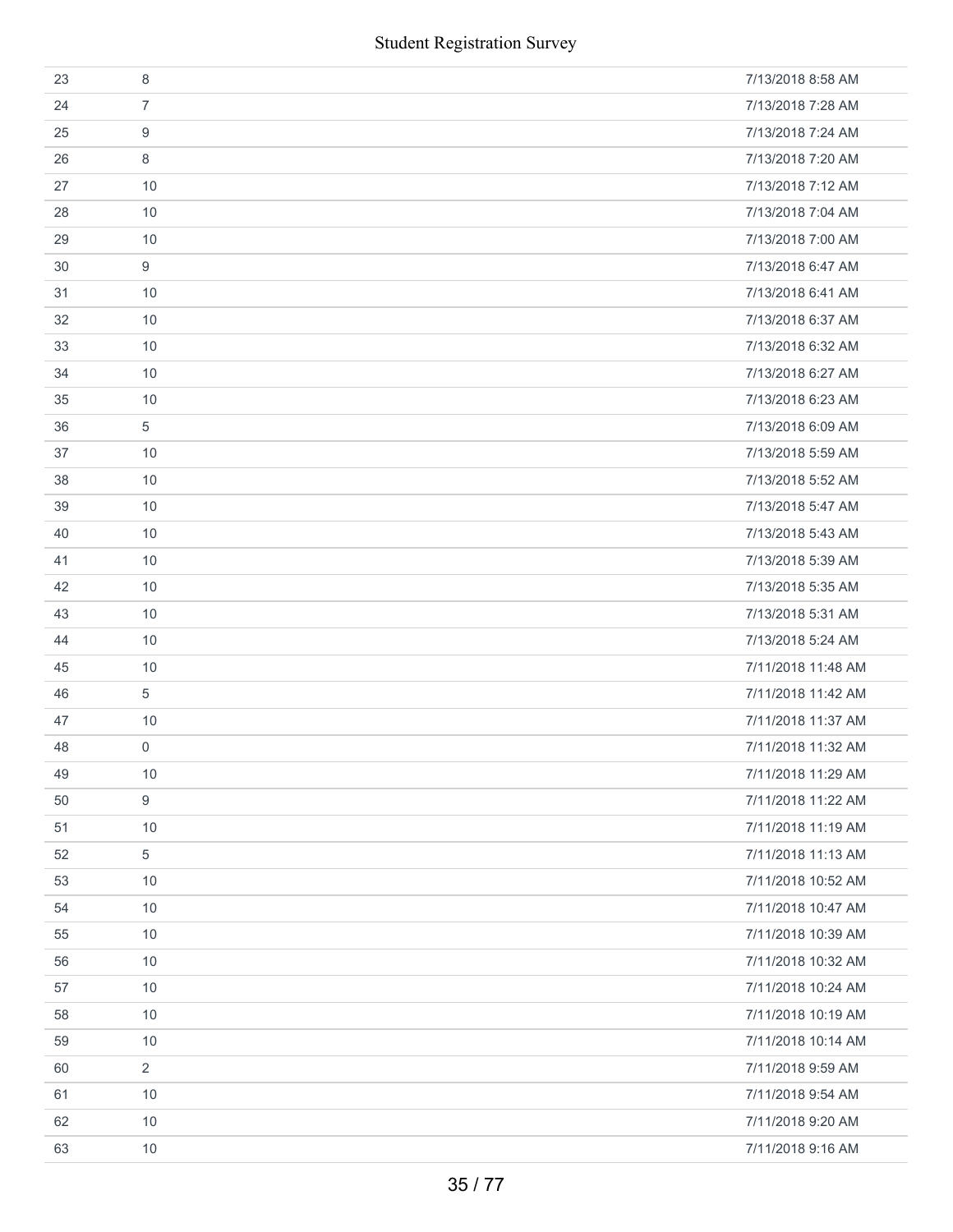| 64  | 10             | 7/11/2018 9:07 AM  |
|-----|----------------|--------------------|
| 65  | 9              | 7/11/2018 9:00 AM  |
| 66  | 10             | 7/11/2018 8:47 AM  |
| 67  | 10             | 7/11/2018 8:44 AM  |
| 68  | 10             | 7/11/2018 8:40 AM  |
| 69  | 9              | 7/11/2018 8:37 AM  |
| 70  | 10             | 7/11/2018 8:34 AM  |
| 71  | 10             | 7/11/2018 8:30 AM  |
| 72  | 10             | 7/9/2018 11:52 AM  |
| 73  | $\overline{7}$ | 7/9/2018 11:46 AM  |
| 74  | 10             | 7/9/2018 11:39 AM  |
| 75  | 5              | 6/18/2018 3:08 PM  |
| 76  | 5              | 6/18/2018 2:54 PM  |
| 77  | 10             | 6/18/2018 2:19 PM  |
| 78  | 10             | 6/18/2018 2:13 PM  |
| 79  | 5              | 6/18/2018 2:08 PM  |
| 80  | 10             | 6/18/2018 2:01 PM  |
| 81  | 8              | 6/18/2018 1:29 PM  |
| 82  | 10             | 6/18/2018 12:07 PM |
| 83  | 10             | 6/18/2018 11:38 AM |
| 84  | 10             | 6/18/2018 11:34 AM |
| 85  | 10             | 6/18/2018 11:22 AM |
| 86  | 10             | 6/18/2018 11:09 AM |
| 87  | 5              | 6/18/2018 10:39 AM |
| 88  | 10             | 6/18/2018 10:28 AM |
| 89  | 10             | 6/18/2018 10:21 AM |
| 90  | 5              | 6/18/2018 10:05 AM |
| 91  | 10             | 6/7/2018 2:19 PM   |
| 92  | $\,8\,$        | 6/7/2018 2:12 PM   |
| 93  | 10             | 6/7/2018 2:04 PM   |
| 94  | 8              | 6/7/2018 2:01 PM   |
| 95  | 10             | 6/7/2018 1:52 PM   |
| 96  | 10             | 6/7/2018 1:48 PM   |
| 97  | 10             | 6/7/2018 1:44 PM   |
| 98  | 10             | 6/7/2018 1:41 PM   |
| 99  | $\,8\,$        | 6/7/2018 1:35 PM   |
| 100 | 10             | 6/7/2018 1:31 PM   |
| 101 | 5              | 6/7/2018 1:28 PM   |
| 102 | 10             | 6/7/2018 1:24 PM   |
| 103 | $\mathbf 0$    | 6/7/2018 1:14 PM   |
| 104 | 5              | 6/7/2018 1:08 PM   |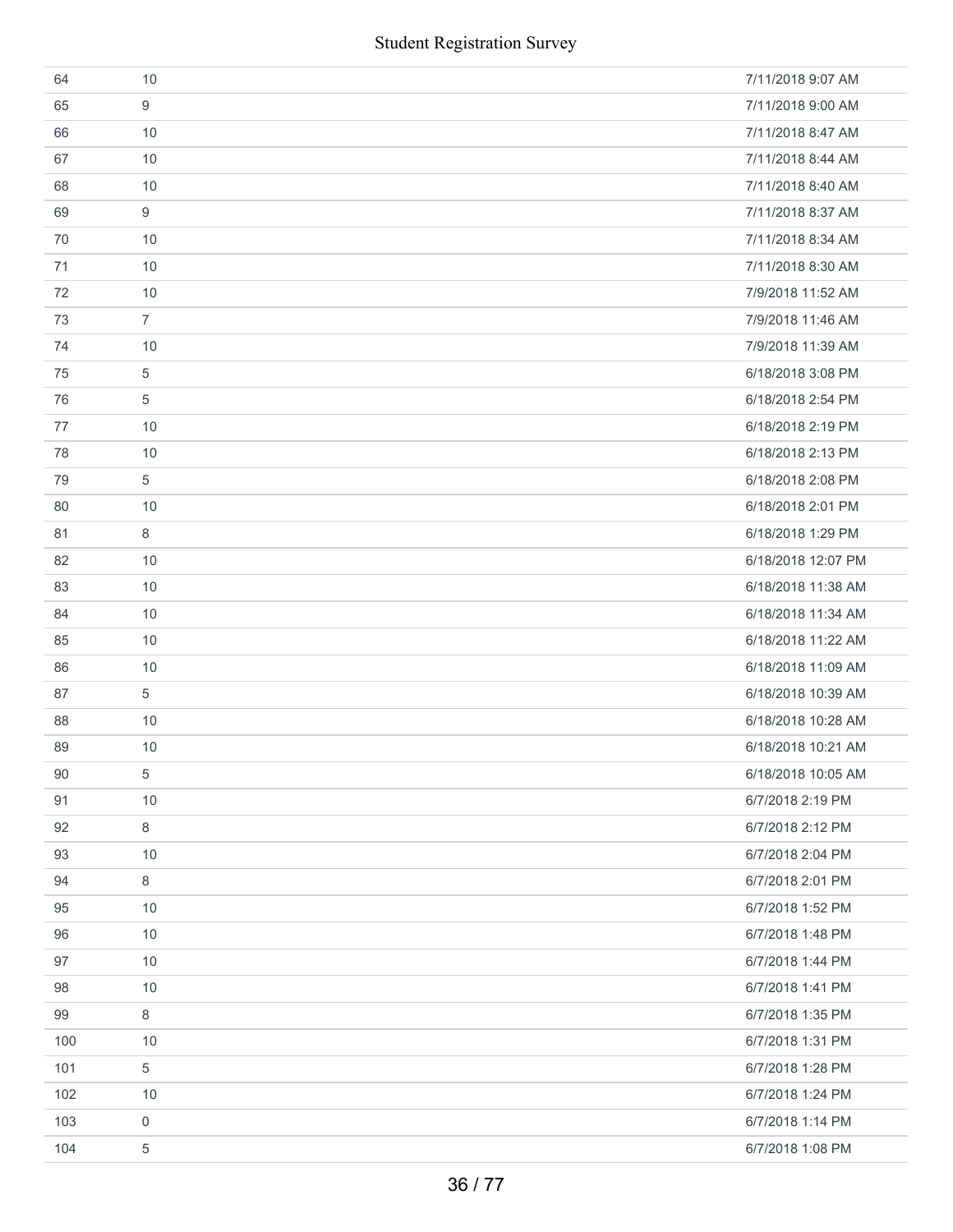| 105 | 8  | 6/7/2018 1:03 PM  |
|-----|----|-------------------|
| 106 | 8  | 6/7/2018 12:59 PM |
| 107 | 8  | 6/7/2018 12:56 PM |
| 108 | 5  | 6/7/2018 12:53 PM |
| 109 | 5  | 6/7/2018 12:49 PM |
| 110 | 10 | 6/7/2018 12:45 PM |
| 111 | 8  | 6/7/2018 12:42 PM |
| 112 |    | 6/7/2018 12:33 PM |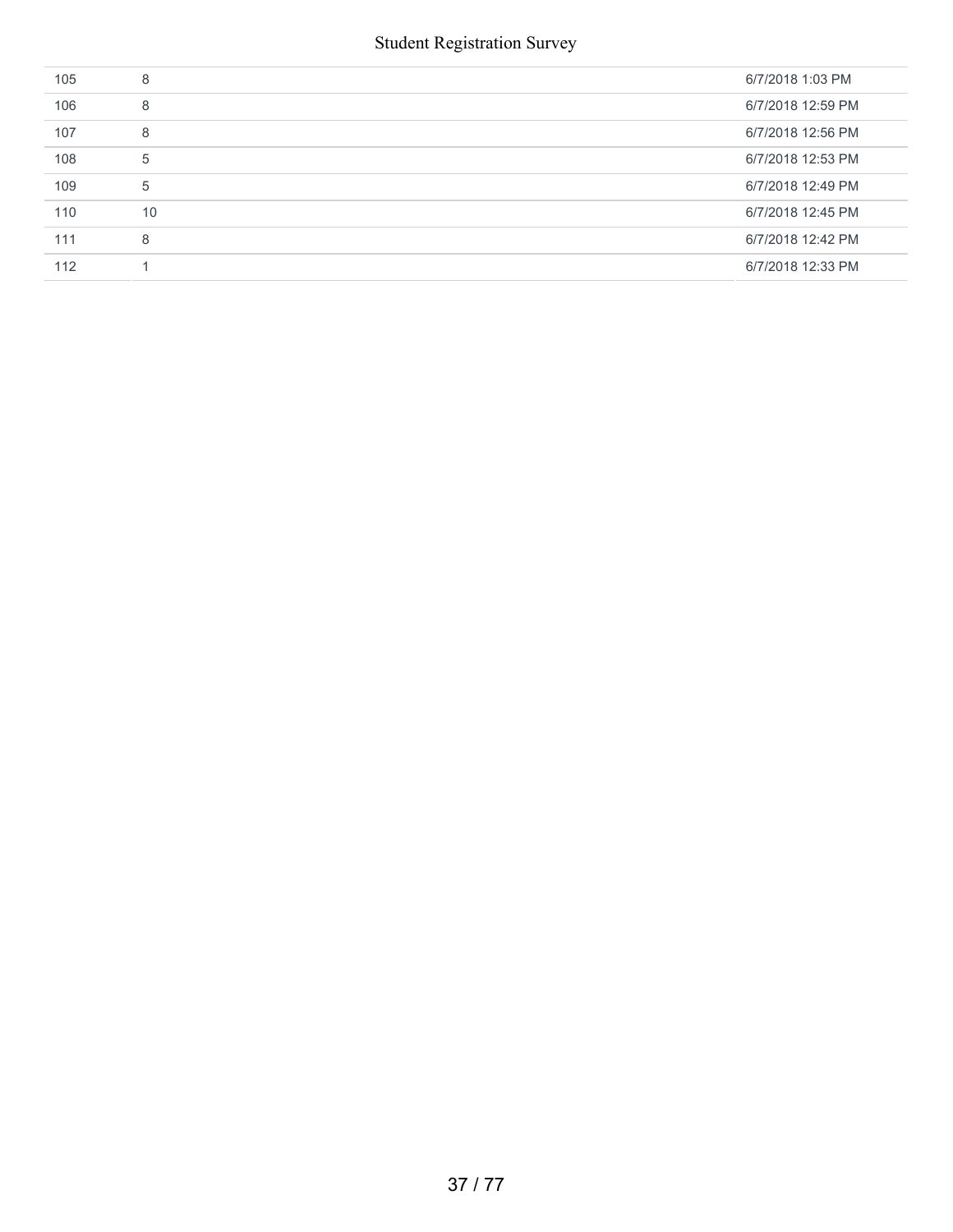# Q19 Helpfulness of Business Office Staff.



| <b>ANSWER CHOICES</b>  | <b>AVERAGE NUMBER</b> | <b>TOTAL NUMBER</b> |              | <b>RESPONSES</b> |     |
|------------------------|-----------------------|---------------------|--------------|------------------|-----|
|                        |                       |                     | $97^{\circ}$ |                  | 112 |
| Total Respondents: 112 |                       |                     |              |                  |     |

| $\#$           |                  | <b>DATE</b>        |
|----------------|------------------|--------------------|
| 1              | 10               | 7/13/2018 10:21 AM |
| 2              | 10               | 7/13/2018 10:18 AM |
| 3              | $9\,$            | 7/13/2018 10:15 AM |
| $\overline{4}$ | 10               | 7/13/2018 10:12 AM |
| 5              | 10               | 7/13/2018 10:08 AM |
| 6              | 10               | 7/13/2018 10:06 AM |
| $\overline{7}$ | 10               | 7/13/2018 10:04 AM |
| 8              | 10               | 7/13/2018 10:02 AM |
| 9              | 10               | 7/13/2018 9:59 AM  |
| 10             | 10               | 7/13/2018 9:57 AM  |
| 11             | 10               | 7/13/2018 9:51 AM  |
| 12             | $\sqrt{5}$       | 7/13/2018 9:46 AM  |
| 13             | $\boldsymbol{9}$ | 7/13/2018 9:42 AM  |
| 14             | 10               | 7/13/2018 9:34 AM  |
| 15             | 10               | 7/13/2018 9:30 AM  |
| 16             | $\boldsymbol{9}$ | 7/13/2018 9:24 AM  |
| 17             | $\boldsymbol{9}$ | 7/13/2018 9:21 AM  |
| 18             | $\boldsymbol{9}$ | 7/13/2018 9:18 AM  |
| 19             | $\overline{7}$   | 7/13/2018 9:11 AM  |
| 20             | 10               | 7/13/2018 9:08 AM  |
| 21             | $9\,$            | 7/13/2018 9:05 AM  |
| 22             | 10               | 7/13/2018 9:00 AM  |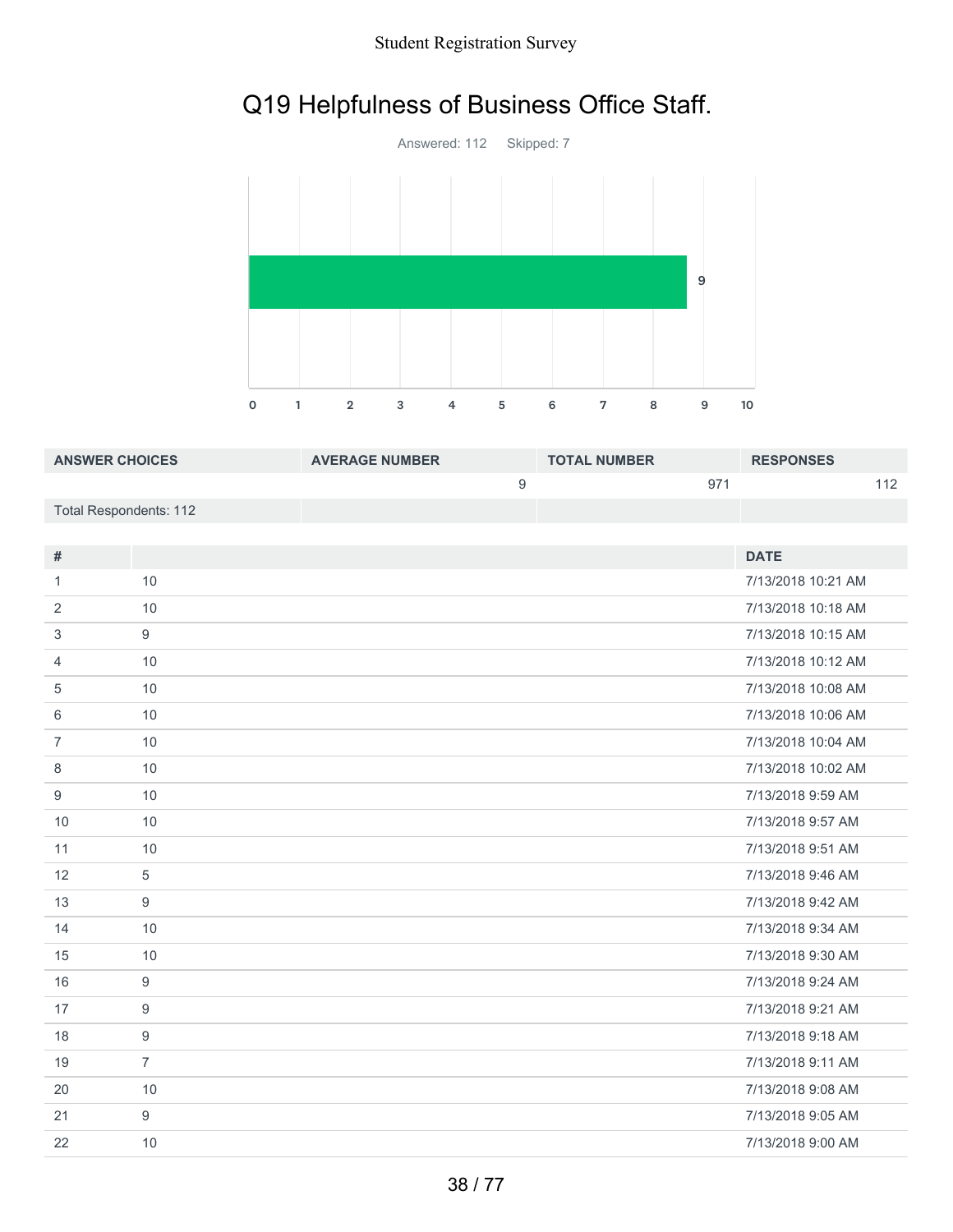|    | <b>Student Registration Survey</b> |                    |
|----|------------------------------------|--------------------|
| 23 | $\boldsymbol{9}$                   | 7/13/2018 8:58 AM  |
| 24 | $\overline{7}$                     | 7/13/2018 7:28 AM  |
| 25 | 9                                  | 7/13/2018 7:24 AM  |
| 26 | 9                                  | 7/13/2018 7:20 AM  |
| 27 | 10                                 | 7/13/2018 7:12 AM  |
| 28 | 10                                 | 7/13/2018 7:04 AM  |
| 29 | 10                                 | 7/13/2018 7:00 AM  |
| 30 | 10                                 | 7/13/2018 6:47 AM  |
| 31 | 10                                 | 7/13/2018 6:41 AM  |
| 32 | 10                                 | 7/13/2018 6:37 AM  |
| 33 | 10                                 | 7/13/2018 6:32 AM  |
| 34 | 10                                 | 7/13/2018 6:27 AM  |
| 35 | 10                                 | 7/13/2018 6:23 AM  |
| 36 | $\sqrt{5}$                         | 7/13/2018 6:09 AM  |
| 37 | 10                                 | 7/13/2018 5:59 AM  |
| 38 | 10                                 | 7/13/2018 5:52 AM  |
| 39 | 9                                  | 7/13/2018 5:47 AM  |
| 40 | 10                                 | 7/13/2018 5:43 AM  |
| 41 | 9                                  | 7/13/2018 5:39 AM  |
| 42 | 10                                 | 7/13/2018 5:35 AM  |
| 43 | 10                                 | 7/13/2018 5:31 AM  |
| 44 | 10                                 | 7/13/2018 5:24 AM  |
| 45 | 5                                  | 7/11/2018 11:48 AM |
| 46 | 5                                  | 7/11/2018 11:42 AM |
| 47 | 10                                 | 7/11/2018 11:37 AM |
| 48 | 0                                  | 7/11/2018 11:32 AM |
| 49 | 10                                 | 7/11/2018 11:29 AM |
| 50 | 9                                  | 7/11/2018 11:22 AM |
| 51 | 10                                 | 7/11/2018 11:19 AM |
| 52 | 5                                  | 7/11/2018 11:13 AM |
| 53 | 10                                 | 7/11/2018 10:52 AM |
| 54 | 10                                 | 7/11/2018 10:47 AM |
| 55 | 10                                 | 7/11/2018 10:39 AM |
| 56 | 10                                 | 7/11/2018 10:32 AM |
| 57 | 8                                  | 7/11/2018 10:24 AM |
| 58 | 10                                 | 7/11/2018 10:19 AM |
| 59 | 9                                  | 7/11/2018 10:14 AM |
| 60 | 2                                  | 7/11/2018 9:59 AM  |
| 61 | 10                                 | 7/11/2018 9:54 AM  |
| 62 | 4                                  | 7/11/2018 9:20 AM  |
| 63 | 10                                 | 7/11/2018 9:16 AM  |
|    | 39 / 77                            |                    |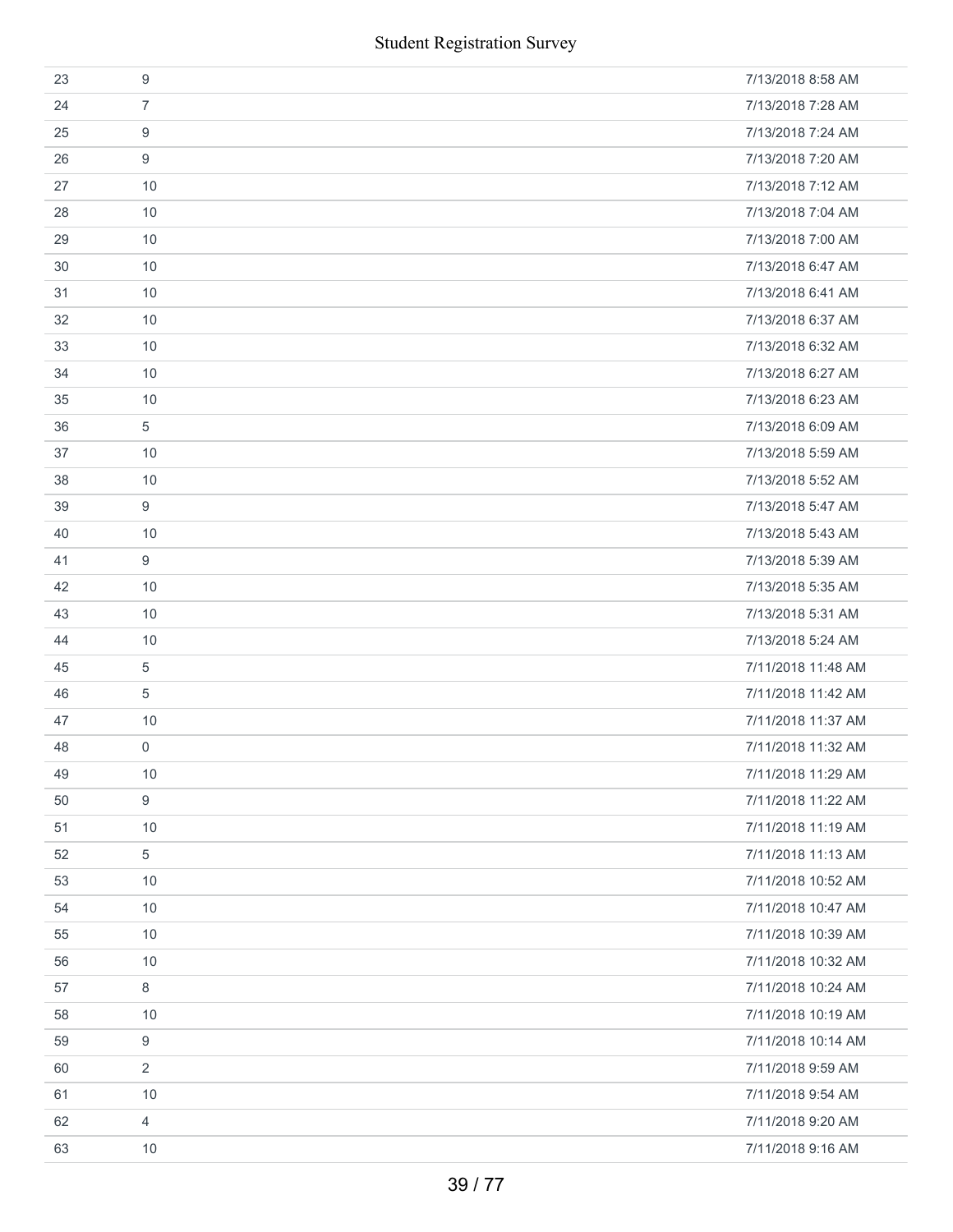| 64  | 10             | 7/11/2018 9:07 AM  |
|-----|----------------|--------------------|
| 65  | 10             | 7/11/2018 9:00 AM  |
| 66  | 10             | 7/11/2018 8:47 AM  |
| 67  | 10             | 7/11/2018 8:44 AM  |
| 68  | 10             | 7/11/2018 8:40 AM  |
| 69  | 9              | 7/11/2018 8:37 AM  |
| 70  | 10             | 7/11/2018 8:34 AM  |
| 71  | 5              | 7/11/2018 8:30 AM  |
| 72  | 10             | 7/9/2018 11:52 AM  |
| 73  | 5              | 7/9/2018 11:46 AM  |
| 74  | 9              | 7/9/2018 11:39 AM  |
| 75  | 5              | 6/18/2018 3:08 PM  |
| 76  | $\overline{2}$ | 6/18/2018 2:54 PM  |
| 77  | 10             | 6/18/2018 2:19 PM  |
| 78  | 10             | 6/18/2018 2:13 PM  |
| 79  | $\,8\,$        | 6/18/2018 2:08 PM  |
| 80  | 10             | 6/18/2018 2:01 PM  |
| 81  | 8              | 6/18/2018 1:29 PM  |
| 82  | 10             | 6/18/2018 12:07 PM |
| 83  | 10             | 6/18/2018 11:38 AM |
| 84  | 10             | 6/18/2018 11:34 AM |
| 85  | 10             | 6/18/2018 11:22 AM |
| 86  | 10             | 6/18/2018 11:09 AM |
| 87  | 5              | 6/18/2018 10:39 AM |
| 88  | 10             | 6/18/2018 10:28 AM |
| 89  | 10             | 6/18/2018 10:21 AM |
| 90  | $\,$ 5 $\,$    | 6/18/2018 10:05 AM |
| 91  | 10             | 6/7/2018 2:19 PM   |
| 92  | 8              | 6/7/2018 2:12 PM   |
| 93  | 10             | 6/7/2018 2:04 PM   |
| 94  | 8              | 6/7/2018 2:01 PM   |
| 95  | 10             | 6/7/2018 1:52 PM   |
| 96  | 10             | 6/7/2018 1:48 PM   |
| 97  | 8              | 6/7/2018 1:44 PM   |
| 98  | 10             | 6/7/2018 1:41 PM   |
| 99  | 8              | 6/7/2018 1:35 PM   |
| 100 | 10             | 6/7/2018 1:31 PM   |
| 101 | 5              | 6/7/2018 1:28 PM   |
| 102 | 10             | 6/7/2018 1:24 PM   |
| 103 | 0              | 6/7/2018 1:14 PM   |
| 104 | 8              | 6/7/2018 1:08 PM   |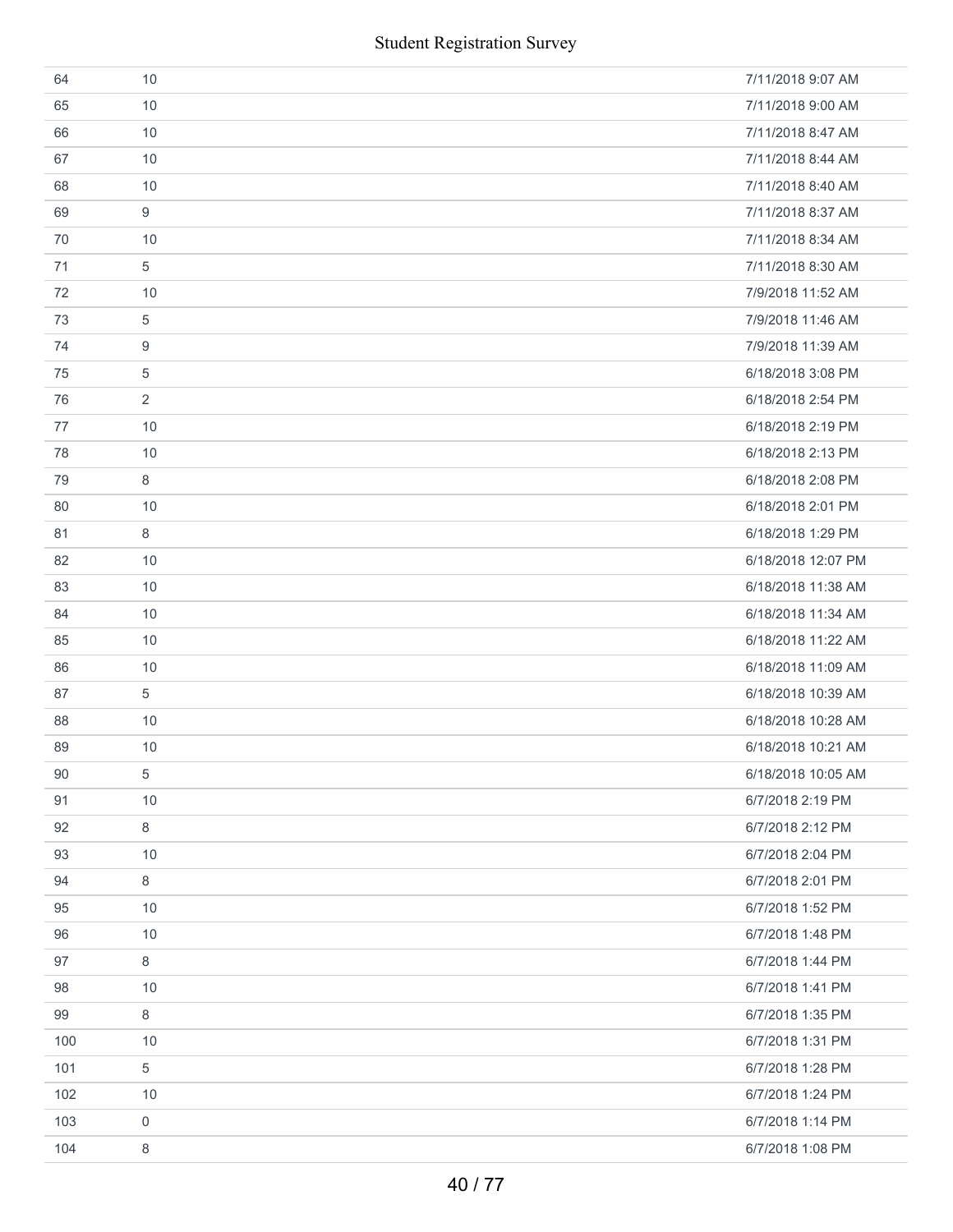| 105 | 10 | 6/7/2018 1:03 PM  |
|-----|----|-------------------|
| 106 | 8  | 6/7/2018 12:59 PM |
| 107 | 8  | 6/7/2018 12:56 PM |
| 108 | 5  | 6/7/2018 12:53 PM |
| 109 | 8  | 6/7/2018 12:49 PM |
| 110 | 10 | 6/7/2018 12:45 PM |
| 111 | 8  | 6/7/2018 12:42 PM |
| 112 | 8  | 6/7/2018 12:33 PM |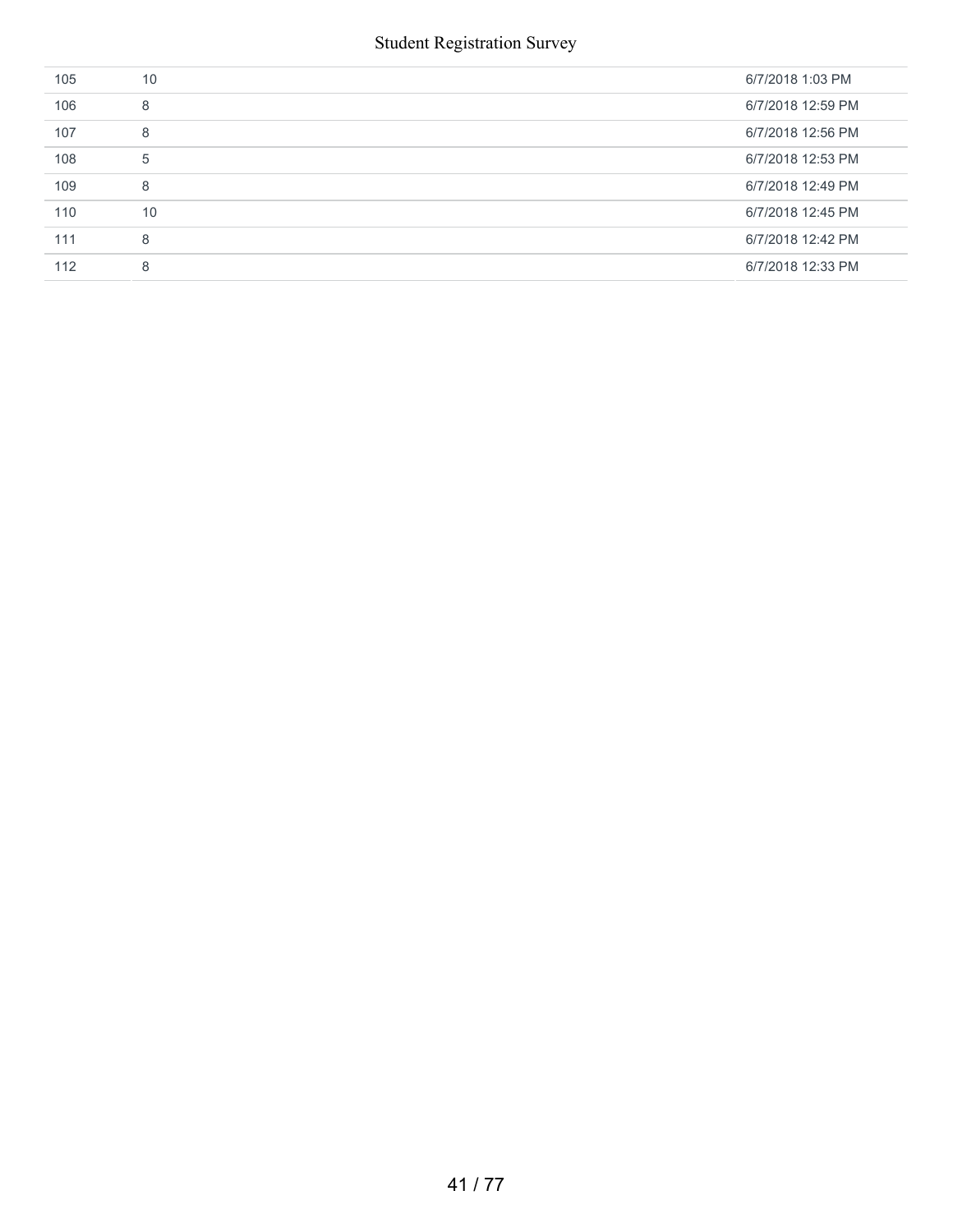# Q20 Helpfulness of Peer Coaches/Peer Advisors.



| <b>ANSWER CHOICES</b>  | <b>AVERAGE NUMBER</b> | <b>TOTAL NUMBER</b> | <b>RESPONSES</b> |
|------------------------|-----------------------|---------------------|------------------|
|                        |                       | 955                 |                  |
| Total Respondents: 111 |                       |                     |                  |

| #              |                  | <b>DATE</b>        |
|----------------|------------------|--------------------|
| 1              | 10               | 7/13/2018 10:21 AM |
|                |                  |                    |
| 2              | 10               | 7/13/2018 10:18 AM |
| 3              | 10               | 7/13/2018 10:15 AM |
| $\overline{4}$ | 9                | 7/13/2018 10:12 AM |
| 5              | 10               | 7/13/2018 10:08 AM |
| 6              | 10               | 7/13/2018 10:06 AM |
| $\overline{7}$ | 10               | 7/13/2018 10:04 AM |
| 8              | 10               | 7/13/2018 10:02 AM |
| 9              | 10               | 7/13/2018 9:59 AM  |
| 10             | 10               | 7/13/2018 9:57 AM  |
| 11             | 10               | 7/13/2018 9:51 AM  |
| 12             | 5                | 7/13/2018 9:46 AM  |
| 13             | 9                | 7/13/2018 9:42 AM  |
| 14             | 10               | 7/13/2018 9:34 AM  |
| 15             | 10               | 7/13/2018 9:30 AM  |
| 16             | 9                | 7/13/2018 9:24 AM  |
| 17             | $\boldsymbol{9}$ | 7/13/2018 9:21 AM  |
| 18             | $\boldsymbol{9}$ | 7/13/2018 9:18 AM  |
| 19             | 6                | 7/13/2018 9:11 AM  |
| 20             | 10               | 7/13/2018 9:08 AM  |
| 21             | 8                | 7/13/2018 9:05 AM  |
| 22             | 10               | 7/13/2018 9:00 AM  |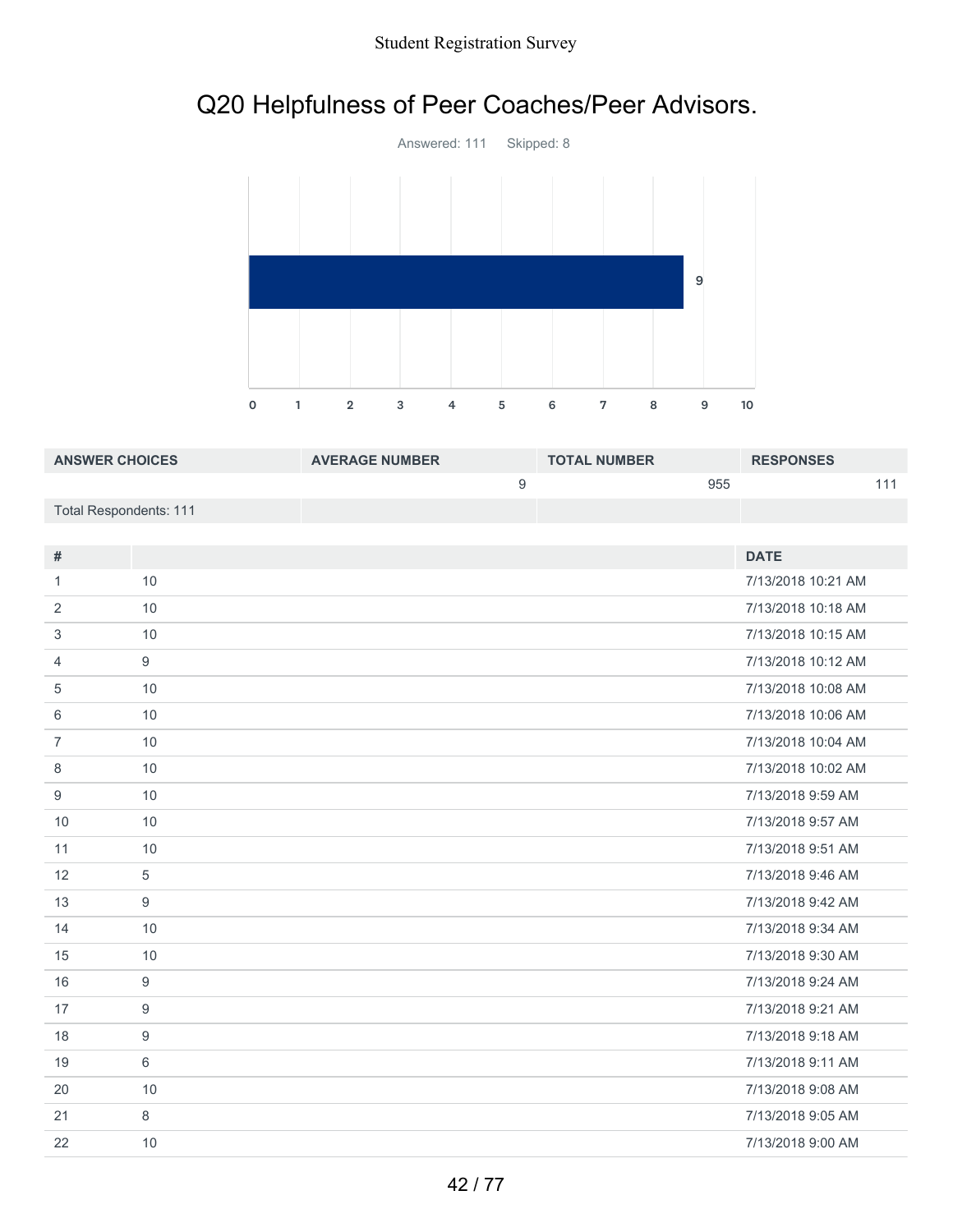| <b>Student Registration Survey</b> |                  |                    |
|------------------------------------|------------------|--------------------|
| 23                                 | $\boldsymbol{9}$ | 7/13/2018 8:58 AM  |
| 24                                 | $\overline{7}$   | 7/13/2018 7:28 AM  |
| 25                                 | 9                | 7/13/2018 7:24 AM  |
| 26                                 | 8                | 7/13/2018 7:20 AM  |
| 27                                 | 10               | 7/13/2018 7:12 AM  |
| 28                                 | 10               | 7/13/2018 7:04 AM  |
| 29                                 | 10               | 7/13/2018 7:00 AM  |
| 30                                 | 10               | 7/13/2018 6:47 AM  |
| 31                                 | 10               | 7/13/2018 6:41 AM  |
| 32                                 | 10               | 7/13/2018 6:37 AM  |
| 33                                 | 10               | 7/13/2018 6:32 AM  |
| 34                                 | 10               | 7/13/2018 6:27 AM  |
| 35                                 | 10               | 7/13/2018 6:23 AM  |
| 36                                 | $\sqrt{5}$       | 7/13/2018 6:09 AM  |
| 37                                 | 10               | 7/13/2018 5:59 AM  |
| 38                                 | 10               | 7/13/2018 5:52 AM  |
| 39                                 | 10               | 7/13/2018 5:47 AM  |
| 40                                 | 10               | 7/13/2018 5:43 AM  |
| 41                                 | 10               | 7/13/2018 5:39 AM  |
| 42                                 | 10               | 7/13/2018 5:35 AM  |
| 43                                 | 10               | 7/13/2018 5:31 AM  |
| 44                                 | 10               | 7/13/2018 5:24 AM  |
| 45                                 | 5                | 7/11/2018 11:48 AM |
| 46                                 | 5                | 7/11/2018 11:42 AM |
| 47                                 | 10               | 7/11/2018 11:37 AM |
| 48                                 | 0                | 7/11/2018 11:32 AM |
| 49                                 | 10               | 7/11/2018 11:29 AM |
| 50                                 | 9                | 7/11/2018 11:22 AM |
| 51                                 | 10               | 7/11/2018 11:19 AM |
| 52                                 | 5                | 7/11/2018 11:13 AM |
| 53                                 | 10               | 7/11/2018 10:52 AM |
| 54                                 | 10               | 7/11/2018 10:47 AM |
| 55                                 | 10               | 7/11/2018 10:39 AM |
| 56                                 | 10               | 7/11/2018 10:32 AM |
| 57                                 | 8                | 7/11/2018 10:24 AM |
| 58                                 | 10               | 7/11/2018 10:19 AM |
| 59                                 | 10               | 7/11/2018 10:14 AM |
| 60                                 | $\overline{2}$   | 7/11/2018 9:59 AM  |
| 61                                 | 10               | 7/11/2018 9:54 AM  |
| 62                                 | 5                | 7/11/2018 9:20 AM  |
| 63                                 | $\overline{2}$   | 7/11/2018 9:16 AM  |
|                                    | 43/77            |                    |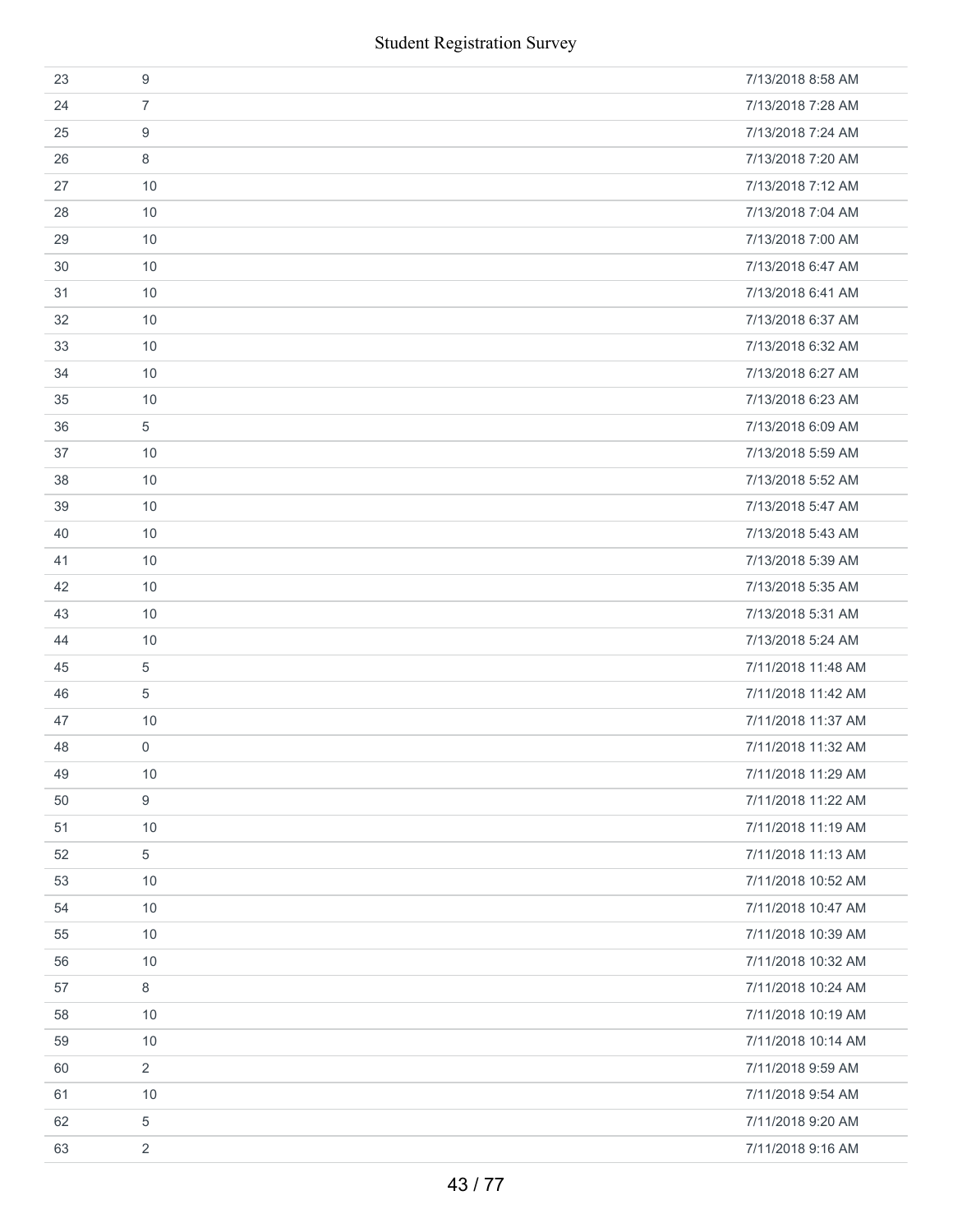| 64  | 10      | 7/11/2018 9:07 AM  |
|-----|---------|--------------------|
| 65  | 9       | 7/11/2018 9:00 AM  |
| 66  | 10      | 7/11/2018 8:47 AM  |
| 67  | 10      | 7/11/2018 8:44 AM  |
| 68  | 10      | 7/11/2018 8:40 AM  |
| 69  | 9       | 7/11/2018 8:37 AM  |
| 70  | 10      | 7/11/2018 8:34 AM  |
| 71  | 8       | 7/11/2018 8:30 AM  |
| 72  | 10      | 7/9/2018 11:52 AM  |
| 73  | 6       | 7/9/2018 11:46 AM  |
| 74  | 9       | 7/9/2018 11:39 AM  |
| 75  | 6       | 6/18/2018 3:08 PM  |
| 76  | 3       | 6/18/2018 2:54 PM  |
| 77  | 10      | 6/18/2018 2:19 PM  |
| 78  | 10      | 6/18/2018 2:13 PM  |
| 79  | 10      | 6/18/2018 2:08 PM  |
| 80  | 5       | 6/18/2018 2:01 PM  |
| 81  | 8       | 6/18/2018 1:29 PM  |
| 82  | 9       | 6/18/2018 12:07 PM |
| 83  | 10      | 6/18/2018 11:38 AM |
| 84  | 10      | 6/18/2018 11:34 AM |
| 85  | 5       | 6/18/2018 11:22 AM |
| 86  | 10      | 6/18/2018 11:09 AM |
| 87  | 5       | 6/18/2018 10:39 AM |
| 88  | 10      | 6/18/2018 10:28 AM |
| 89  | 8       | 6/18/2018 10:21 AM |
| 90  | 10      | 6/7/2018 2:19 PM   |
| 91  | 5       | 6/7/2018 2:12 PM   |
| 92  | 8       | 6/7/2018 2:04 PM   |
| 93  | 8       | 6/7/2018 2:01 PM   |
| 94  | 10      | 6/7/2018 1:52 PM   |
| 95  | 10      | 6/7/2018 1:48 PM   |
| 96  | 10      | 6/7/2018 1:44 PM   |
| 97  | $\,8\,$ | 6/7/2018 1:41 PM   |
| 98  | 8       | 6/7/2018 1:35 PM   |
| 99  | 10      | 6/7/2018 1:31 PM   |
| 100 | 5       | 6/7/2018 1:28 PM   |
| 101 | 10      | 6/7/2018 1:24 PM   |
| 102 | 3       | 6/7/2018 1:14 PM   |
| 103 | 10      | 6/7/2018 1:08 PM   |
| 104 | 8       | 6/7/2018 1:03 PM   |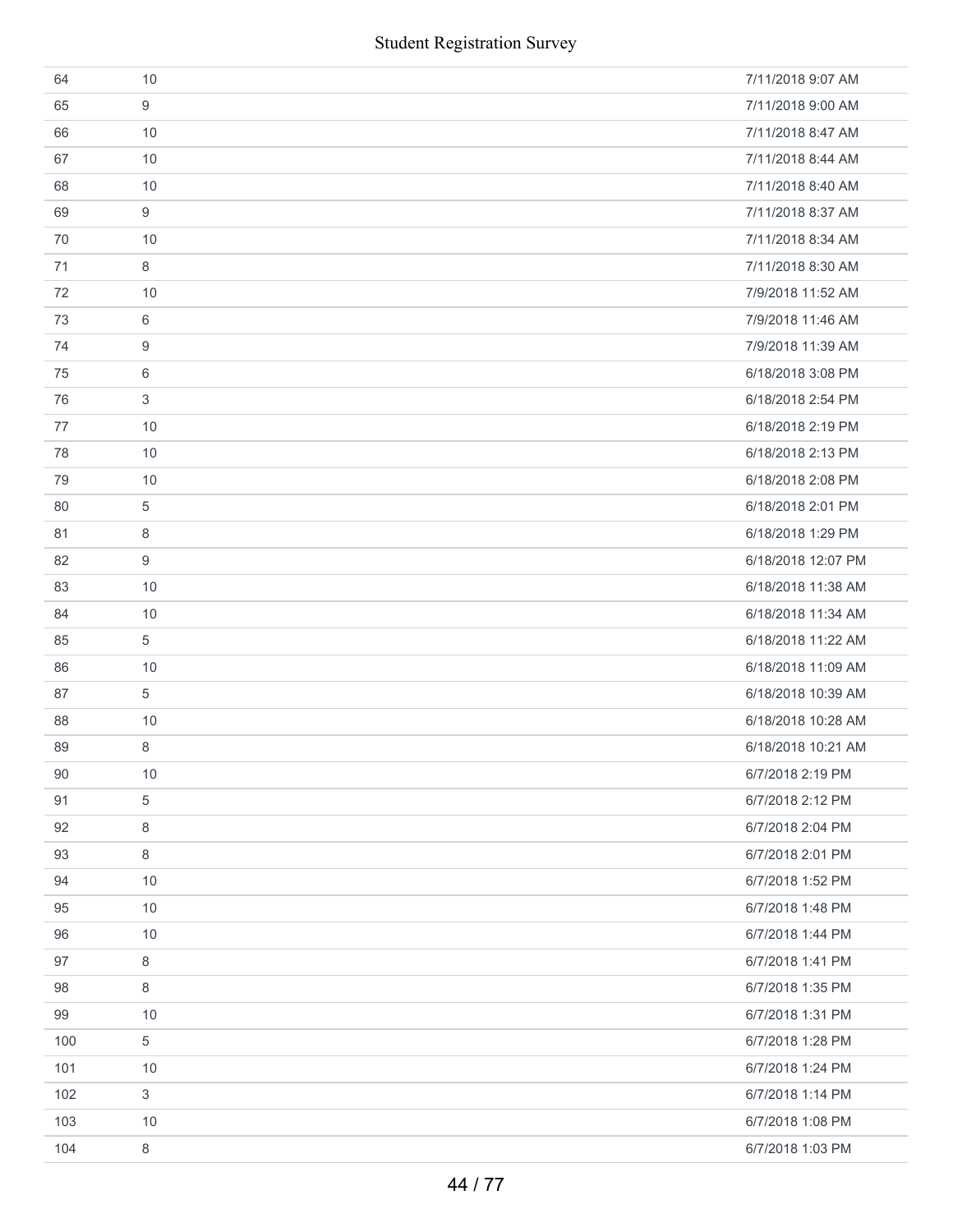| 105 | 5  | 6/7/2018 12:59 PM |
|-----|----|-------------------|
| 106 | 8  | 6/7/2018 12:56 PM |
| 107 | 10 | 6/7/2018 12:53 PM |
| 108 | 10 | 6/7/2018 12:49 PM |
| 109 | 10 | 6/7/2018 12:45 PM |
| 110 | 8  | 6/7/2018 12:42 PM |
| 111 | 8  | 6/7/2018 12:33 PM |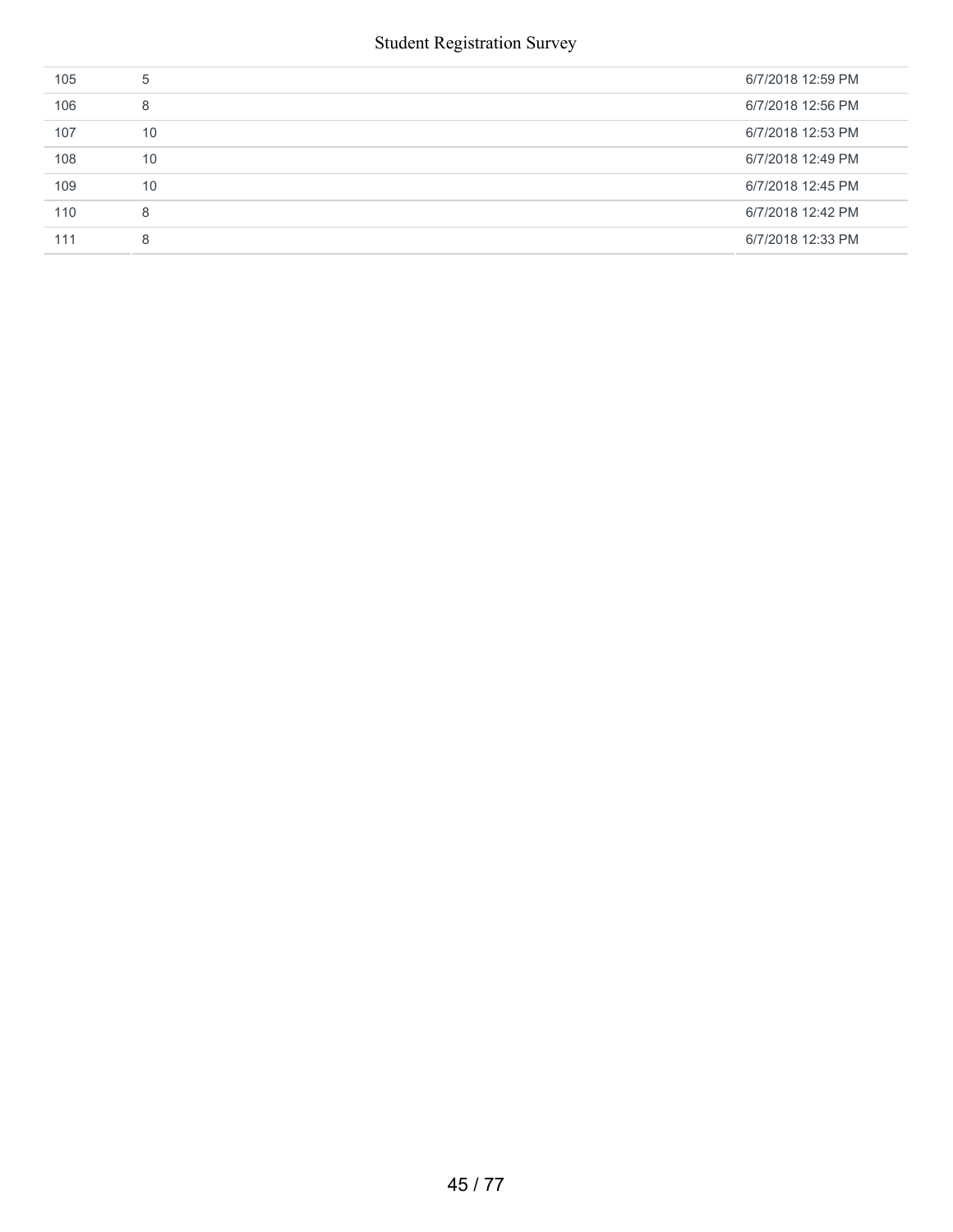# Q21 Helpfulness of Information Technology Office Staff.



| <b>ANSWER CHOICES</b>  | <b>AVERAGE NUMBER</b> | <b>TOTAL NUMBER</b> | <b>RESPONSES</b> |
|------------------------|-----------------------|---------------------|------------------|
|                        |                       | 946                 | 109              |
| Total Respondents: 109 |                       |                     |                  |

| #              |                | <b>DATE</b>        |
|----------------|----------------|--------------------|
| 1              | 10             | 7/13/2018 10:21 AM |
| 2              | 10             | 7/13/2018 10:18 AM |
| 3              | 10             | 7/13/2018 10:15 AM |
| 4              | $\overline{7}$ | 7/13/2018 10:12 AM |
| 5              | 10             | 7/13/2018 10:08 AM |
| 6              | 10             | 7/13/2018 10:06 AM |
| $\overline{7}$ | 10             | 7/13/2018 10:04 AM |
| 8              | 10             | 7/13/2018 10:02 AM |
| 9              | 10             | 7/13/2018 9:59 AM  |
| 10             | 10             | 7/13/2018 9:57 AM  |
| 11             | 10             | 7/13/2018 9:51 AM  |
| 12             | 5              | 7/13/2018 9:46 AM  |
| 13             | 9              | 7/13/2018 9:42 AM  |
| 14             | 10             | 7/13/2018 9:34 AM  |
| 15             | 10             | 7/13/2018 9:30 AM  |
| 16             | 9              | 7/13/2018 9:24 AM  |
| 17             | 9              | 7/13/2018 9:21 AM  |
| 18             | 9              | 7/13/2018 9:18 AM  |
| 19             | 6              | 7/13/2018 9:11 AM  |
| 20             | 10             | 7/13/2018 9:08 AM  |
| 21             | 8              | 7/13/2018 9:05 AM  |
| 22             | 10             | 7/13/2018 9:00 AM  |
|                |                |                    |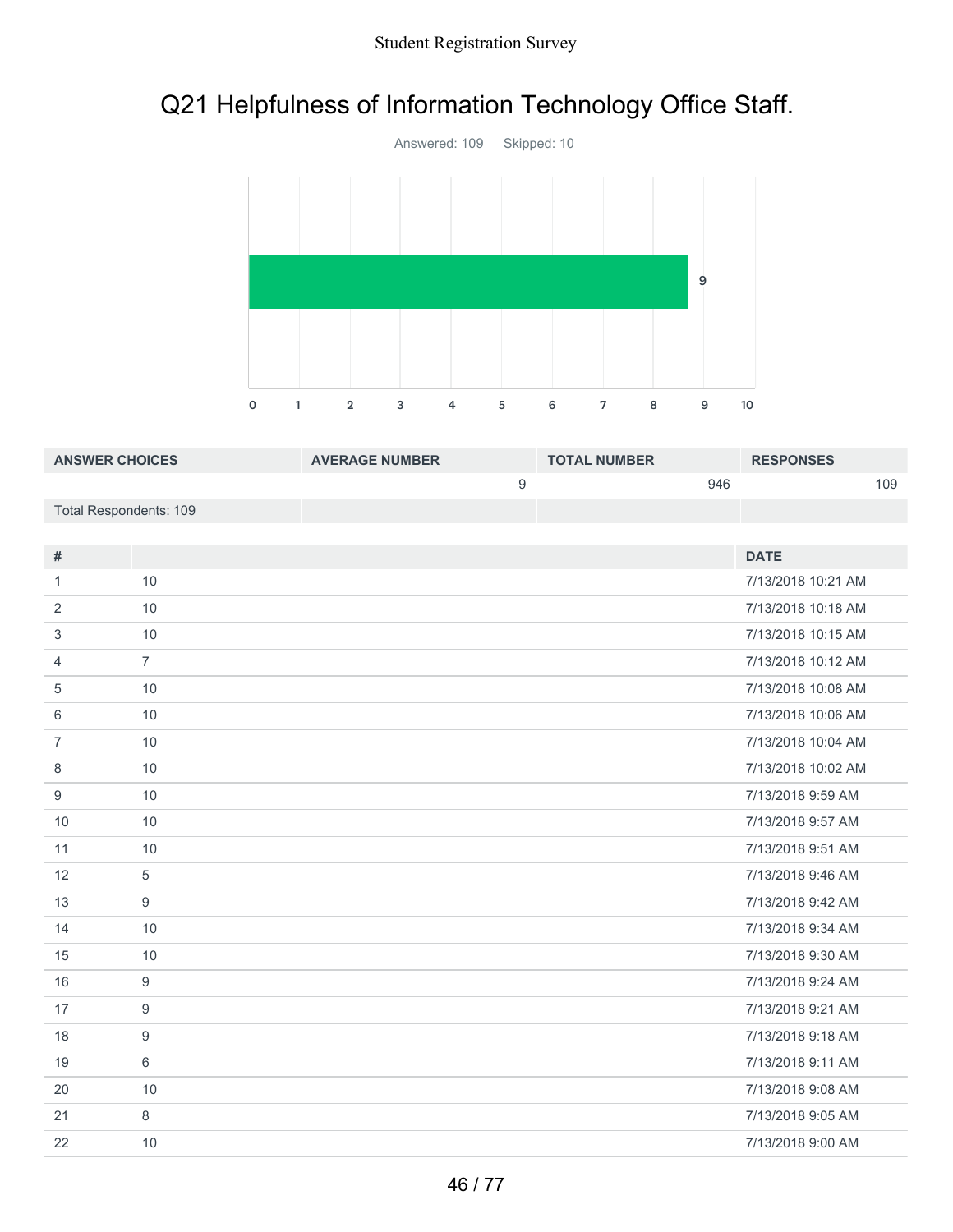|    | <b>Student Registration Survey</b> |                    |
|----|------------------------------------|--------------------|
| 23 | $\boldsymbol{9}$                   | 7/13/2018 8:58 AM  |
| 24 | $\overline{7}$                     | 7/13/2018 7:28 AM  |
| 25 | 9                                  | 7/13/2018 7:24 AM  |
| 26 | 8                                  | 7/13/2018 7:20 AM  |
| 27 | 10                                 | 7/13/2018 7:12 AM  |
| 28 | 10                                 | 7/13/2018 7:04 AM  |
| 29 | 10                                 | 7/13/2018 7:00 AM  |
| 30 | 10                                 | 7/13/2018 6:47 AM  |
| 31 | 10                                 | 7/13/2018 6:41 AM  |
| 32 | 10                                 | 7/13/2018 6:37 AM  |
| 33 | 10                                 | 7/13/2018 6:32 AM  |
| 34 | 10                                 | 7/13/2018 6:27 AM  |
| 35 | 10                                 | 7/13/2018 6:23 AM  |
| 36 | $\sqrt{5}$                         | 7/13/2018 6:09 AM  |
| 37 | 10                                 | 7/13/2018 5:52 AM  |
| 38 | 10                                 | 7/13/2018 5:47 AM  |
| 39 | 10                                 | 7/13/2018 5:43 AM  |
| 40 | 10                                 | 7/13/2018 5:39 AM  |
| 41 | 10                                 | 7/13/2018 5:35 AM  |
| 42 | 10                                 | 7/13/2018 5:31 AM  |
| 43 | 10                                 | 7/13/2018 5:24 AM  |
| 44 | 5                                  | 7/11/2018 11:48 AM |
| 45 | 5                                  | 7/11/2018 11:42 AM |
| 46 | 10                                 | 7/11/2018 11:37 AM |
| 47 | $\mathbf 0$                        | 7/11/2018 11:32 AM |
| 48 | 10                                 | 7/11/2018 11:29 AM |
| 49 | 9                                  | 7/11/2018 11:22 AM |
| 50 | 10                                 | 7/11/2018 11:19 AM |
| 51 | 5                                  | 7/11/2018 11:13 AM |
| 52 | 10                                 | 7/11/2018 10:52 AM |
| 53 | 10                                 | 7/11/2018 10:47 AM |
| 54 | 10                                 | 7/11/2018 10:39 AM |
| 55 | 10                                 | 7/11/2018 10:32 AM |
| 56 | 8                                  | 7/11/2018 10:24 AM |
| 57 | 10                                 | 7/11/2018 10:19 AM |
| 58 | 10                                 | 7/11/2018 10:14 AM |
| 59 | $\overline{2}$                     | 7/11/2018 9:59 AM  |
| 60 | 10                                 | 7/11/2018 9:54 AM  |
| 61 | 5                                  | 7/11/2018 9:20 AM  |
| 62 | $\overline{7}$                     | 7/11/2018 9:16 AM  |
| 63 | 10                                 | 7/11/2018 9:07 AM  |
|    | 47 / 77                            |                    |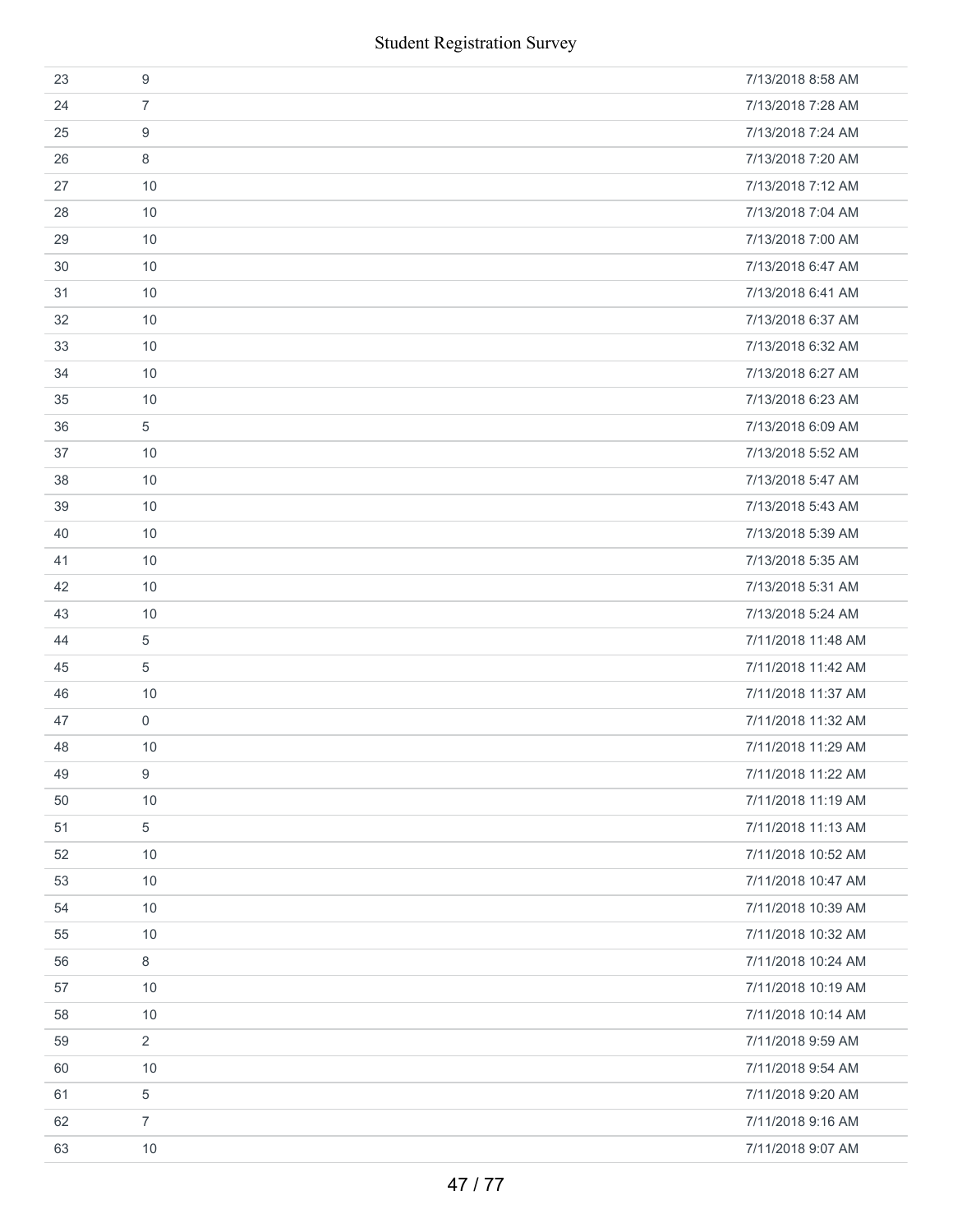| 64  | 9              | 7/11/2018 9:00 AM  |
|-----|----------------|--------------------|
| 65  | 10             | 7/11/2018 8:47 AM  |
| 66  | 10             | 7/11/2018 8:44 AM  |
| 67  | 10             | 7/11/2018 8:40 AM  |
| 68  | 9              | 7/11/2018 8:37 AM  |
| 69  | 10             | 7/11/2018 8:34 AM  |
| 70  | 10             | 7/9/2018 11:52 AM  |
| 71  | 4              | 7/9/2018 11:46 AM  |
| 72  | 9              | 7/9/2018 11:39 AM  |
| 73  | 10             | 6/18/2018 3:08 PM  |
| 74  | 3              | 6/18/2018 2:54 PM  |
| 75  | 10             | 6/18/2018 2:19 PM  |
| 76  | 10             | 6/18/2018 2:13 PM  |
| 77  | 8              | 6/18/2018 2:08 PM  |
| 78  | 10             | 6/18/2018 2:01 PM  |
| 79  | 8              | 6/18/2018 1:29 PM  |
| 80  | 9              | 6/18/2018 12:07 PM |
| 81  | 10             | 6/18/2018 11:38 AM |
| 82  | 10             | 6/18/2018 11:34 AM |
| 83  | $\overline{7}$ | 6/18/2018 11:22 AM |
| 84  | 10             | 6/18/2018 11:09 AM |
| 85  | 5              | 6/18/2018 10:39 AM |
| 86  | 10             | 6/18/2018 10:28 AM |
| 87  | 9              | 6/18/2018 10:21 AM |
| 88  | 6              | 6/18/2018 10:05 AM |
| 89  | 10             | 6/7/2018 2:19 PM   |
| 90  | 8              | 6/7/2018 2:12 PM   |
| 91  | 8              | 6/7/2018 2:04 PM   |
| 92  | 8              | 6/7/2018 2:01 PM   |
| 93  | 10             | 6/7/2018 1:52 PM   |
| 94  | 10             | 6/7/2018 1:48 PM   |
| 95  | 8              | 6/7/2018 1:44 PM   |
| 96  | 10             | 6/7/2018 1:41 PM   |
| 97  | 8              | 6/7/2018 1:35 PM   |
| 98  | 10             | 6/7/2018 1:31 PM   |
| 99  | $\sqrt{5}$     | 6/7/2018 1:28 PM   |
| 100 | 10             | 6/7/2018 1:24 PM   |
| 101 | 8              | 6/7/2018 1:08 PM   |
| 102 | 5              | 6/7/2018 1:03 PM   |
| 103 | $\,$ 5 $\,$    | 6/7/2018 12:59 PM  |
| 104 | 8              | 6/7/2018 12:56 PM  |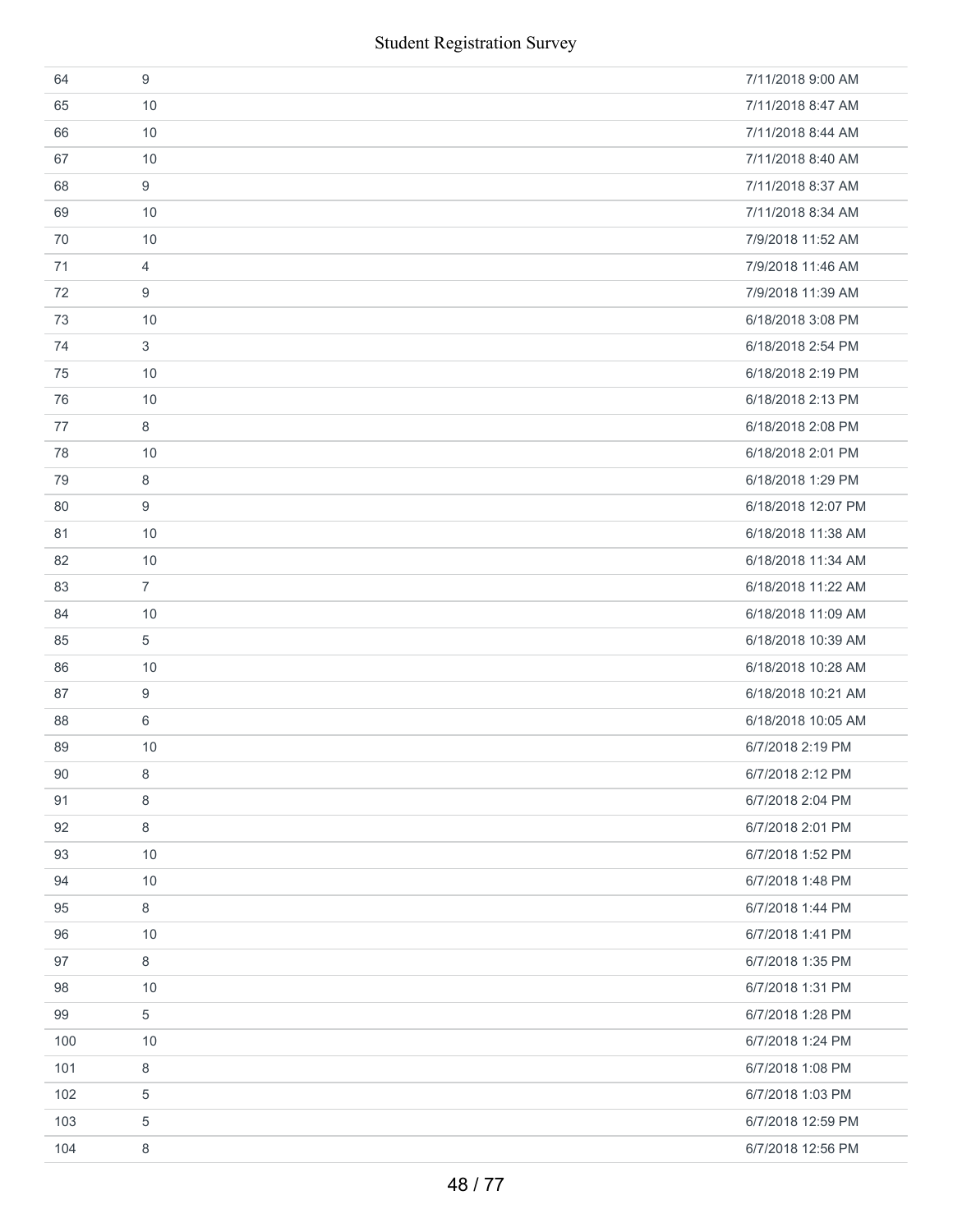| 105 | 10          | 6/7/2018 12:53 PM |
|-----|-------------|-------------------|
| 106 | 10          | 6/7/2018 12:49 PM |
| 107 | 10          | 6/7/2018 12:45 PM |
| 108 | 8           | 6/7/2018 12:42 PM |
| 109 | $5^{\circ}$ | 6/7/2018 12:33 PM |
|     |             |                   |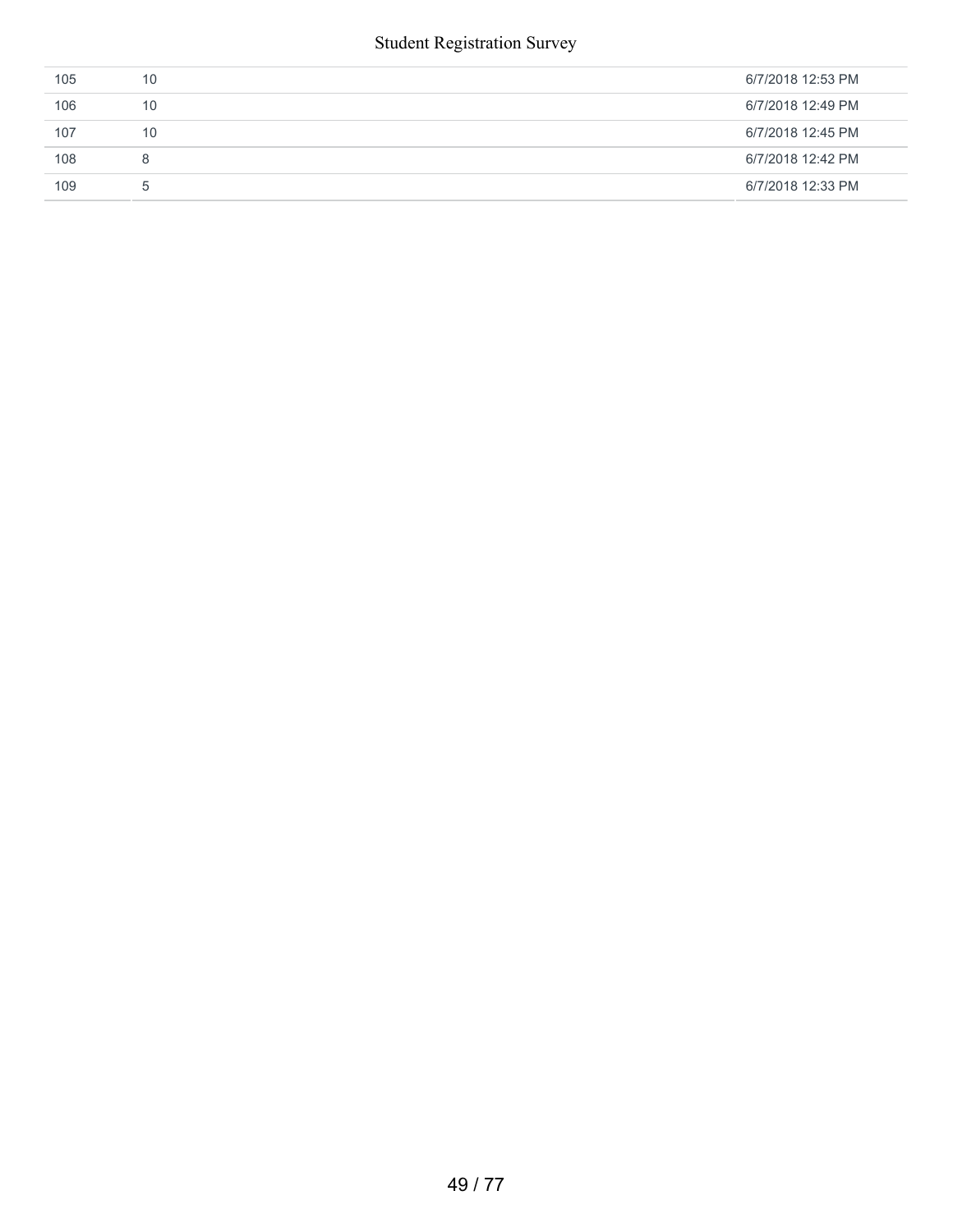# Q22 Academic advising courses for my program.



| <b>ANSWER CHOICES</b>  | <b>AVERAGE NUMBER</b> | <b>TOTAL NUMBER</b> | <b>RESPONSES</b> |
|------------------------|-----------------------|---------------------|------------------|
|                        |                       | 954                 |                  |
| Total Respondents: 111 |                       |                     |                  |

| #              |            | <b>DATE</b>        |
|----------------|------------|--------------------|
| 1              | 10         | 7/13/2018 10:21 AM |
| 2              | 10         | 7/13/2018 10:18 AM |
| 3              | 10         | 7/13/2018 10:15 AM |
| 4              | 8          | 7/13/2018 10:12 AM |
| 5              | 10         | 7/13/2018 10:08 AM |
| 6              | 10         | 7/13/2018 10:06 AM |
| $\overline{7}$ | 10         | 7/13/2018 10:04 AM |
| 8              | 10         | 7/13/2018 10:02 AM |
| 9              | 10         | 7/13/2018 9:59 AM  |
| 10             | 10         | 7/13/2018 9:57 AM  |
| 11             | 10         | 7/13/2018 9:51 AM  |
| 12             | $\sqrt{5}$ | 7/13/2018 9:46 AM  |
| 13             | 9          | 7/13/2018 9:42 AM  |
| 14             | 10         | 7/13/2018 9:34 AM  |
| 15             | 10         | 7/13/2018 9:30 AM  |
| 16             | 9          | 7/13/2018 9:24 AM  |
| 17             | 9          | 7/13/2018 9:21 AM  |
| 18             | 9          | 7/13/2018 9:18 AM  |
| 19             | 6          | 7/13/2018 9:11 AM  |
| 20             | 10         | 7/13/2018 9:08 AM  |
| 21             | 8          | 7/13/2018 9:05 AM  |
| 22             | 10         | 7/13/2018 9:00 AM  |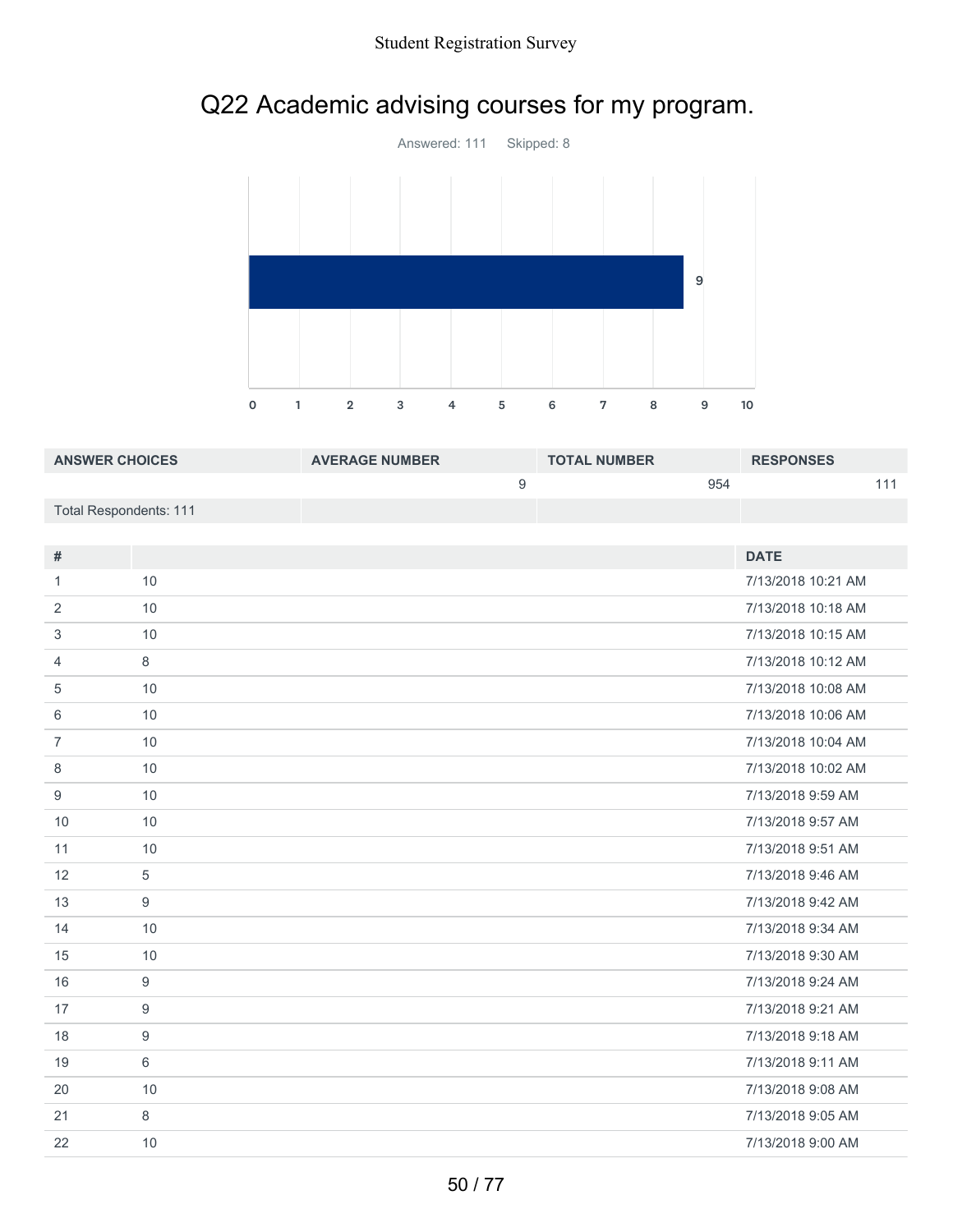|    |                | <b>Student Registration Survey</b> |
|----|----------------|------------------------------------|
| 23 | $\overline{7}$ | 7/13/2018 7:28 AM                  |
| 24 | 9              | 7/13/2018 7:24 AM                  |
| 25 | 8              | 7/13/2018 7:20 AM                  |
| 26 | 10             | 7/13/2018 7:12 AM                  |
| 27 | 10             | 7/13/2018 7:04 AM                  |
| 28 | 10             | 7/13/2018 7:00 AM                  |
| 29 | 10             | 7/13/2018 6:47 AM                  |
| 30 | 10             | 7/13/2018 6:41 AM                  |
| 31 | 10             | 7/13/2018 6:37 AM                  |
| 32 | 10             | 7/13/2018 6:32 AM                  |
| 33 | 10             | 7/13/2018 6:27 AM                  |
| 34 | 10             | 7/13/2018 6:23 AM                  |
| 35 | 5              | 7/13/2018 6:09 AM                  |
| 36 | 10             | 7/13/2018 5:59 AM                  |
| 37 | 10             | 7/13/2018 5:52 AM                  |
| 38 | 10             | 7/13/2018 5:47 AM                  |
| 39 | 10             | 7/13/2018 5:43 AM                  |
| 40 | 10             | 7/13/2018 5:39 AM                  |
| 41 | 10             | 7/13/2018 5:35 AM                  |
| 42 | 10             | 7/13/2018 5:31 AM                  |
| 43 | 10             | 7/13/2018 5:24 AM                  |
| 44 | 5              | 7/11/2018 11:48 AM                 |
| 45 | 5              | 7/11/2018 11:42 AM                 |
| 46 | 10             | 7/11/2018 11:37 AM                 |
| 47 | 0              | 7/11/2018 11:32 AM                 |
| 48 | 10             | 7/11/2018 11:29 AM                 |
| 49 | 9              | 7/11/2018 11:22 AM                 |
| 50 | 10             | 7/11/2018 11:19 AM                 |
| 51 | 5              | 7/11/2018 11:13 AM                 |
| 52 | 10             | 7/11/2018 10:52 AM                 |
| 53 | 10             | 7/11/2018 10:47 AM                 |
| 54 | 10             | 7/11/2018 10:39 AM                 |
| 55 | 10             | 7/11/2018 10:32 AM                 |
| 56 | 8              | 7/11/2018 10:24 AM                 |
| 57 | 10             | 7/11/2018 10:19 AM                 |
| 58 | 10             | 7/11/2018 10:14 AM                 |
| 59 | $\overline{2}$ | 7/11/2018 9:59 AM                  |
| 60 | 6              | 7/11/2018 9:54 AM                  |
| 61 | $\overline{7}$ | 7/11/2018 9:20 AM                  |
| 62 | 10             | 7/11/2018 9:16 AM                  |
| 63 | 10             | 7/11/2018 9:07 AM                  |
|    |                | 51/77                              |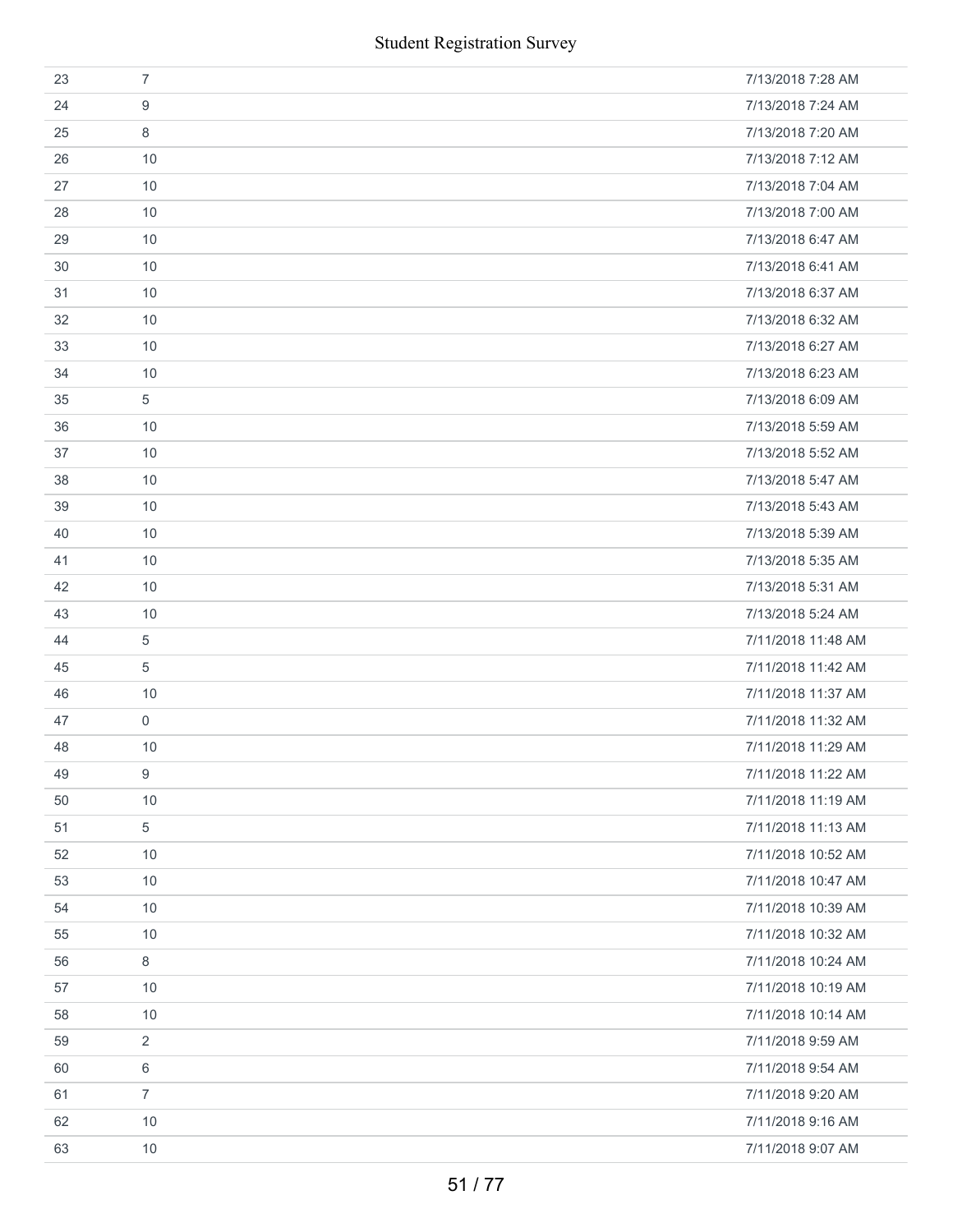| 64  | 9          | 7/11/2018 9:00 AM  |
|-----|------------|--------------------|
| 65  | 10         | 7/11/2018 8:47 AM  |
| 66  | 10         | 7/11/2018 8:44 AM  |
| 67  | 10         | 7/11/2018 8:40 AM  |
| 68  | 9          | 7/11/2018 8:37 AM  |
| 69  | 10         | 7/11/2018 8:34 AM  |
| 70  | 6          | 7/11/2018 8:30 AM  |
| 71  | 10         | 7/9/2018 11:52 AM  |
| 72  | 6          | 7/9/2018 11:46 AM  |
| 73  | 9          | 7/9/2018 11:39 AM  |
| 74  | 10         | 6/18/2018 3:08 PM  |
| 75  | 3          | 6/18/2018 2:54 PM  |
| 76  | 10         | 6/18/2018 2:19 PM  |
| 77  | 10         | 6/18/2018 2:13 PM  |
| 78  | 8          | 6/18/2018 2:08 PM  |
| 79  | 5          | 6/18/2018 2:01 PM  |
| 80  | 8          | 6/18/2018 1:29 PM  |
| 81  | 9          | 6/18/2018 12:07 PM |
| 82  | 10         | 6/18/2018 11:38 AM |
| 83  | 10         | 6/18/2018 11:34 AM |
| 84  | 9          | 6/18/2018 11:22 AM |
| 85  | 10         | 6/18/2018 11:09 AM |
| 86  | 5          | 6/18/2018 10:39 AM |
| 87  | 10         | 6/18/2018 10:28 AM |
| 88  | 9          | 6/18/2018 10:21 AM |
| 89  | 7          | 6/18/2018 10:05 AM |
| 90  | 10         | 6/7/2018 2:19 PM   |
| 91  | 5          | 6/7/2018 2:12 PM   |
| 92  | 8          | 6/7/2018 2:04 PM   |
| 93  | 8          | 6/7/2018 2:01 PM   |
| 94  | 10         | 6/7/2018 1:52 PM   |
| 95  | 10         | 6/7/2018 1:48 PM   |
| 96  | 10         | 6/7/2018 1:44 PM   |
| 97  | 10         | 6/7/2018 1:41 PM   |
| 98  | 10         | 6/7/2018 1:35 PM   |
| 99  | 10         | 6/7/2018 1:31 PM   |
| 100 | $\sqrt{5}$ | 6/7/2018 1:28 PM   |
| 101 | 10         | 6/7/2018 1:24 PM   |
| 102 | 3          | 6/7/2018 1:14 PM   |
| 103 | 5          | 6/7/2018 1:08 PM   |
| 104 | 8          | 6/7/2018 1:03 PM   |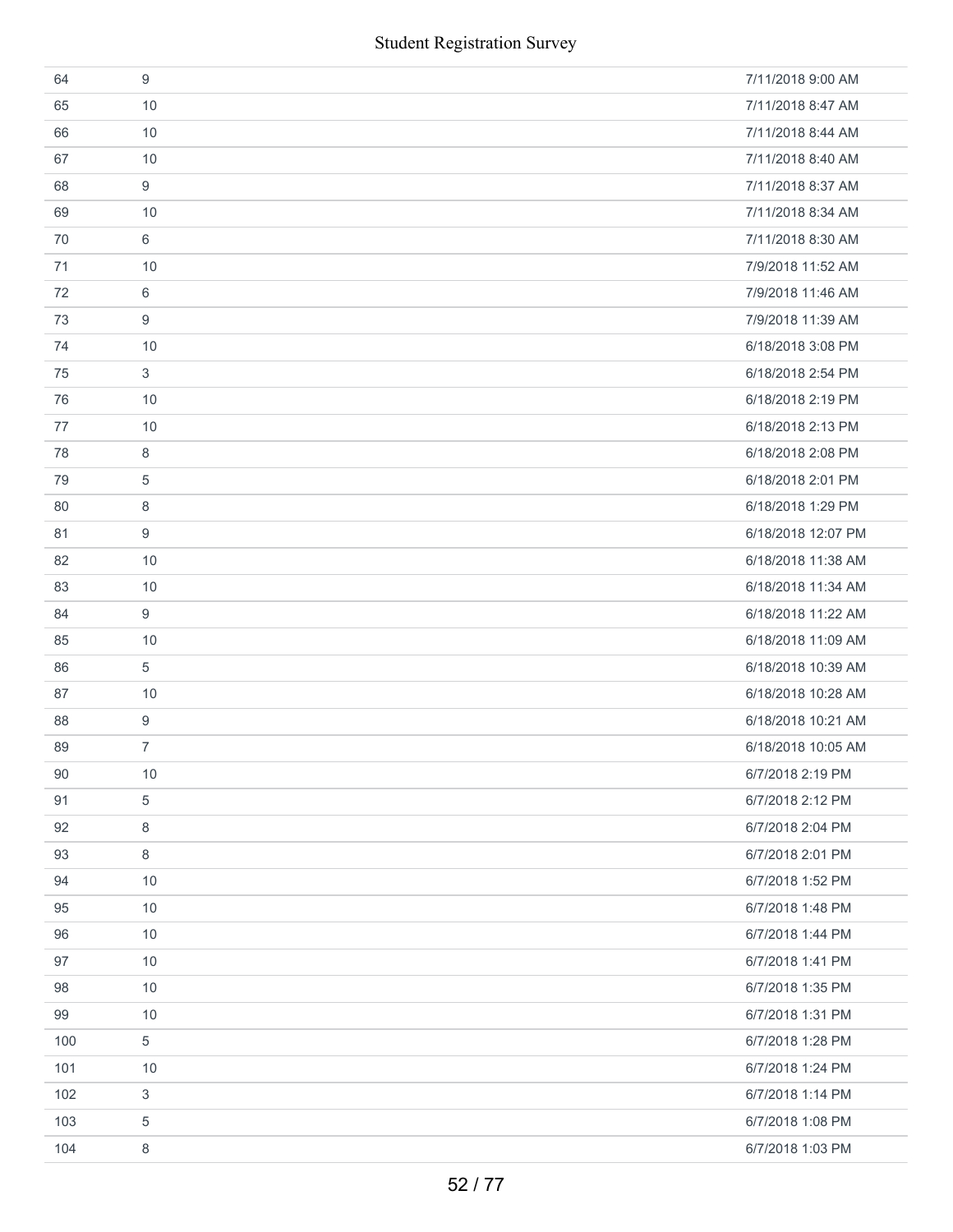| 105 | 8  | 6/7/2018 12:59 PM |
|-----|----|-------------------|
| 106 | 8  | 6/7/2018 12:56 PM |
| 107 | 8  | 6/7/2018 12:53 PM |
| 108 | 8  | 6/7/2018 12:49 PM |
| 109 | 10 | 6/7/2018 12:45 PM |
| 110 | 8  | 6/7/2018 12:42 PM |
| 111 |    | 6/7/2018 12:33 PM |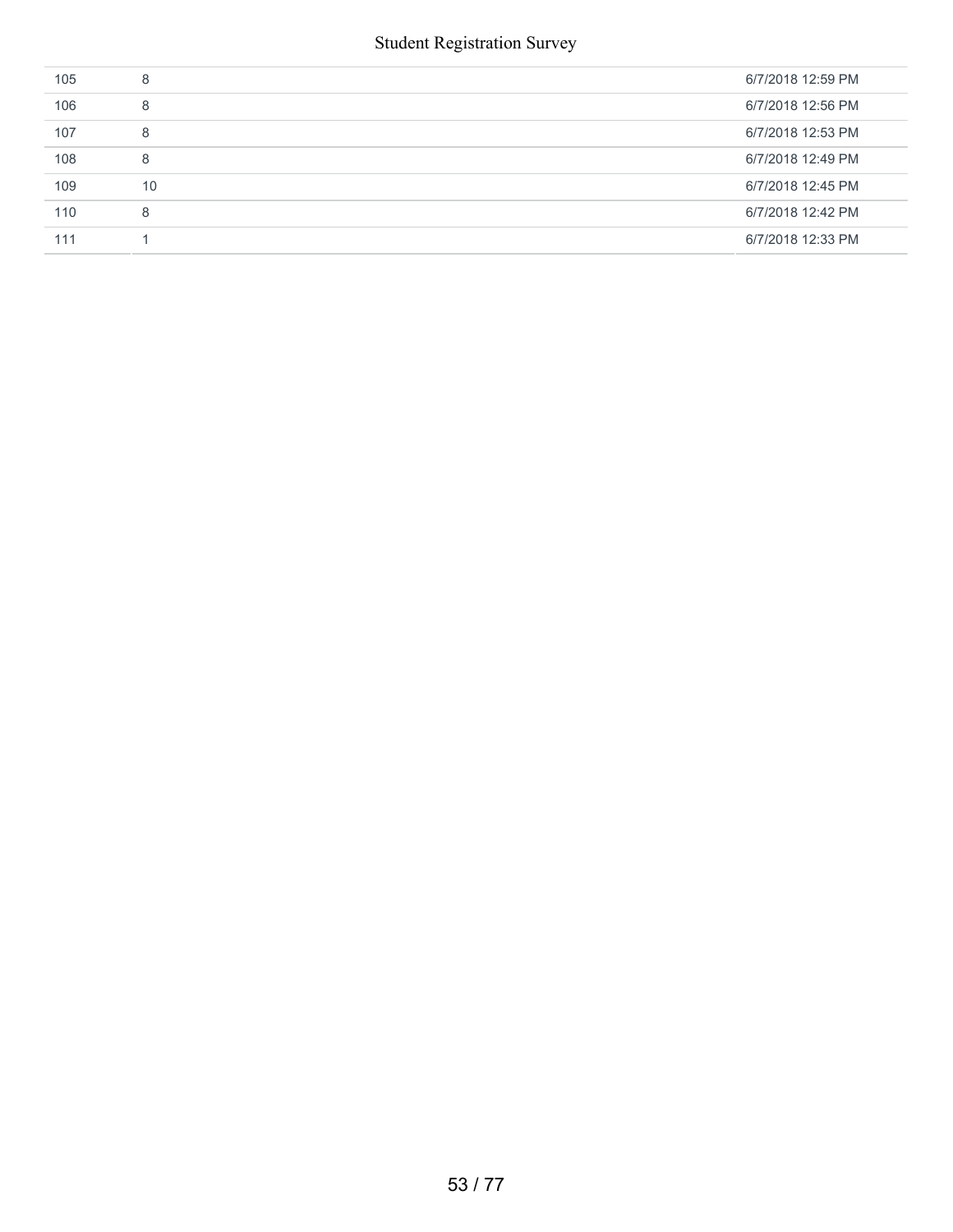# Q23 Availability of courses for my program.



| <b>ANSWER CHOICES</b>  | <b>AVERAGE NUMBER</b> | <b>TOTAL NUMBER</b> | <b>RESPONSES</b> |
|------------------------|-----------------------|---------------------|------------------|
|                        |                       | 95'                 | 110              |
| Total Respondents: 110 |                       |                     |                  |

| #              |    | <b>DATE</b>        |
|----------------|----|--------------------|
| 1              | 10 | 7/13/2018 10:21 AM |
| 2              | 10 | 7/13/2018 10:18 AM |
| 3              | 10 | 7/13/2018 10:15 AM |
| 4              | 8  | 7/13/2018 10:12 AM |
| 5              | 10 | 7/13/2018 10:08 AM |
| 6              | 10 | 7/13/2018 10:06 AM |
| $\overline{7}$ | 10 | 7/13/2018 10:04 AM |
| 8              | 10 | 7/13/2018 10:02 AM |
| 9              | 10 | 7/13/2018 9:59 AM  |
| 10             | 10 | 7/13/2018 9:57 AM  |
| 11             | 10 | 7/13/2018 9:51 AM  |
| 12             | 5  | 7/13/2018 9:46 AM  |
| 13             | 9  | 7/13/2018 9:42 AM  |
| 14             | 10 | 7/13/2018 9:34 AM  |
| 15             | 10 | 7/13/2018 9:30 AM  |
| 16             | 9  | 7/13/2018 9:24 AM  |
| 17             | 9  | 7/13/2018 9:21 AM  |
| 18             | 9  | 7/13/2018 9:18 AM  |
| 19             | 8  | 7/13/2018 9:11 AM  |
| 20             | 10 | 7/13/2018 9:08 AM  |
| 21             | 5  | 7/13/2018 9:05 AM  |
| 22             | 10 | 7/13/2018 9:00 AM  |
|                |    |                    |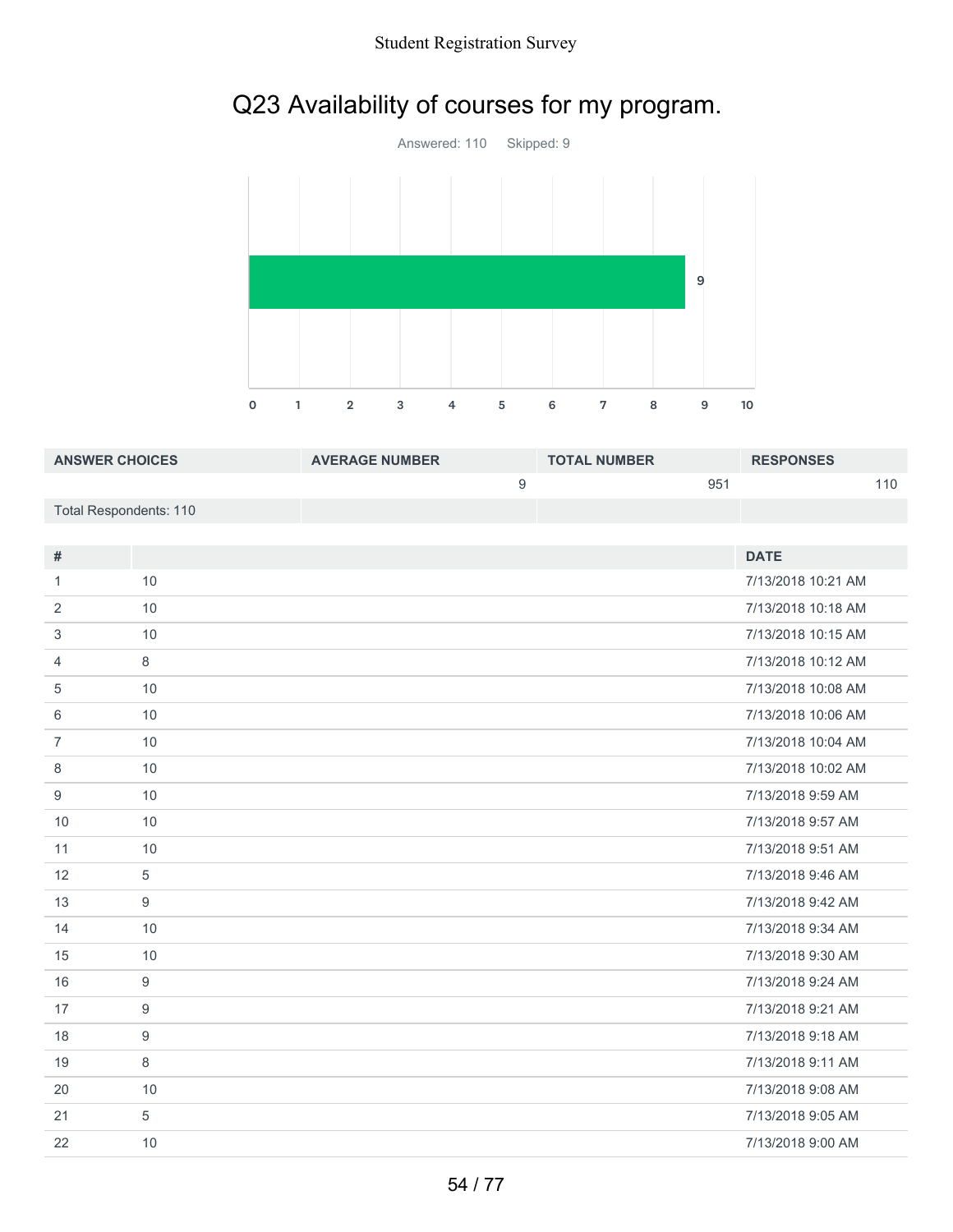|    |                | <b>Student Registration Survey</b> |
|----|----------------|------------------------------------|
| 23 | $\overline{7}$ | 7/13/2018 7:28 AM                  |
| 24 | 9              | 7/13/2018 7:24 AM                  |
| 25 | 6              | 7/13/2018 7:20 AM                  |
| 26 | 10             | 7/13/2018 7:12 AM                  |
| 27 | 10             | 7/13/2018 7:04 AM                  |
| 28 | 10             | 7/13/2018 7:00 AM                  |
| 29 | 10             | 7/13/2018 6:47 AM                  |
| 30 | 10             | 7/13/2018 6:41 AM                  |
| 31 | 10             | 7/13/2018 6:37 AM                  |
| 32 | 10             | 7/13/2018 6:32 AM                  |
| 33 | 10             | 7/13/2018 6:27 AM                  |
| 34 | 10             | 7/13/2018 6:23 AM                  |
| 35 | 5              | 7/13/2018 6:09 AM                  |
| 36 | 10             | 7/13/2018 5:59 AM                  |
| 37 | 10             | 7/13/2018 5:52 AM                  |
| 38 | 10             | 7/13/2018 5:47 AM                  |
| 39 | 10             | 7/13/2018 5:43 AM                  |
| 40 | 10             | 7/13/2018 5:39 AM                  |
| 41 | 10             | 7/13/2018 5:35 AM                  |
| 42 | 10             | 7/13/2018 5:31 AM                  |
| 43 | 10             | 7/13/2018 5:24 AM                  |
| 44 | 5              | 7/11/2018 11:48 AM                 |
| 45 | 5              | 7/11/2018 11:42 AM                 |
| 46 | 10             | 7/11/2018 11:37 AM                 |
| 47 | 0              | 7/11/2018 11:32 AM                 |
| 48 | 10             | 7/11/2018 11:29 AM                 |
| 49 | 9              | 7/11/2018 11:22 AM                 |
| 50 | 10             | 7/11/2018 11:19 AM                 |
| 51 | 5              | 7/11/2018 11:13 AM                 |
| 52 | 10             | 7/11/2018 10:52 AM                 |
| 53 | 10             | 7/11/2018 10:47 AM                 |
| 54 | 10             | 7/11/2018 10:39 AM                 |
| 55 | 10             | 7/11/2018 10:32 AM                 |
| 56 | 10             | 7/11/2018 10:24 AM                 |
| 57 | 10             | 7/11/2018 10:19 AM                 |
| 58 | 10             | 7/11/2018 10:14 AM                 |
| 59 | $\overline{2}$ | 7/11/2018 9:59 AM                  |
| 60 | 5              | 7/11/2018 9:54 AM                  |
| 61 | 9              | 7/11/2018 9:20 AM                  |
| 62 | 9              | 7/11/2018 9:16 AM                  |
| 63 | 10             | 7/11/2018 9:07 AM                  |
|    |                | 55/77                              |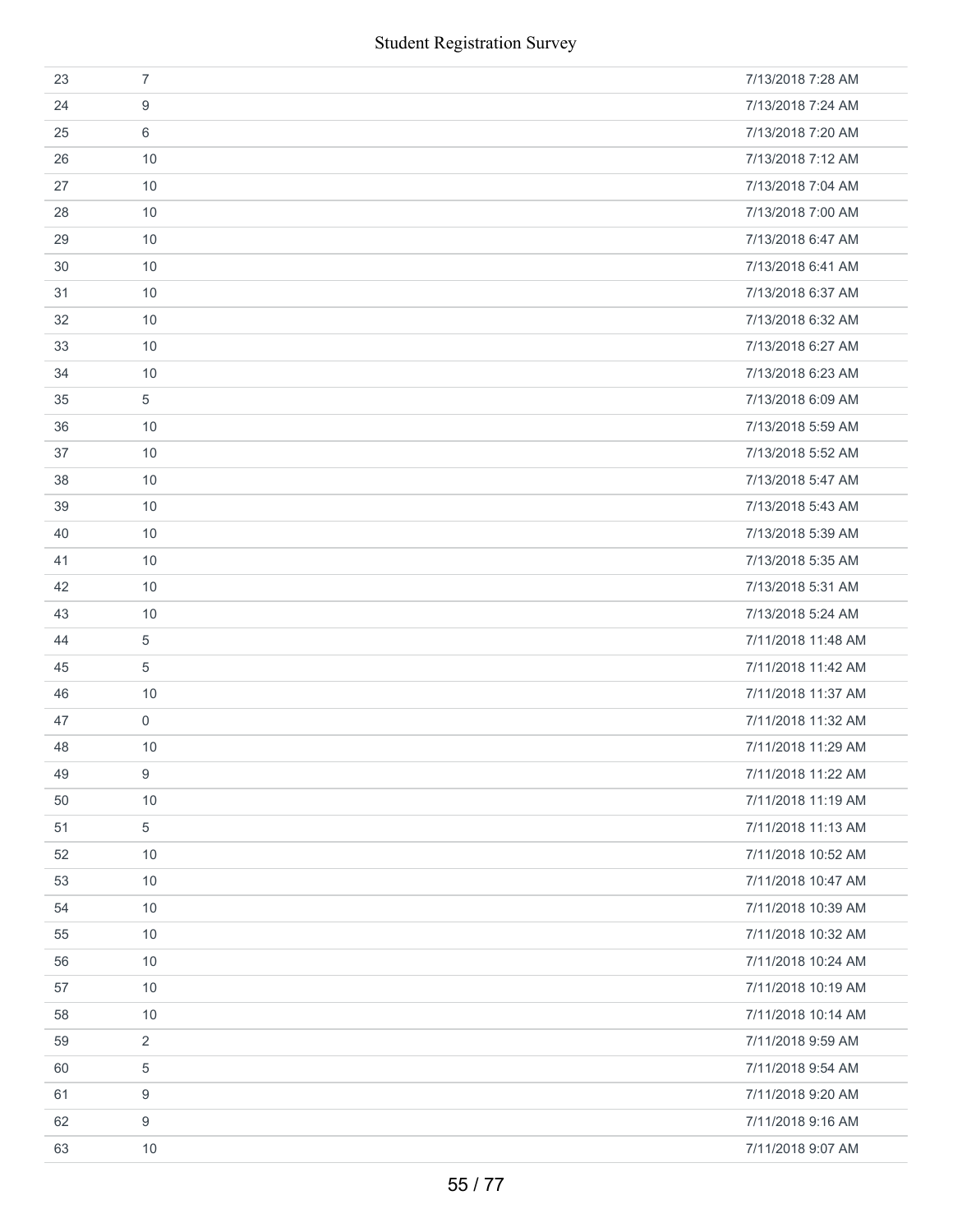| 64  | 10           | 7/11/2018 9:00 AM  |
|-----|--------------|--------------------|
| 65  | 10           | 7/11/2018 8:47 AM  |
| 66  | 10           | 7/11/2018 8:44 AM  |
| 67  | 10           | 7/11/2018 8:40 AM  |
| 68  | 9            | 7/11/2018 8:37 AM  |
| 69  | 10           | 7/11/2018 8:34 AM  |
| 70  | $\sqrt{5}$   | 7/11/2018 8:30 AM  |
| 71  | 10           | 7/9/2018 11:52 AM  |
| 72  | 6            | 7/9/2018 11:46 AM  |
| 73  | $\mathbf{1}$ | 7/9/2018 11:39 AM  |
| 74  | 10           | 6/18/2018 3:08 PM  |
| 75  | 10           | 6/18/2018 2:19 PM  |
| 76  | 10           | 6/18/2018 2:13 PM  |
| 77  | 9            | 6/18/2018 2:08 PM  |
| 78  | 9            | 6/18/2018 2:01 PM  |
| 79  | 9            | 6/18/2018 1:29 PM  |
| 80  | 9            | 6/18/2018 12:07 PM |
| 81  | 10           | 6/18/2018 11:38 AM |
| 82  | 10           | 6/18/2018 11:34 AM |
| 83  | 9            | 6/18/2018 11:22 AM |
| 84  | 10           | 6/18/2018 11:09 AM |
| 85  | 5            | 6/18/2018 10:39 AM |
| 86  | 10           | 6/18/2018 10:28 AM |
| 87  | 9            | 6/18/2018 10:21 AM |
| 88  | 8            | 6/18/2018 10:05 AM |
| 89  | 10           | 6/7/2018 2:19 PM   |
| 90  | 8            | 6/7/2018 2:12 PM   |
| 91  | 8            | 6/7/2018 2:04 PM   |
| 92  | 10           | 6/7/2018 2:01 PM   |
| 93  | 10           | 6/7/2018 1:52 PM   |
| 94  | 10           | 6/7/2018 1:48 PM   |
| 95  | 8            | 6/7/2018 1:44 PM   |
| 96  | 8            | 6/7/2018 1:41 PM   |
| 97  | 10           | 6/7/2018 1:35 PM   |
| 98  | 10           | 6/7/2018 1:31 PM   |
| 99  | 5            | 6/7/2018 1:28 PM   |
| 100 | 10           | 6/7/2018 1:24 PM   |
| 101 | $\sqrt{3}$   | 6/7/2018 1:14 PM   |
| 102 | 8            | 6/7/2018 1:08 PM   |
| 103 | 5            | 6/7/2018 1:03 PM   |
| 104 | 8            | 6/7/2018 12:59 PM  |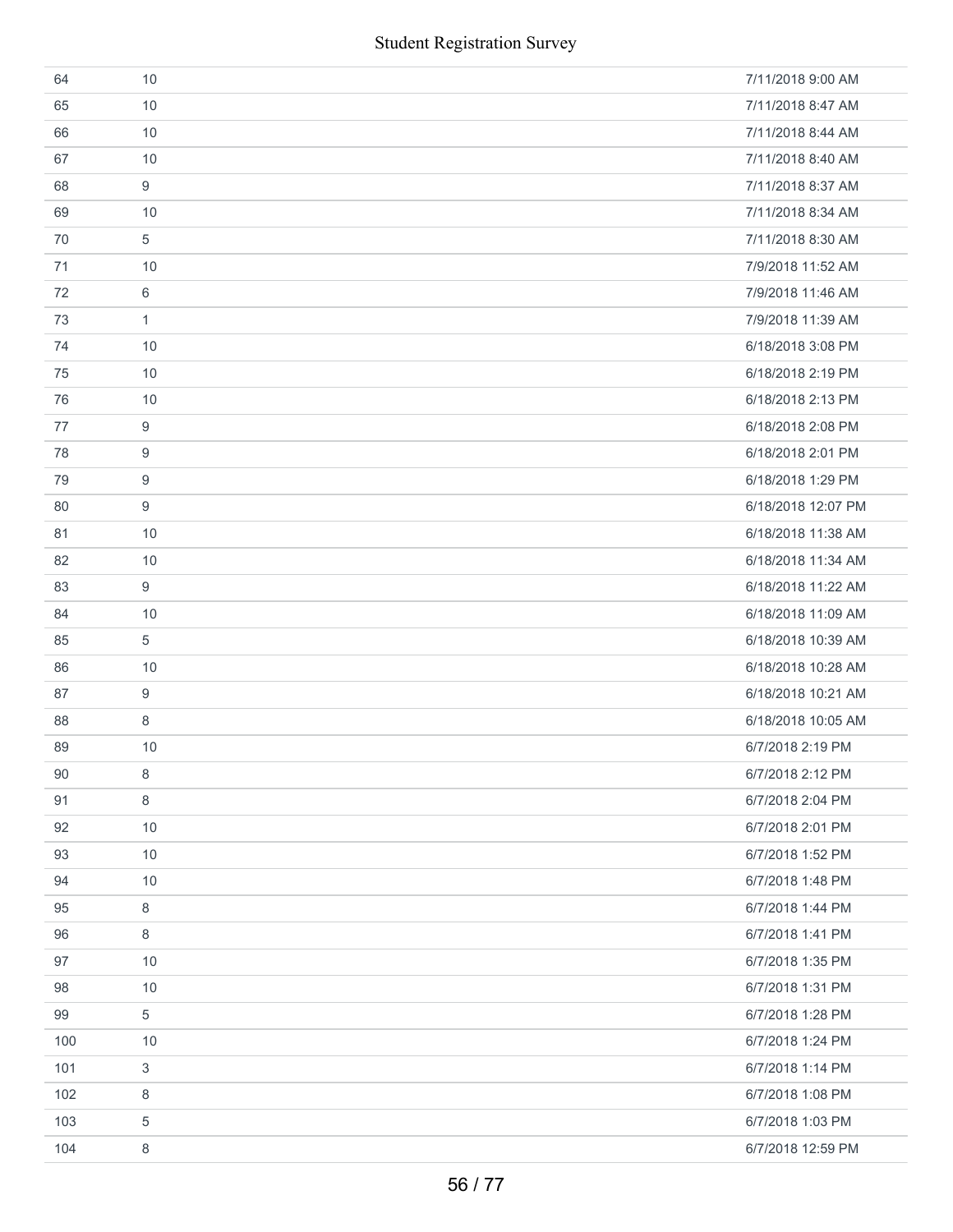| 105 | 8  | 6/7/2018 12:56 PM |
|-----|----|-------------------|
| 106 | -5 | 6/7/2018 12:53 PM |
| 107 | 5  | 6/7/2018 12:49 PM |
| 108 | 10 | 6/7/2018 12:45 PM |
| 109 | 8  | 6/7/2018 12:42 PM |
| 110 | 8  | 6/7/2018 12:33 PM |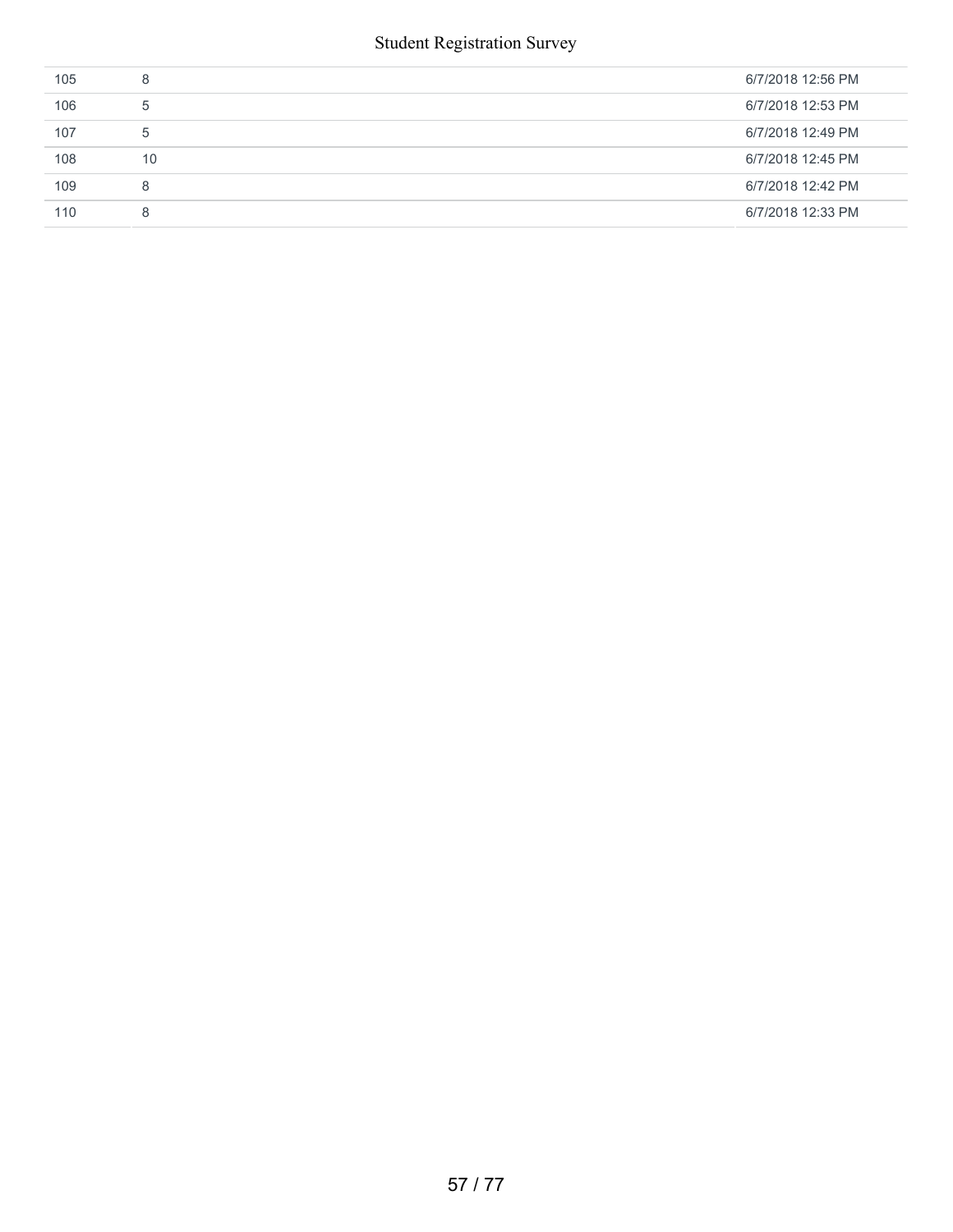# Q24 Bill paying process.

Answered: 110 Skipped: 9 1 2 3 4 5 6 7 8 9 10 

| <b>ANSWER CHOICES</b>  | <b>AVERAGE NUMBER</b> | <b>TOTAL NUMBER</b> | <b>RESPONSES</b> |
|------------------------|-----------------------|---------------------|------------------|
|                        |                       | 952                 | 110              |
| Total Respondents: 110 |                       |                     |                  |

| $\#$           |                  | <b>DATE</b>        |
|----------------|------------------|--------------------|
|                | 10               | 7/13/2018 10:21 AM |
| 1              |                  |                    |
| $\overline{2}$ | 10               | 7/13/2018 10:18 AM |
| 3              | 10               | 7/13/2018 10:15 AM |
| 4              | 8                | 7/13/2018 10:12 AM |
| 5              | 10               | 7/13/2018 10:08 AM |
| 6              | 10               | 7/13/2018 10:06 AM |
| $\overline{7}$ | 10               | 7/13/2018 10:04 AM |
| $\,8\,$        | 10               | 7/13/2018 10:02 AM |
| 9              | $\,8\,$          | 7/13/2018 9:59 AM  |
| 10             | 10               | 7/13/2018 9:57 AM  |
| 11             | 10               | 7/13/2018 9:51 AM  |
| 12             | $\sqrt{5}$       | 7/13/2018 9:46 AM  |
| 13             | $\boldsymbol{9}$ | 7/13/2018 9:42 AM  |
| 14             | 10               | 7/13/2018 9:34 AM  |
| 15             | 10               | 7/13/2018 9:30 AM  |
| 16             | 9                | 7/13/2018 9:24 AM  |
| 17             | $\boldsymbol{9}$ | 7/13/2018 9:21 AM  |
| 18             | 9                | 7/13/2018 9:18 AM  |
| 19             | 9                | 7/13/2018 9:11 AM  |
| 20             | 10               | 7/13/2018 9:08 AM  |
| 21             | 8                | 7/13/2018 9:05 AM  |
| 22             | 10               | 7/13/2018 9:00 AM  |
|                |                  |                    |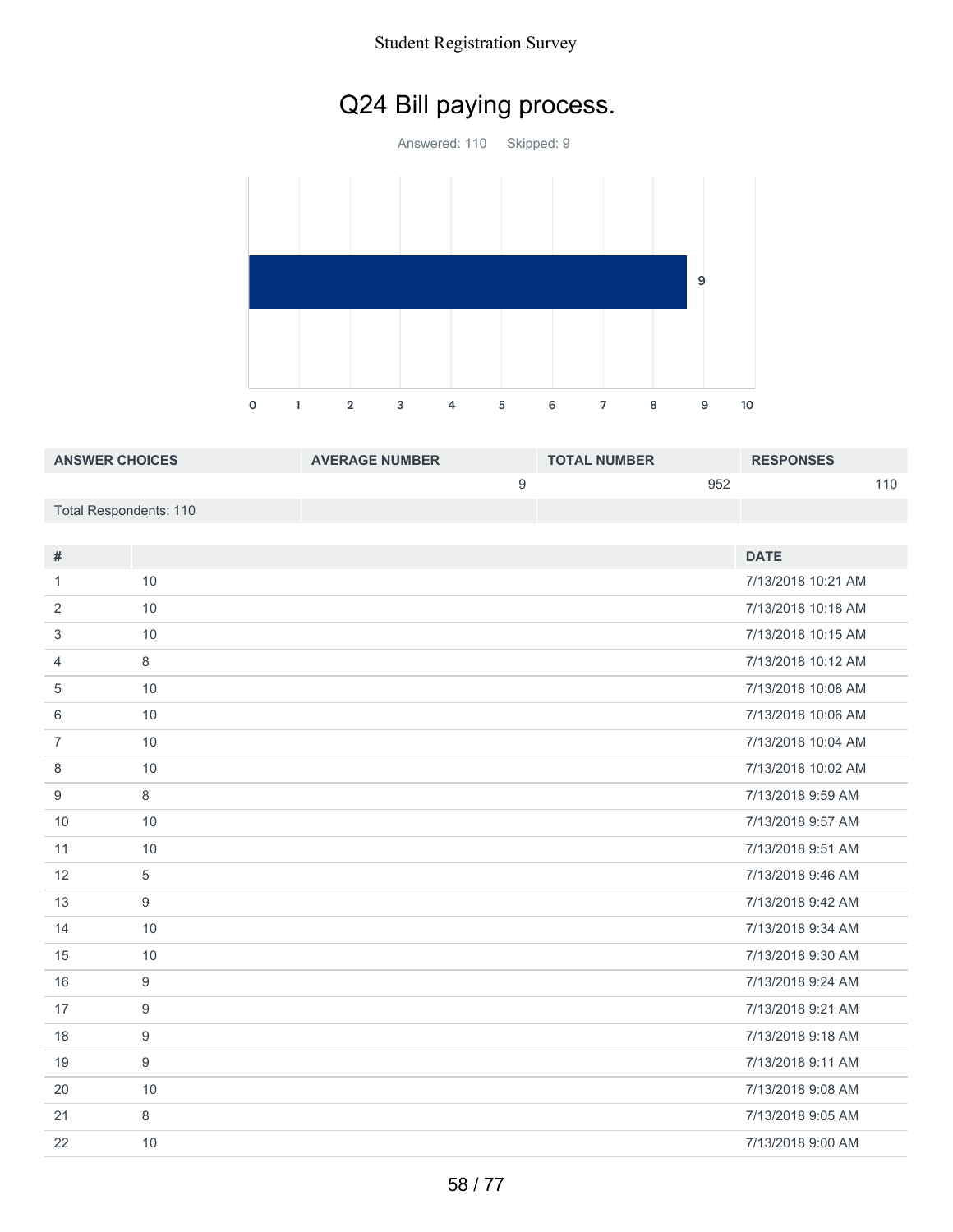|    | <b>Student Registration Survey</b> |                    |
|----|------------------------------------|--------------------|
| 23 | $\overline{7}$                     | 7/13/2018 7:28 AM  |
| 24 | 8                                  | 7/13/2018 7:20 AM  |
| 25 | 10                                 | 7/13/2018 7:12 AM  |
| 26 | 10                                 | 7/13/2018 7:04 AM  |
| 27 | 10                                 | 7/13/2018 7:00 AM  |
| 28 | 10                                 | 7/13/2018 6:52 AM  |
| 29 | 10                                 | 7/13/2018 6:47 AM  |
| 30 | 10                                 | 7/13/2018 6:41 AM  |
| 31 | 10                                 | 7/13/2018 6:37 AM  |
| 32 | 10                                 | 7/13/2018 6:32 AM  |
| 33 | 10                                 | 7/13/2018 6:27 AM  |
| 34 | 10                                 | 7/13/2018 6:23 AM  |
| 35 | 5                                  | 7/13/2018 6:09 AM  |
| 36 | 10                                 | 7/13/2018 5:59 AM  |
| 37 | 10                                 | 7/13/2018 5:52 AM  |
| 38 | 10                                 | 7/13/2018 5:47 AM  |
| 39 | 10                                 | 7/13/2018 5:43 AM  |
| 40 | 10                                 | 7/13/2018 5:35 AM  |
| 41 | 10                                 | 7/13/2018 5:31 AM  |
| 42 | 10                                 | 7/13/2018 5:24 AM  |
| 43 | 5                                  | 7/11/2018 11:48 AM |
| 44 | $\mathbf{1}$                       | 7/11/2018 11:42 AM |
| 45 | 10                                 | 7/11/2018 11:37 AM |
| 46 | $\mathbf 0$                        | 7/11/2018 11:32 AM |
| 47 | 10                                 | 7/11/2018 11:29 AM |
| 48 | 9                                  | 7/11/2018 11:22 AM |
| 49 | 10                                 | 7/11/2018 11:19 AM |
| 50 | 5                                  | 7/11/2018 11:13 AM |
| 51 | 10                                 | 7/11/2018 10:52 AM |
| 52 | 10                                 | 7/11/2018 10:47 AM |
| 53 | 10                                 | 7/11/2018 10:39 AM |
| 54 | 10                                 | 7/11/2018 10:32 AM |
| 55 | 10                                 | 7/11/2018 10:24 AM |
| 56 | 10                                 | 7/11/2018 10:19 AM |
| 57 | 9                                  | 7/11/2018 10:14 AM |
| 58 | 2                                  | 7/11/2018 9:59 AM  |
| 59 | 6                                  | 7/11/2018 9:54 AM  |
| 60 | 9                                  | 7/11/2018 9:20 AM  |
| 61 | 9                                  | 7/11/2018 9:16 AM  |
| 62 | 10                                 | 7/11/2018 9:07 AM  |
| 63 | 10                                 | 7/11/2018 9:00 AM  |
|    | 59 / 77                            |                    |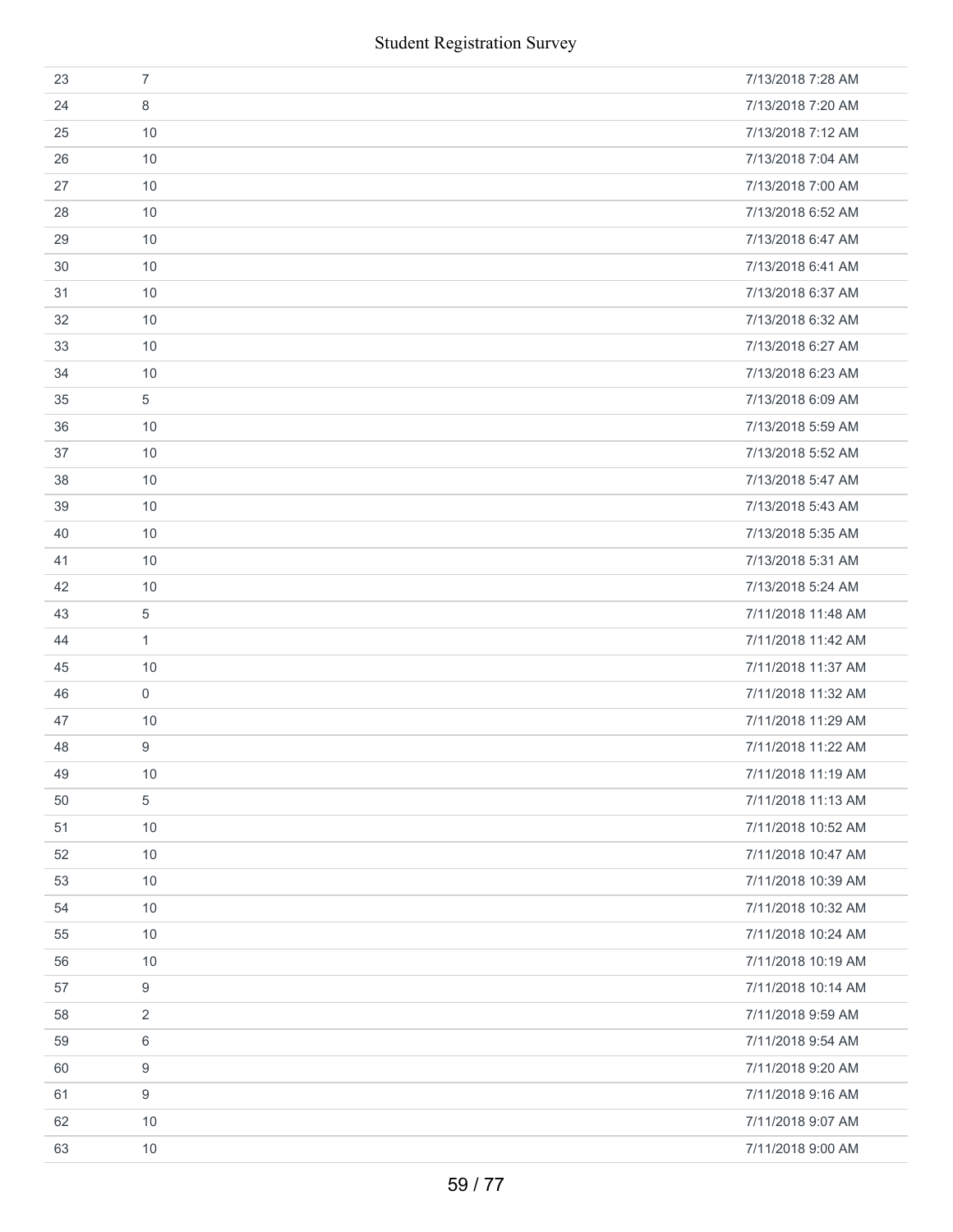| 64  | 10         | 7/11/2018 8:47 AM  |
|-----|------------|--------------------|
| 65  | 10         | 7/11/2018 8:44 AM  |
| 66  | 10         | 7/11/2018 8:40 AM  |
| 67  | 9          | 7/11/2018 8:37 AM  |
| 68  | 10         | 7/11/2018 8:34 AM  |
| 69  | 9          | 7/11/2018 8:30 AM  |
| 70  | 10         | 7/9/2018 11:52 AM  |
| 71  | 5          | 7/9/2018 11:46 AM  |
| 72  | 10         | 7/9/2018 11:39 AM  |
| 73  | 10         | 6/18/2018 3:08 PM  |
| 74  | 4          | 6/18/2018 2:54 PM  |
| 75  | 10         | 6/18/2018 2:19 PM  |
| 76  | 10         | 6/18/2018 2:13 PM  |
| 77  | 10         | 6/18/2018 2:08 PM  |
| 78  | 9          | 6/18/2018 2:01 PM  |
| 79  | 9          | 6/18/2018 1:29 PM  |
| 80  | 10         | 6/18/2018 12:07 PM |
| 81  | 10         | 6/18/2018 11:38 AM |
| 82  | 10         | 6/18/2018 11:34 AM |
| 83  | 9          | 6/18/2018 11:22 AM |
| 84  | 10         | 6/18/2018 11:09 AM |
| 85  | 5          | 6/18/2018 10:39 AM |
| 86  | 10         | 6/18/2018 10:28 AM |
| 87  | 9          | 6/18/2018 10:21 AM |
| 88  | 8          | 6/18/2018 10:05 AM |
| 89  | 10         | 6/7/2018 2:19 PM   |
| 90  | 8          | 6/7/2018 2:12 PM   |
| 91  | 8          | 6/7/2018 2:04 PM   |
| 92  | 10         | 6/7/2018 2:01 PM   |
| 93  | 10         | 6/7/2018 1:52 PM   |
| 94  | 10         | 6/7/2018 1:48 PM   |
| 95  | 10         | 6/7/2018 1:44 PM   |
| 96  | 10         | 6/7/2018 1:41 PM   |
| 97  | 8          | 6/7/2018 1:35 PM   |
| 98  | 10         | 6/7/2018 1:31 PM   |
| 99  | $\sqrt{5}$ | 6/7/2018 1:28 PM   |
| 100 | 10         | 6/7/2018 1:24 PM   |
| 101 | $\sqrt{3}$ | 6/7/2018 1:14 PM   |
| 102 | 5          | 6/7/2018 1:08 PM   |
| 103 | 5          | 6/7/2018 1:03 PM   |
| 104 | 8          | 6/7/2018 12:59 PM  |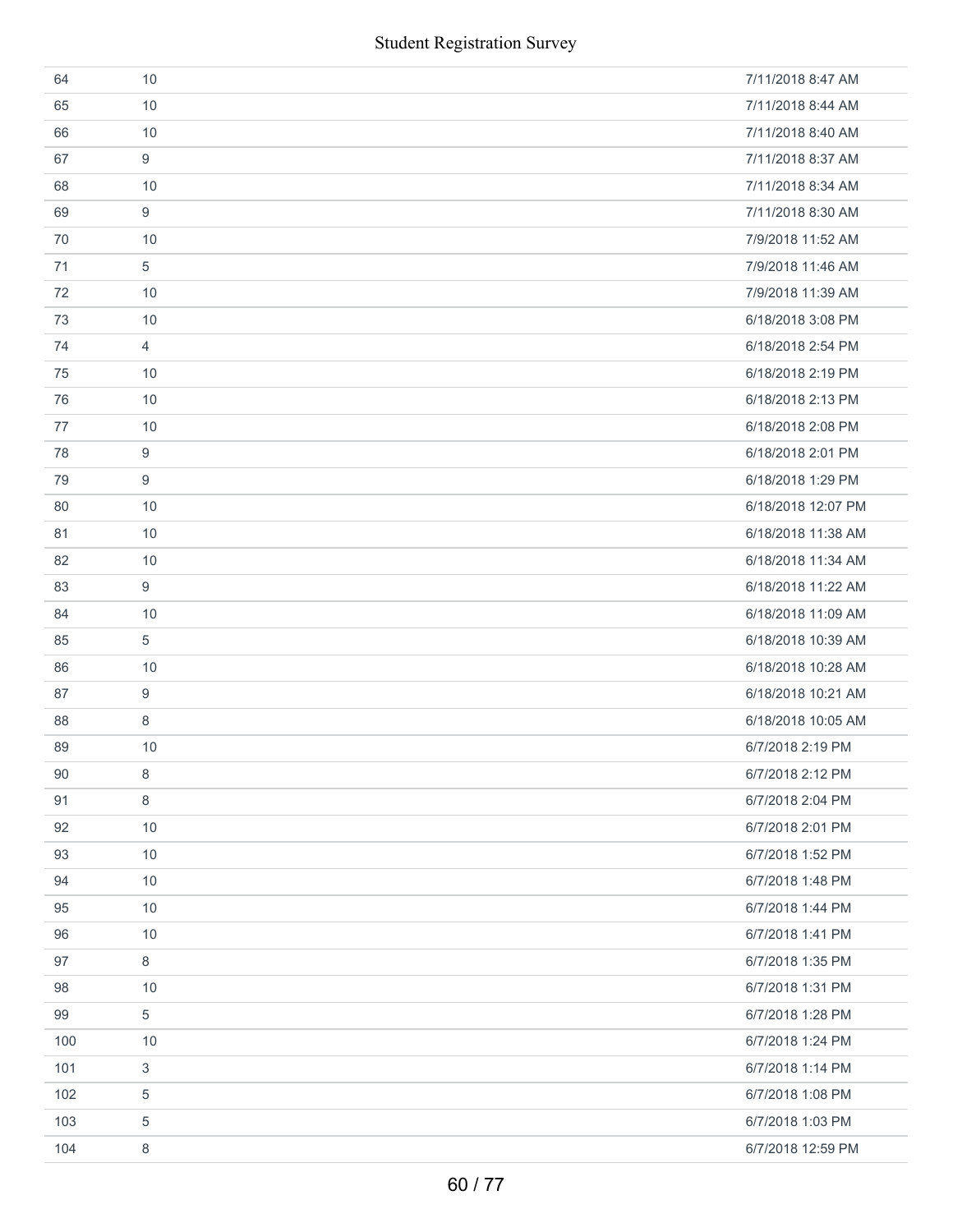| 105 | 8  | 6/7/2018 12:56 PM |
|-----|----|-------------------|
| 106 | 3  | 6/7/2018 12:53 PM |
| 107 | 5  | 6/7/2018 12:49 PM |
| 108 | 10 | 6/7/2018 12:45 PM |
| 109 | 8  | 6/7/2018 12:42 PM |
| 110 | 3  | 6/7/2018 12:33 PM |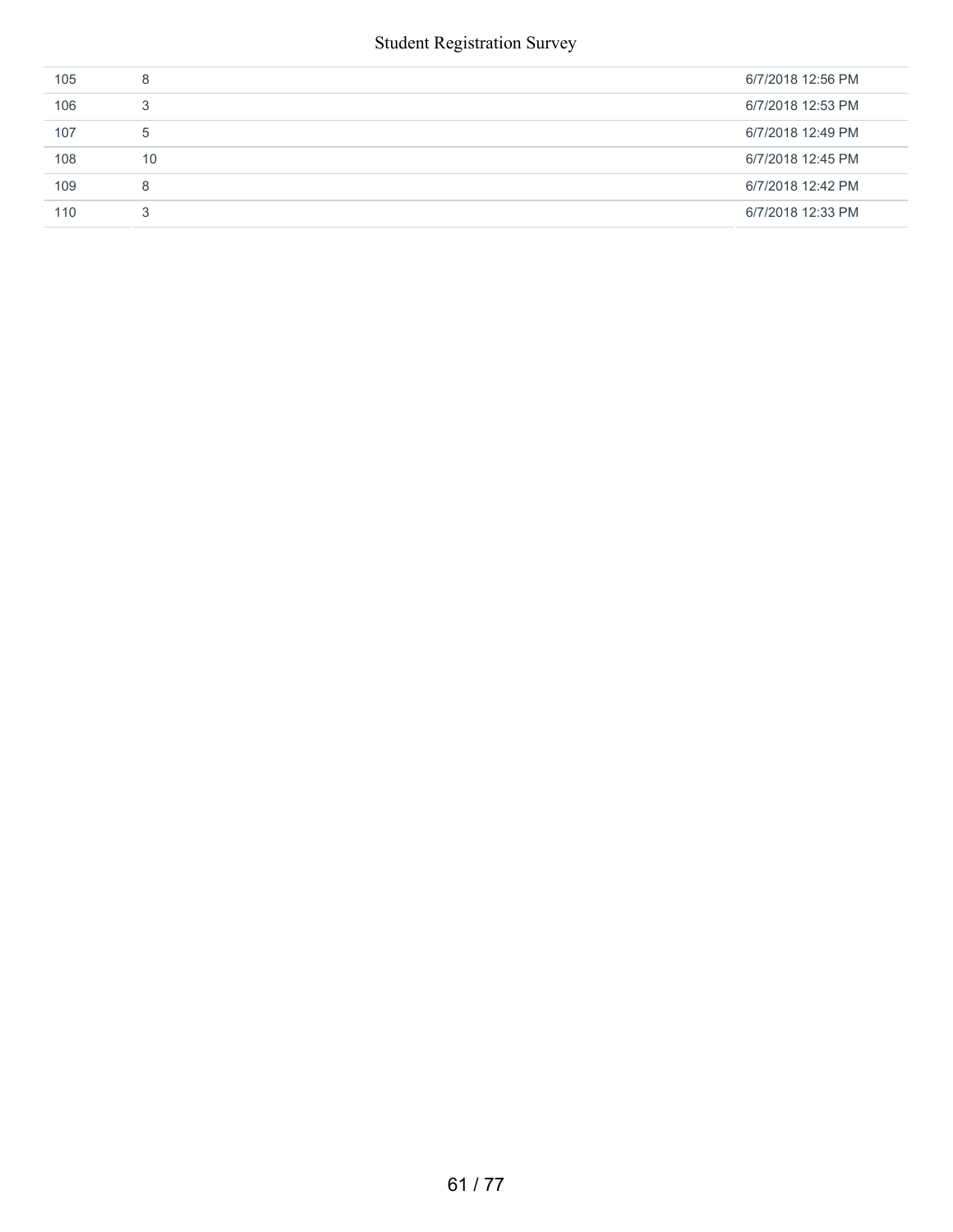# Q25 Time involved in completing the registration process.



| <b>ANSWER CHOICES</b>  | <b>AVERAGE NUMBER</b> | <b>TOTAL NUMBER</b> | <b>RESPONSES</b> |
|------------------------|-----------------------|---------------------|------------------|
|                        |                       | 97                  |                  |
| Total Respondents: 111 |                       |                     |                  |

| #              |                  | <b>DATE</b>        |
|----------------|------------------|--------------------|
| 1              | 10               | 7/13/2018 10:21 AM |
| 2              | 10               | 7/13/2018 10:18 AM |
| 3              | 10               | 7/13/2018 10:15 AM |
| 4              | 9                | 7/13/2018 10:12 AM |
| 5              | 10               | 7/13/2018 10:08 AM |
| 6              | 10               | 7/13/2018 10:06 AM |
| $\overline{7}$ | 10               | 7/13/2018 10:04 AM |
| 8              | 10               | 7/13/2018 10:02 AM |
| 9              | $\overline{7}$   | 7/13/2018 9:59 AM  |
| 10             | 10               | 7/13/2018 9:57 AM  |
| 11             | 10               | 7/13/2018 9:51 AM  |
| 12             | $\sqrt{5}$       | 7/13/2018 9:46 AM  |
| 13             | 9                | 7/13/2018 9:42 AM  |
| 14             | 10               | 7/13/2018 9:34 AM  |
| 15             | 10               | 7/13/2018 9:30 AM  |
| 16             | 9                | 7/13/2018 9:24 AM  |
| 17             | $\boldsymbol{9}$ | 7/13/2018 9:21 AM  |
| 18             | $\boldsymbol{9}$ | 7/13/2018 9:18 AM  |
| 19             | 9                | 7/13/2018 9:11 AM  |
| 20             | 10               | 7/13/2018 9:08 AM  |
| 21             | 8                | 7/13/2018 9:05 AM  |
| 22             | 10               | 7/13/2018 9:00 AM  |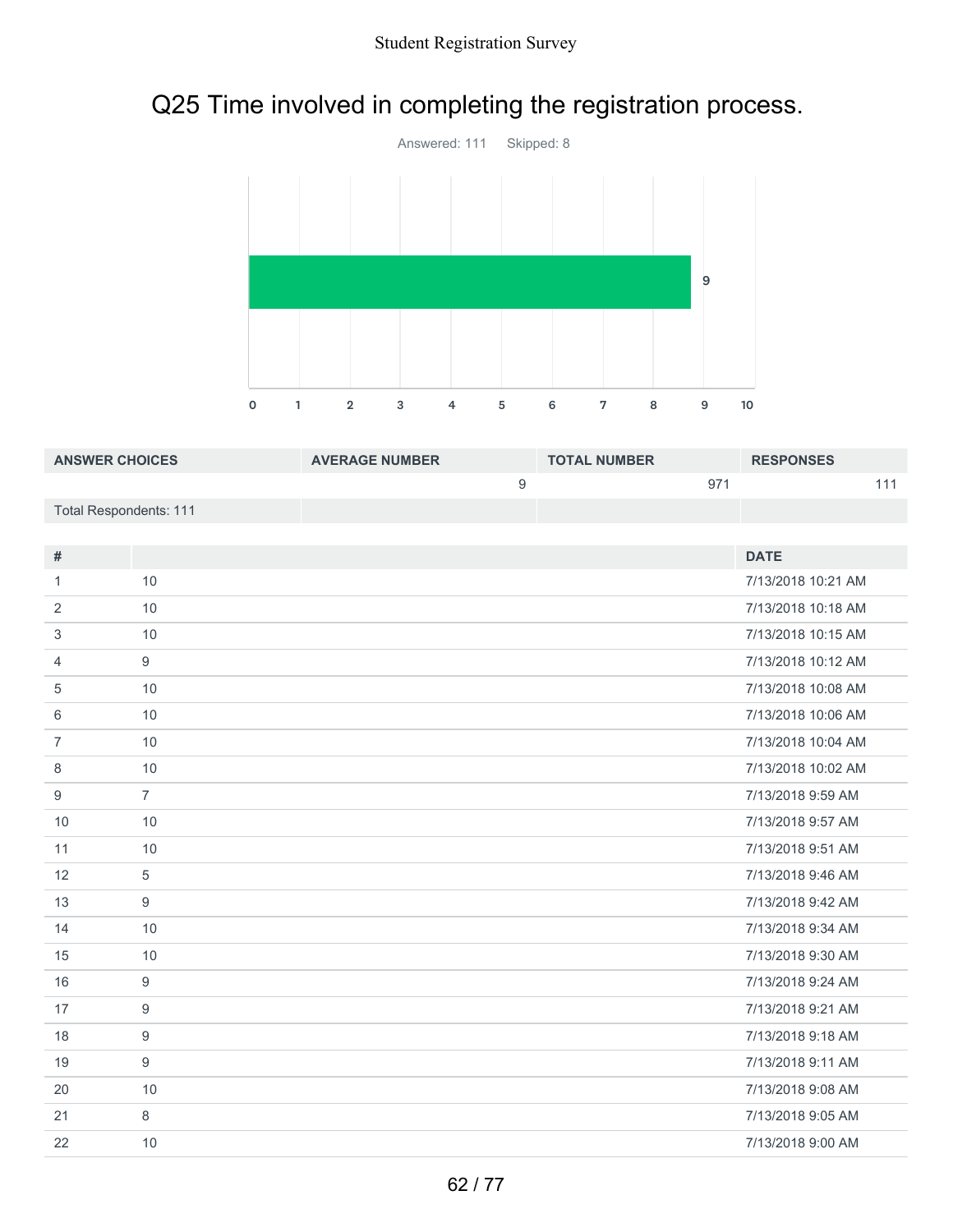|    | <b>Student Registration Survey</b> |                    |
|----|------------------------------------|--------------------|
| 23 | $\overline{7}$                     | 7/13/2018 7:28 AM  |
| 24 | 8                                  | 7/13/2018 7:24 AM  |
| 25 | $\overline{7}$                     | 7/13/2018 7:20 AM  |
| 26 | 10                                 | 7/13/2018 7:12 AM  |
| 27 | 10                                 | 7/13/2018 7:04 AM  |
| 28 | 10                                 | 7/13/2018 7:00 AM  |
| 29 | 9                                  | 7/13/2018 6:52 AM  |
| 30 | 10                                 | 7/13/2018 6:47 AM  |
| 31 | 10                                 | 7/13/2018 6:41 AM  |
| 32 | 10                                 | 7/13/2018 6:37 AM  |
| 33 | 10                                 | 7/13/2018 6:32 AM  |
| 34 | 10                                 | 7/13/2018 6:27 AM  |
| 35 | 10                                 | 7/13/2018 6:23 AM  |
| 36 | 10                                 | 7/13/2018 5:59 AM  |
| 37 | 10                                 | 7/13/2018 5:52 AM  |
| 38 | 10                                 | 7/13/2018 5:47 AM  |
| 39 | 10                                 | 7/13/2018 5:43 AM  |
| 40 | 10                                 | 7/13/2018 5:39 AM  |
| 41 | 10                                 | 7/13/2018 5:35 AM  |
| 42 | 9                                  | 7/13/2018 5:31 AM  |
| 43 | 10                                 | 7/13/2018 5:24 AM  |
| 44 | 5                                  | 7/11/2018 11:48 AM |
| 45 | 5                                  | 7/11/2018 11:42 AM |
| 46 | 10                                 | 7/11/2018 11:37 AM |
| 47 | $\mathbf 0$                        | 7/11/2018 11:32 AM |
| 48 | 10                                 | 7/11/2018 11:29 AM |
| 49 | 9                                  | 7/11/2018 11:22 AM |
| 50 | 10                                 | 7/11/2018 11:19 AM |
| 51 | 5                                  | 7/11/2018 11:13 AM |
| 52 | 10                                 | 7/11/2018 10:52 AM |
| 53 | 10                                 | 7/11/2018 10:47 AM |
| 54 | 10                                 | 7/11/2018 10:39 AM |
| 55 | 10                                 | 7/11/2018 10:32 AM |
| 56 | 10                                 | 7/11/2018 10:24 AM |
| 57 | 10                                 | 7/11/2018 10:19 AM |
| 58 | 9                                  | 7/11/2018 10:14 AM |
| 59 | $\overline{2}$                     | 7/11/2018 9:59 AM  |
| 60 | 8                                  | 7/11/2018 9:54 AM  |
| 61 | 10                                 | 7/11/2018 9:20 AM  |
| 62 | 9                                  | 7/11/2018 9:16 AM  |
| 63 | 10                                 | 7/11/2018 9:07 AM  |
|    | 63/77                              |                    |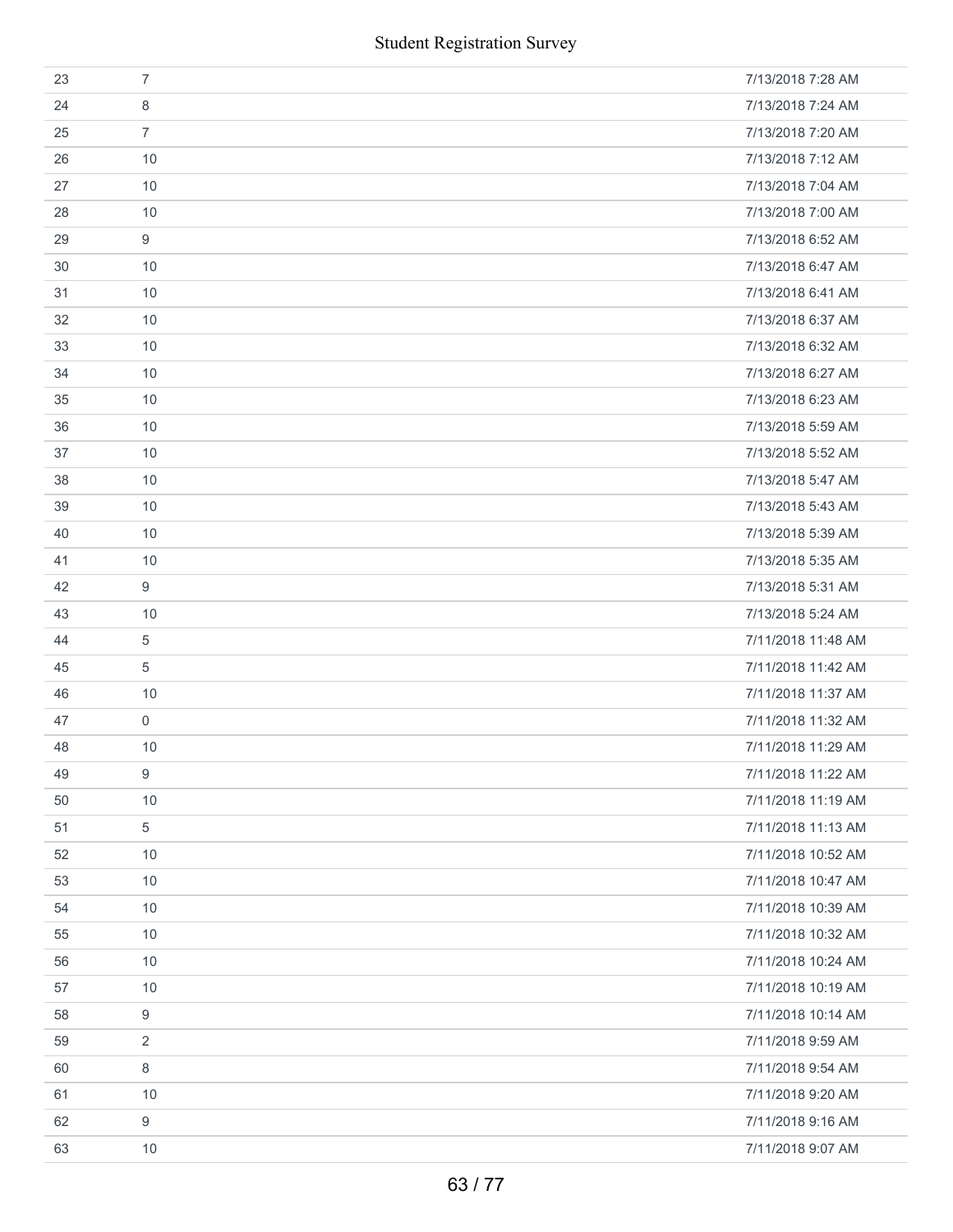| 64  | 10             | 7/11/2018 9:00 AM  |
|-----|----------------|--------------------|
| 65  | 10             | 7/11/2018 8:47 AM  |
| 66  | 10             | 7/11/2018 8:44 AM  |
| 67  | 10             | 7/11/2018 8:40 AM  |
| 68  | 9              | 7/11/2018 8:37 AM  |
| 69  | 10             | 7/11/2018 8:34 AM  |
| 70  | 10             | 7/11/2018 8:30 AM  |
| 71  | 10             | 7/9/2018 11:52 AM  |
| 72  | 5              | 7/9/2018 11:46 AM  |
| 73  | 10             | 7/9/2018 11:39 AM  |
| 74  | 10             | 6/18/2018 3:08 PM  |
| 75  | $\overline{4}$ | 6/18/2018 2:54 PM  |
| 76  | 10             | 6/18/2018 2:19 PM  |
| 77  | 10             | 6/18/2018 2:13 PM  |
| 78  | 10             | 6/18/2018 2:08 PM  |
| 79  | 9              | 6/18/2018 2:01 PM  |
| 80  | 9              | 6/18/2018 1:29 PM  |
| 81  | 9              | 6/18/2018 12:07 PM |
| 82  | 10             | 6/18/2018 11:38 AM |
| 83  | 10             | 6/18/2018 11:34 AM |
| 84  | 9              | 6/18/2018 11:22 AM |
| 85  | 10             | 6/18/2018 11:09 AM |
| 86  | 5              | 6/18/2018 10:39 AM |
| 87  | 10             | 6/18/2018 10:28 AM |
| 88  | 9              | 6/18/2018 10:21 AM |
| 89  | 9              | 6/18/2018 10:05 AM |
| 90  | 10             | 6/7/2018 2:19 PM   |
| 91  | 5              | 6/7/2018 2:12 PM   |
| 92  | $\,8\,$        | 6/7/2018 2:04 PM   |
| 93  | 8              | 6/7/2018 2:01 PM   |
| 94  | 10             | 6/7/2018 1:52 PM   |
| 95  | 10             | 6/7/2018 1:48 PM   |
| 96  | 8              | 6/7/2018 1:44 PM   |
| 97  | 8              | 6/7/2018 1:41 PM   |
| 98  | 5              | 6/7/2018 1:35 PM   |
| 99  | 8              | 6/7/2018 1:31 PM   |
| 100 | 5              | 6/7/2018 1:28 PM   |
| 101 | 10             | 6/7/2018 1:24 PM   |
| 102 | 3              | 6/7/2018 1:14 PM   |
| 103 | 10             | 6/7/2018 1:08 PM   |
| 104 | 8              | 6/7/2018 1:03 PM   |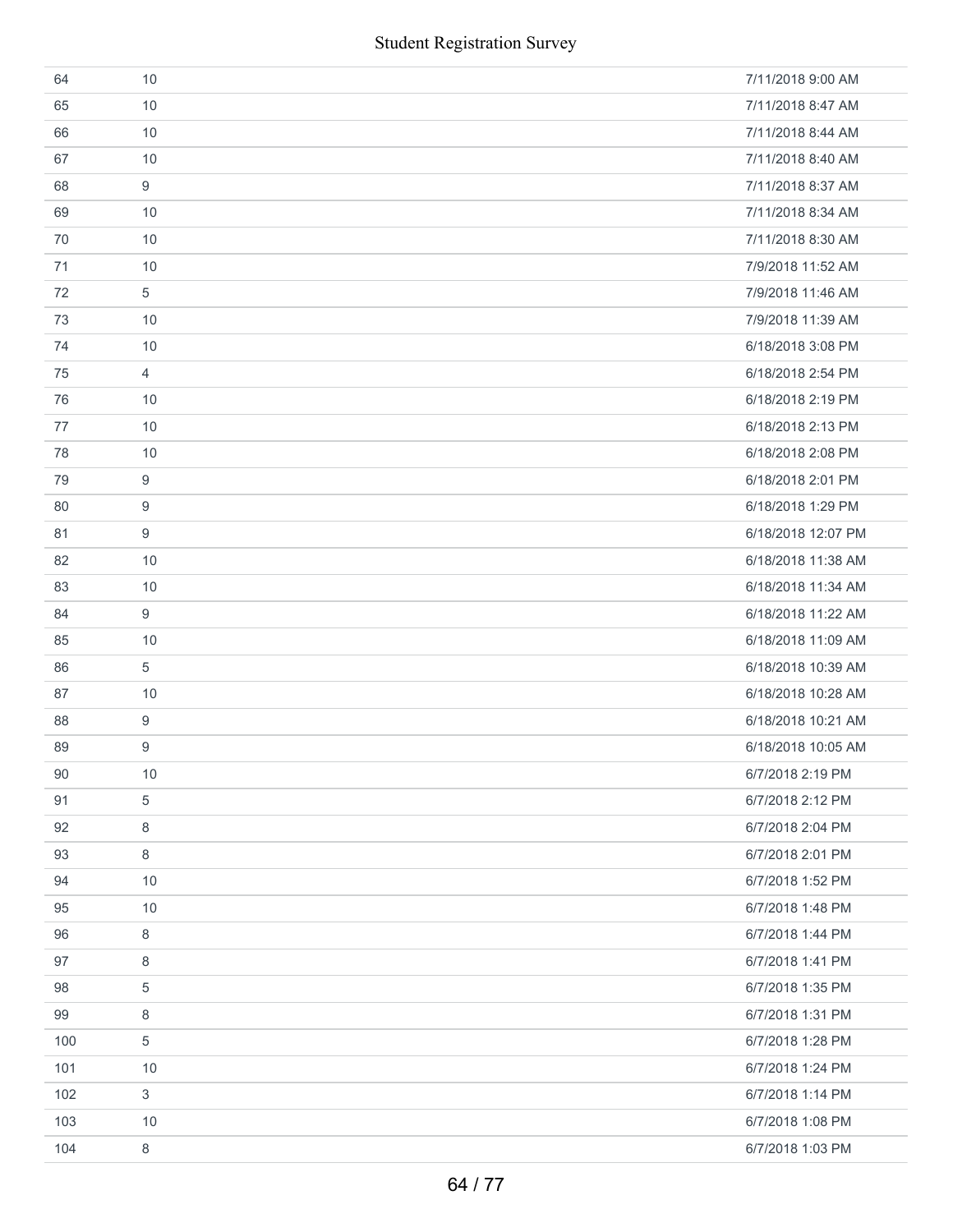| 105 | 5  | 6/7/2018 12:59 PM |
|-----|----|-------------------|
| 106 | 8  | 6/7/2018 12:56 PM |
| 107 | 5  | 6/7/2018 12:53 PM |
| 108 | 8  | 6/7/2018 12:49 PM |
| 109 | 10 | 6/7/2018 12:45 PM |
| 110 | 8  | 6/7/2018 12:42 PM |
| 111 | 8  | 6/7/2018 12:33 PM |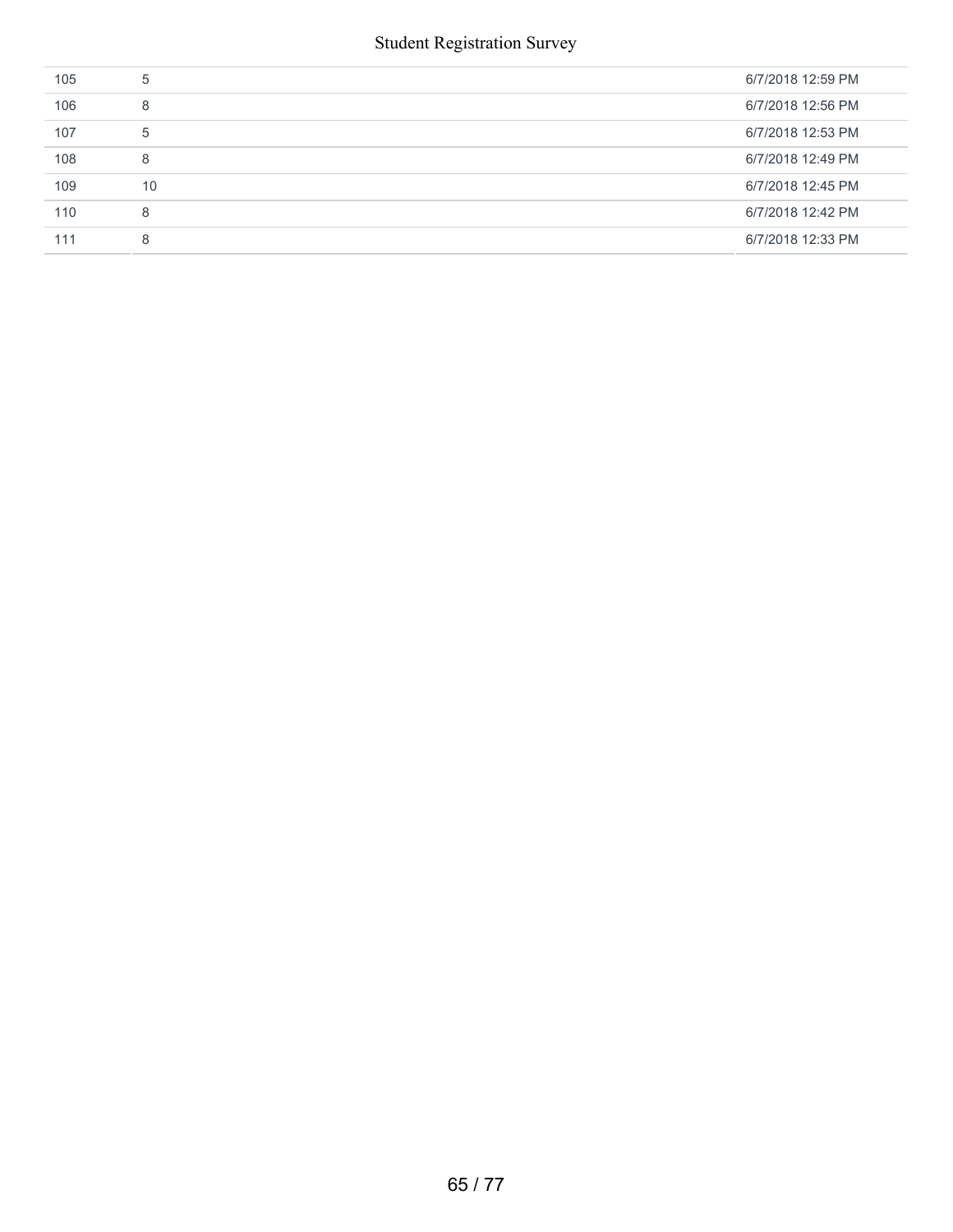# Q26 Overall satisfaction with the registration process.



| <b>ANSWER CHOICES</b>  | <b>AVERAGE NUMBER</b> | <b>TOTAL NUMBER</b> | <b>RESPONSES</b> |
|------------------------|-----------------------|---------------------|------------------|
|                        |                       | 937                 | 109              |
| Total Respondents: 109 |                       |                     |                  |

|                  | <b>DATE</b>        |
|------------------|--------------------|
| 10               | 7/13/2018 10:21 AM |
| 10               | 7/13/2018 10:18 AM |
| 10               | 7/13/2018 10:15 AM |
| 9                | 7/13/2018 10:12 AM |
| 10               | 7/13/2018 10:08 AM |
| 10               | 7/13/2018 10:06 AM |
| 10               | 7/13/2018 10:04 AM |
| 10               | 7/13/2018 10:02 AM |
| $\overline{7}$   | 7/13/2018 9:59 AM  |
| 10               | 7/13/2018 9:57 AM  |
| 5                | 7/13/2018 9:46 AM  |
| 9                | 7/13/2018 9:42 AM  |
| 10               | 7/13/2018 9:34 AM  |
| 10               | 7/13/2018 9:30 AM  |
| 9                | 7/13/2018 9:24 AM  |
| 9                | 7/13/2018 9:21 AM  |
| $\boldsymbol{9}$ | 7/13/2018 9:18 AM  |
| 9                | 7/13/2018 9:11 AM  |
| 10               | 7/13/2018 9:08 AM  |
| 8                | 7/13/2018 9:05 AM  |
| 10               | 7/13/2018 9:00 AM  |
| 10               | 7/13/2018 8:58 AM  |
|                  |                    |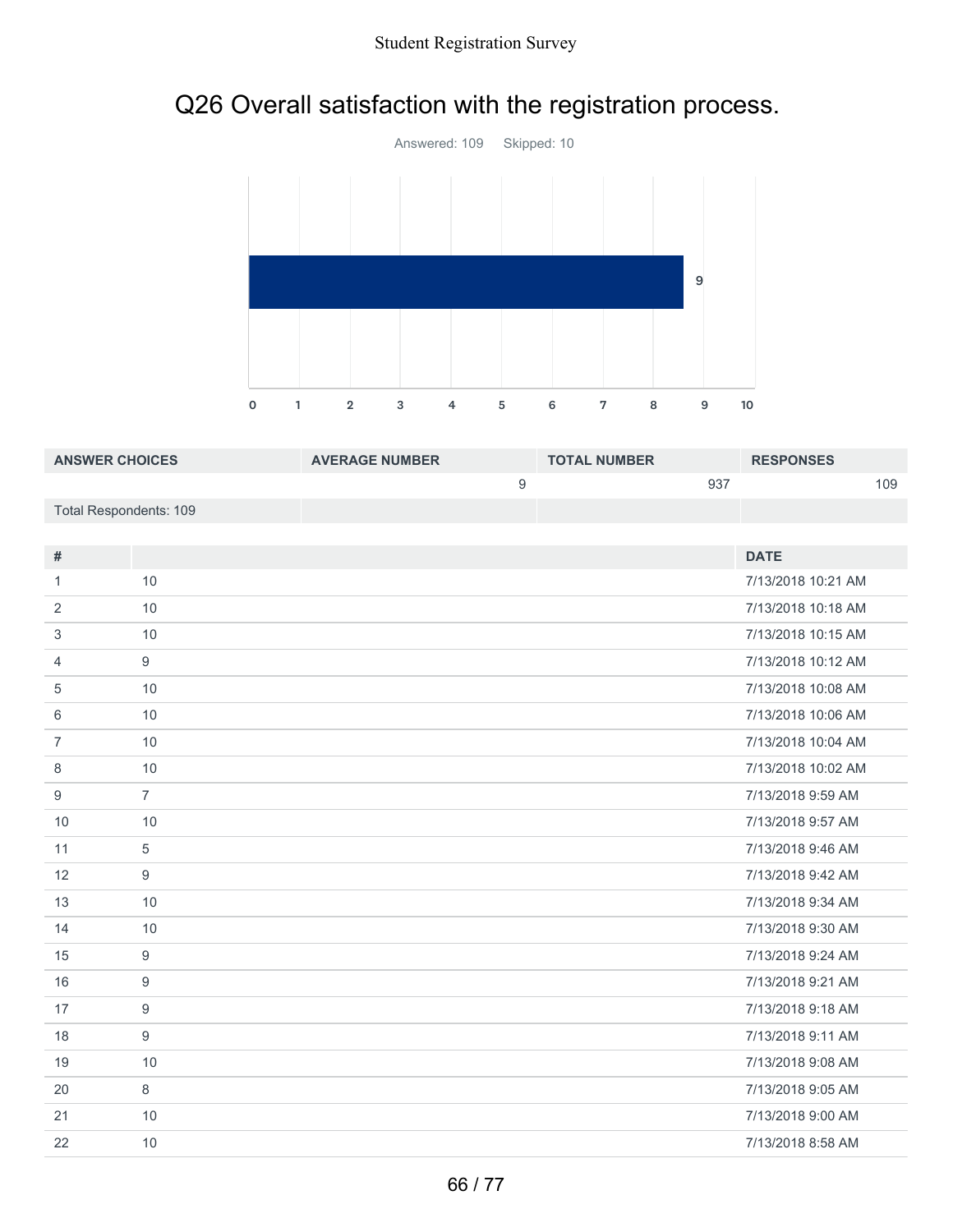| <b>Student Registration Survey</b> |                  |                    |  |  |  |
|------------------------------------|------------------|--------------------|--|--|--|
| 23                                 | 8                | 7/13/2018 7:28 AM  |  |  |  |
| 24                                 | 8                | 7/13/2018 7:24 AM  |  |  |  |
| 25                                 | $\overline{7}$   | 7/13/2018 7:20 AM  |  |  |  |
| 26                                 | 10               | 7/13/2018 7:12 AM  |  |  |  |
| 27                                 | 10               | 7/13/2018 7:04 AM  |  |  |  |
| 28                                 | 10               | 7/13/2018 7:00 AM  |  |  |  |
| 29                                 | 10               | 7/13/2018 6:52 AM  |  |  |  |
| 30                                 | 10               | 7/13/2018 6:47 AM  |  |  |  |
| 31                                 | 10               | 7/13/2018 6:41 AM  |  |  |  |
| 32                                 | 10               | 7/13/2018 6:37 AM  |  |  |  |
| 33                                 | 10               | 7/13/2018 6:32 AM  |  |  |  |
| 34                                 | 10               | 7/13/2018 6:27 AM  |  |  |  |
| 35                                 | 10               | 7/13/2018 6:23 AM  |  |  |  |
| 36                                 | $\sqrt{5}$       | 7/13/2018 6:09 AM  |  |  |  |
| 37                                 | 10               | 7/13/2018 5:52 AM  |  |  |  |
| 38                                 | 10               | 7/13/2018 5:47 AM  |  |  |  |
| 39                                 | 10               | 7/13/2018 5:39 AM  |  |  |  |
| 40                                 | 10               | 7/13/2018 5:35 AM  |  |  |  |
| 41                                 | 10               | 7/13/2018 5:31 AM  |  |  |  |
| 42                                 | 10               | 7/13/2018 5:24 AM  |  |  |  |
| 43                                 | $\sqrt{5}$       | 7/11/2018 11:48 AM |  |  |  |
| 44                                 | 5                | 7/11/2018 11:42 AM |  |  |  |
| 45                                 | 10               | 7/11/2018 11:37 AM |  |  |  |
| 46                                 | $\boldsymbol{0}$ | 7/11/2018 11:32 AM |  |  |  |
| 47                                 | 10               | 7/11/2018 11:29 AM |  |  |  |
| 48                                 | 9                | 7/11/2018 11:22 AM |  |  |  |
| 49                                 | 10               | 7/11/2018 11:19 AM |  |  |  |
| 50                                 | 5                | 7/11/2018 11:13 AM |  |  |  |
| 51                                 | 10               | 7/11/2018 10:52 AM |  |  |  |
| 52                                 | 10               | 7/11/2018 10:47 AM |  |  |  |
| 53                                 | 10               | 7/11/2018 10:39 AM |  |  |  |
| 54                                 | 10               | 7/11/2018 10:32 AM |  |  |  |
| 55                                 | 9                | 7/11/2018 10:24 AM |  |  |  |
| 56                                 | 10               | 7/11/2018 10:19 AM |  |  |  |
| 57                                 | 9                | 7/11/2018 10:14 AM |  |  |  |
| 58                                 | 2                | 7/11/2018 9:59 AM  |  |  |  |
| 59                                 | 9                | 7/11/2018 9:54 AM  |  |  |  |
| 60                                 | 10               | 7/11/2018 9:20 AM  |  |  |  |
| 61                                 | 9                | 7/11/2018 9:16 AM  |  |  |  |
| 62                                 | 10               | 7/11/2018 9:07 AM  |  |  |  |
| 63                                 | 10               | 7/11/2018 9:00 AM  |  |  |  |
|                                    | 67 / 77          |                    |  |  |  |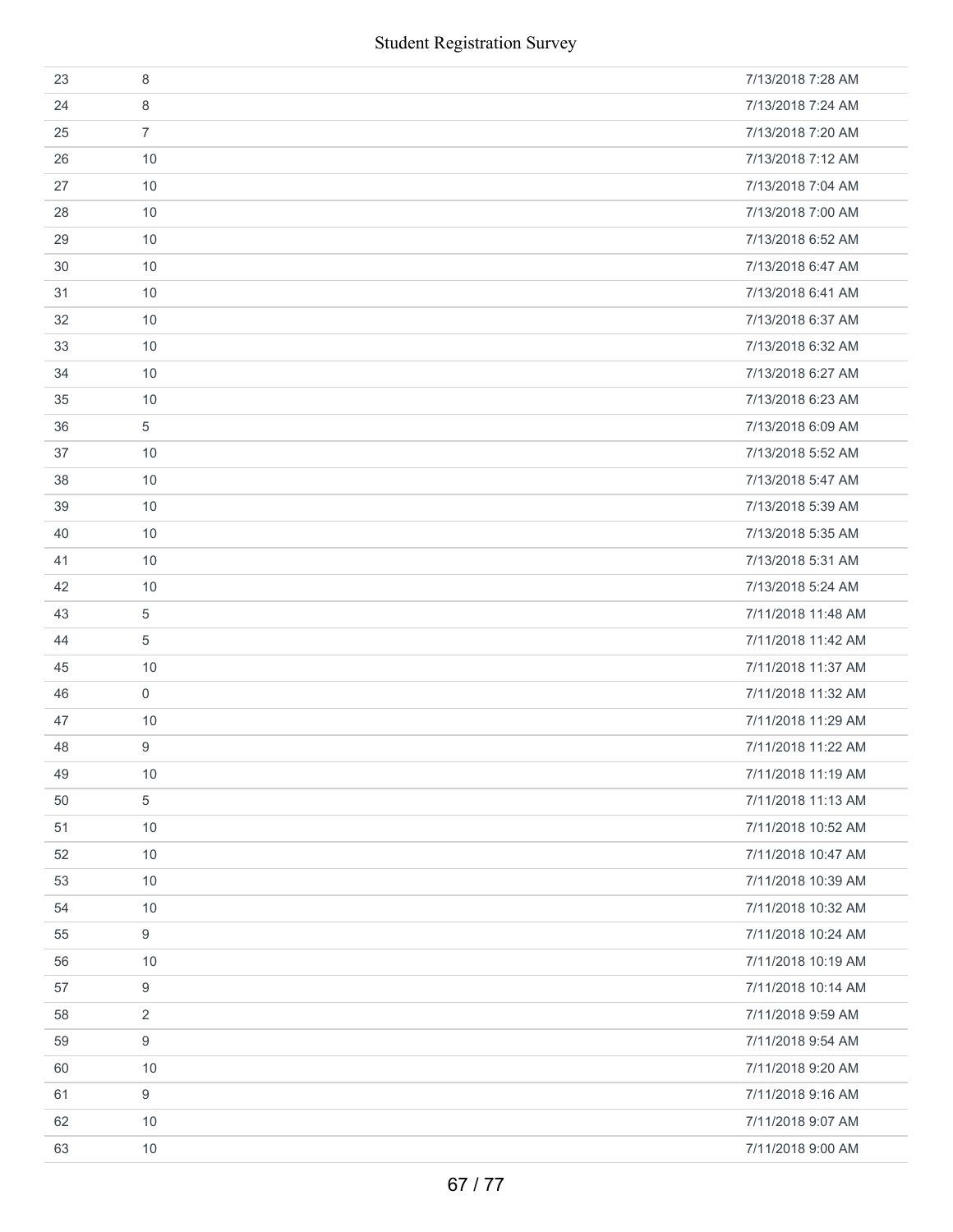| 64  | 10             | 7/11/2018 8:47 AM  |
|-----|----------------|--------------------|
| 65  | 10             | 7/11/2018 8:44 AM  |
| 66  | 10             | 7/11/2018 8:40 AM  |
| 67  | 9              | 7/11/2018 8:37 AM  |
| 68  | 10             | 7/11/2018 8:34 AM  |
| 69  | 10             | 7/9/2018 11:52 AM  |
| 70  | $\overline{2}$ | 7/9/2018 11:46 AM  |
| 71  | $\overline{7}$ | 7/9/2018 11:39 AM  |
| 72  | 10             | 6/18/2018 3:08 PM  |
| 73  | 3              | 6/18/2018 2:54 PM  |
| 74  | 9              | 6/18/2018 2:19 PM  |
| 75  | 10             | 6/18/2018 2:13 PM  |
| 76  | 9              | 6/18/2018 2:08 PM  |
| 77  | 10             | 6/18/2018 2:01 PM  |
| 78  | 9              | 6/18/2018 1:29 PM  |
| 79  | 10             | 6/18/2018 12:07 PM |
| 80  | 10             | 6/18/2018 11:38 AM |
| 81  | 10             | 6/18/2018 11:34 AM |
| 82  | 9              | 6/18/2018 11:22 AM |
| 83  | 10             | 6/18/2018 11:09 AM |
| 84  | 5              | 6/18/2018 10:39 AM |
| 85  | 10             | 6/18/2018 10:28 AM |
| 86  | 9              | 6/18/2018 10:21 AM |
| 87  | 9              | 6/18/2018 10:05 AM |
| 88  | 10             | 6/7/2018 2:19 PM   |
| 89  | 5              | 6/7/2018 2:12 PM   |
| 90  | 8              | 6/7/2018 2:04 PM   |
| 91  | 8              | 6/7/2018 2:01 PM   |
| 92  | 10             | 6/7/2018 1:52 PM   |
| 93  | 10             | 6/7/2018 1:48 PM   |
| 94  | 10             | 6/7/2018 1:44 PM   |
| 95  | 8              | 6/7/2018 1:41 PM   |
| 96  | 8              | 6/7/2018 1:35 PM   |
| 97  | 5              | 6/7/2018 1:31 PM   |
| 98  | 5              | 6/7/2018 1:28 PM   |
| 99  | 10             | 6/7/2018 1:24 PM   |
| 100 | 3              | 6/7/2018 1:14 PM   |
| 101 | 8              | 6/7/2018 1:08 PM   |
| 102 | 5              | 6/7/2018 1:03 PM   |
| 103 | 8              | 6/7/2018 12:59 PM  |
| 104 | 8              | 6/7/2018 12:56 PM  |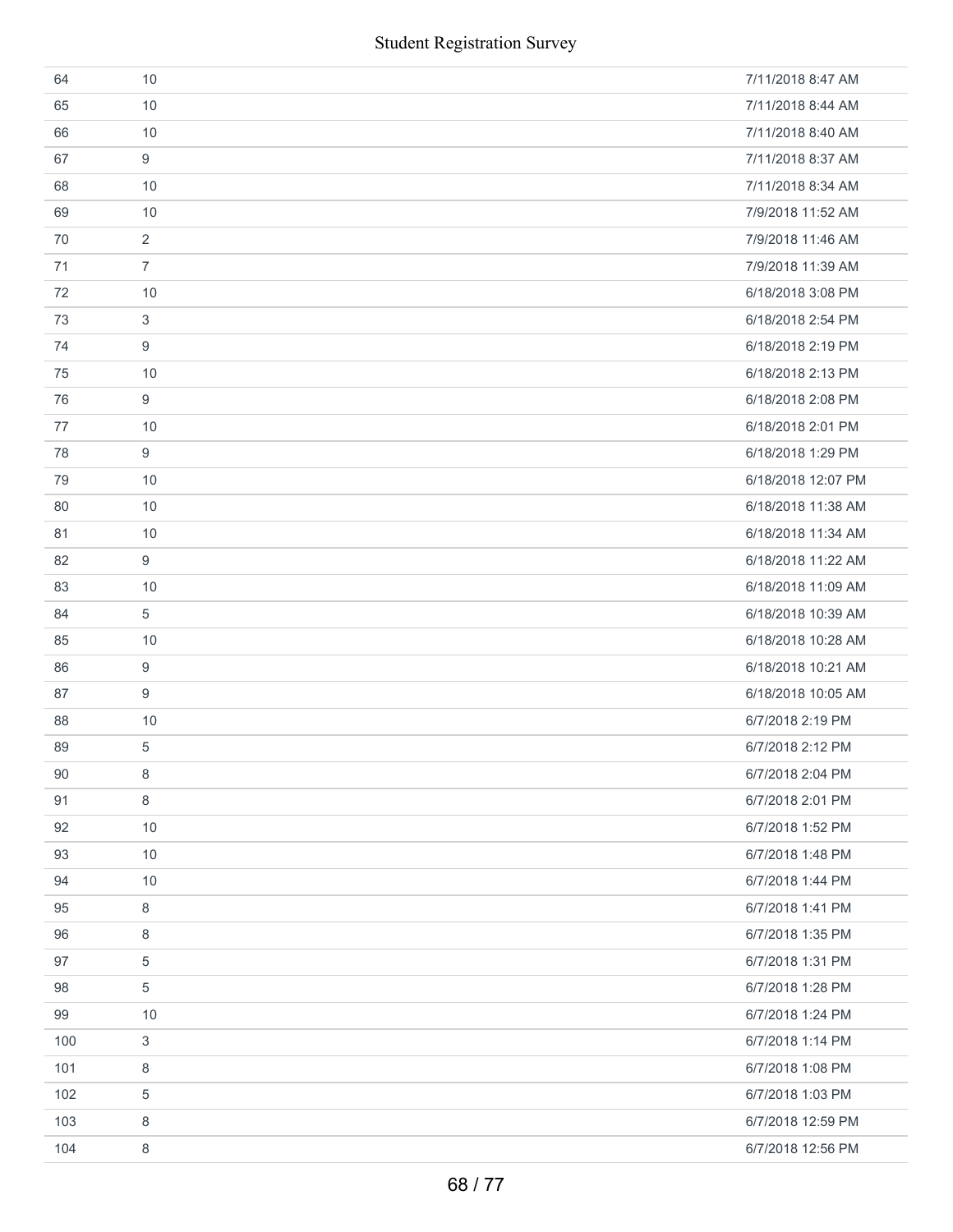| 105 | $\mathcal{D}$ | 6/7/2018 12:53 PM |
|-----|---------------|-------------------|
| 106 | 8             | 6/7/2018 12:49 PM |
| 107 | 10            | 6/7/2018 12:45 PM |
| 108 | 8             | 6/7/2018 12:42 PM |
| 109 | 3             | 6/7/2018 12:33 PM |
|     |               |                   |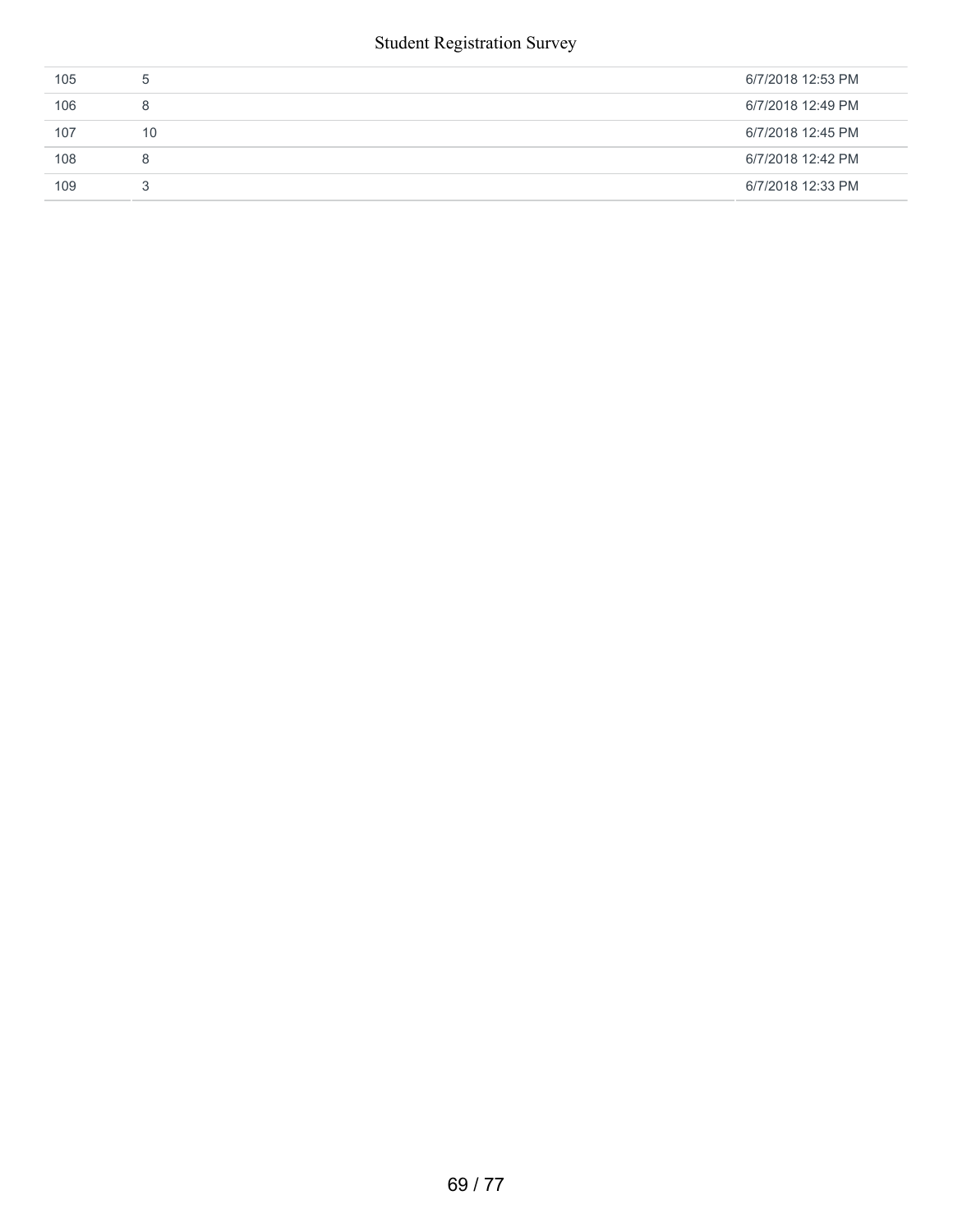### Q27 Please let us know how you will pay for your classes this semester. I am able to finance my spring semester courses. (Check all that apply):



| <b>ANSWER CHOICES</b>              |                               | <b>RESPONSES</b> |              |   |
|------------------------------------|-------------------------------|------------------|--------------|---|
| Supplemental Education Grant (SEG) |                               | 5.31%            |              | 6 |
| Congressional assistance           |                               | 2.65%            |              | 3 |
| State scholarship assistance       |                               | 0.88%            | 1            |   |
| PELL grant                         |                               | 92.92%           | 105          |   |
| Family assistance                  |                               | 0.88%            | 1            |   |
| Personal payment (pocket money)    |                               | 2.65%            |              | 3 |
| US VA educational assistance       |                               | $0.00\%$         | $\mathbf{0}$ |   |
| <b>Total Respondents: 113</b>      |                               |                  |              |   |
|                                    |                               |                  |              |   |
| #                                  | <b>OTHER (PLEASE SPECIFY)</b> |                  | <b>DATE</b>  |   |
|                                    |                               |                  |              |   |

There are no responses.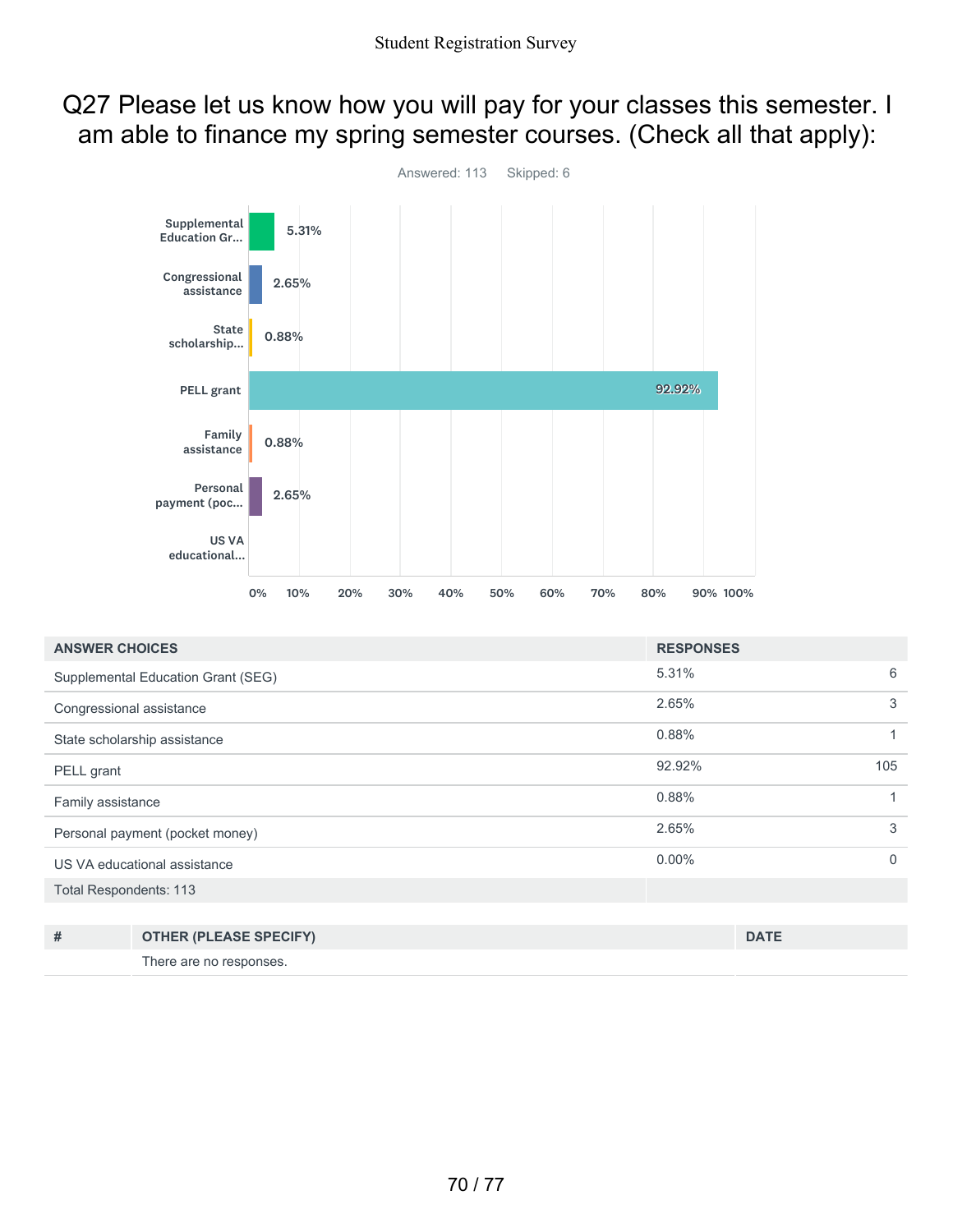

### Q28 How did you find out about the registration?

| <b>ANSWER CHOICES</b>                                                      |        |    |
|----------------------------------------------------------------------------|--------|----|
| Heard about the announcement on the radio                                  | 17.31% | 18 |
| Through internet/social media (COM-FSM news feed, tweeter, Facebook, etc.) | 27.88% | 29 |
| Heard it from families and friends                                         | 52.88% | 55 |
| Other promotions: Flyers, billboards, etc.                                 | 11.54% | 12 |
| <b>Total Respondents: 104</b>                                              |        |    |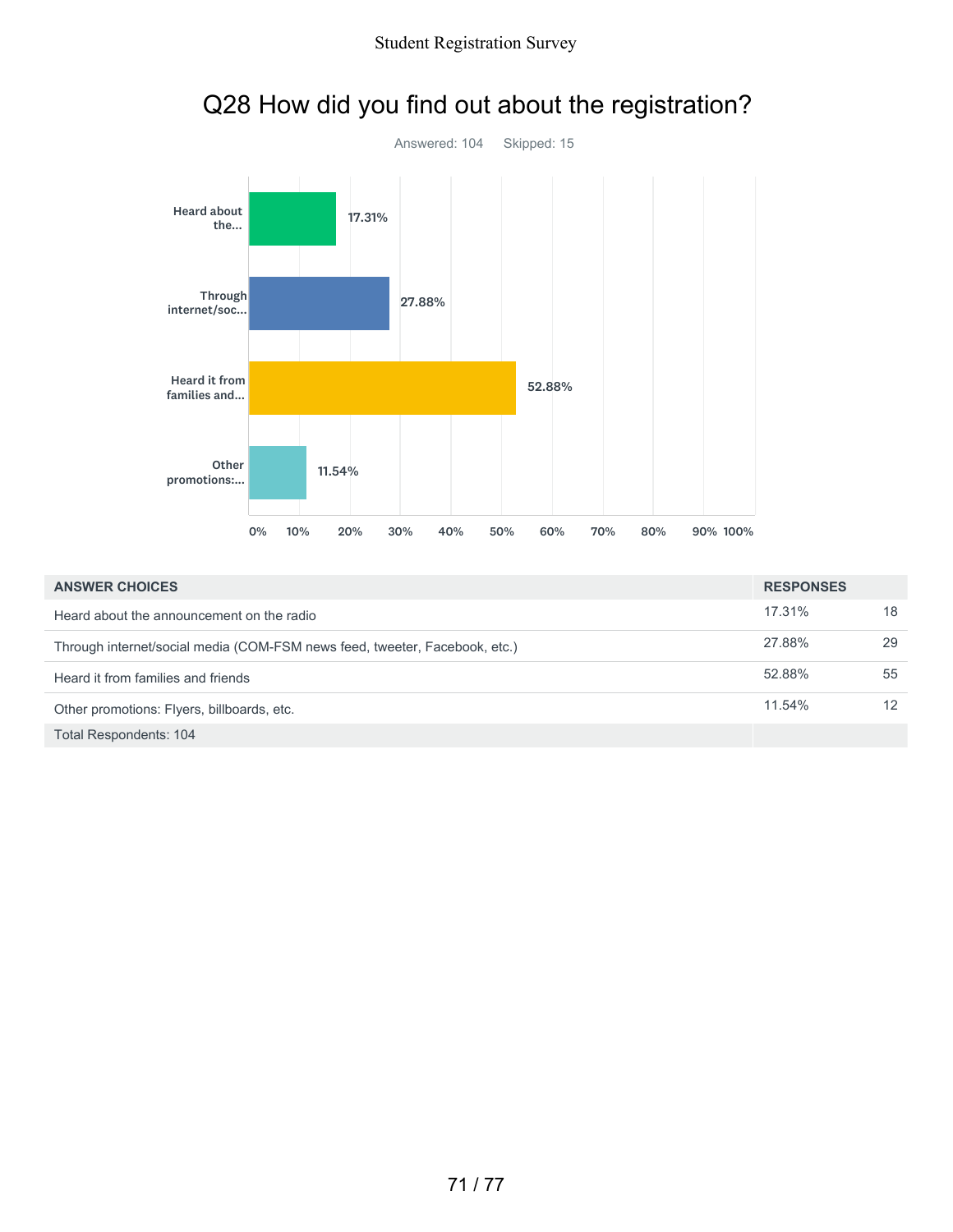### Q29 On a scale of 0 (zero=Very Unsafe) to 10 (ten=Very Safe), indicate the degree to which you feel safe and secure on campus.



| <b>ANSWER CHOICES</b>         |                  | <b>AVERAGE NUMBER</b> |                  | <b>TOTAL NUMBER</b> |     | <b>RESPONSES</b>   |     |
|-------------------------------|------------------|-----------------------|------------------|---------------------|-----|--------------------|-----|
|                               |                  |                       | $\boldsymbol{9}$ |                     | 951 |                    | 102 |
| <b>Total Respondents: 102</b> |                  |                       |                  |                     |     |                    |     |
|                               |                  |                       |                  |                     |     |                    |     |
| $\#$                          |                  |                       |                  |                     |     | <b>DATE</b>        |     |
| $\mathbf{1}$                  | 5                |                       |                  |                     |     | 7/13/2018 10:23 AM |     |
| 2                             | 10               |                       |                  |                     |     | 7/13/2018 10:19 AM |     |
| 3                             | 10               |                       |                  |                     |     | 7/13/2018 10:16 AM |     |
| 4                             | 10               |                       |                  |                     |     | 7/13/2018 10:13 AM |     |
| 5                             | $\overline{9}$   |                       |                  |                     |     | 7/13/2018 10:09 AM |     |
| 6                             | 10               |                       |                  |                     |     | 7/13/2018 10:07 AM |     |
| $\overline{7}$                | 10               |                       |                  |                     |     | 7/13/2018 10:05 AM |     |
| 8                             | 10               |                       |                  |                     |     | 7/13/2018 10:02 AM |     |
| 9                             | 10               |                       |                  |                     |     | 7/13/2018 10:00 AM |     |
| 10                            | 10               |                       |                  |                     |     | 7/13/2018 9:57 AM  |     |
| 11                            | 10               |                       |                  |                     |     | 7/13/2018 9:48 AM  |     |
| 12                            | 10               |                       |                  |                     |     | 7/13/2018 9:43 AM  |     |
| 13                            | 10               |                       |                  |                     |     | 7/13/2018 9:36 AM  |     |
| 14                            | 10               |                       |                  |                     |     | 7/13/2018 9:31 AM  |     |
| 15                            | 9                |                       |                  |                     |     | 7/13/2018 9:24 AM  |     |
| 16                            | 10               |                       |                  |                     |     | 7/13/2018 9:22 AM  |     |
| 17                            | $\boldsymbol{9}$ |                       |                  |                     |     | 7/13/2018 9:19 AM  |     |
| 18                            | $\overline{7}$   |                       |                  |                     |     | 7/13/2018 9:12 AM  |     |
| 19                            | 10               |                       |                  |                     |     | 7/13/2018 9:09 AM  |     |
| 20                            | 5                |                       |                  |                     |     | 7/13/2018 9:06 AM  |     |
| 21                            | 10               |                       |                  |                     |     | 7/13/2018 9:01 AM  |     |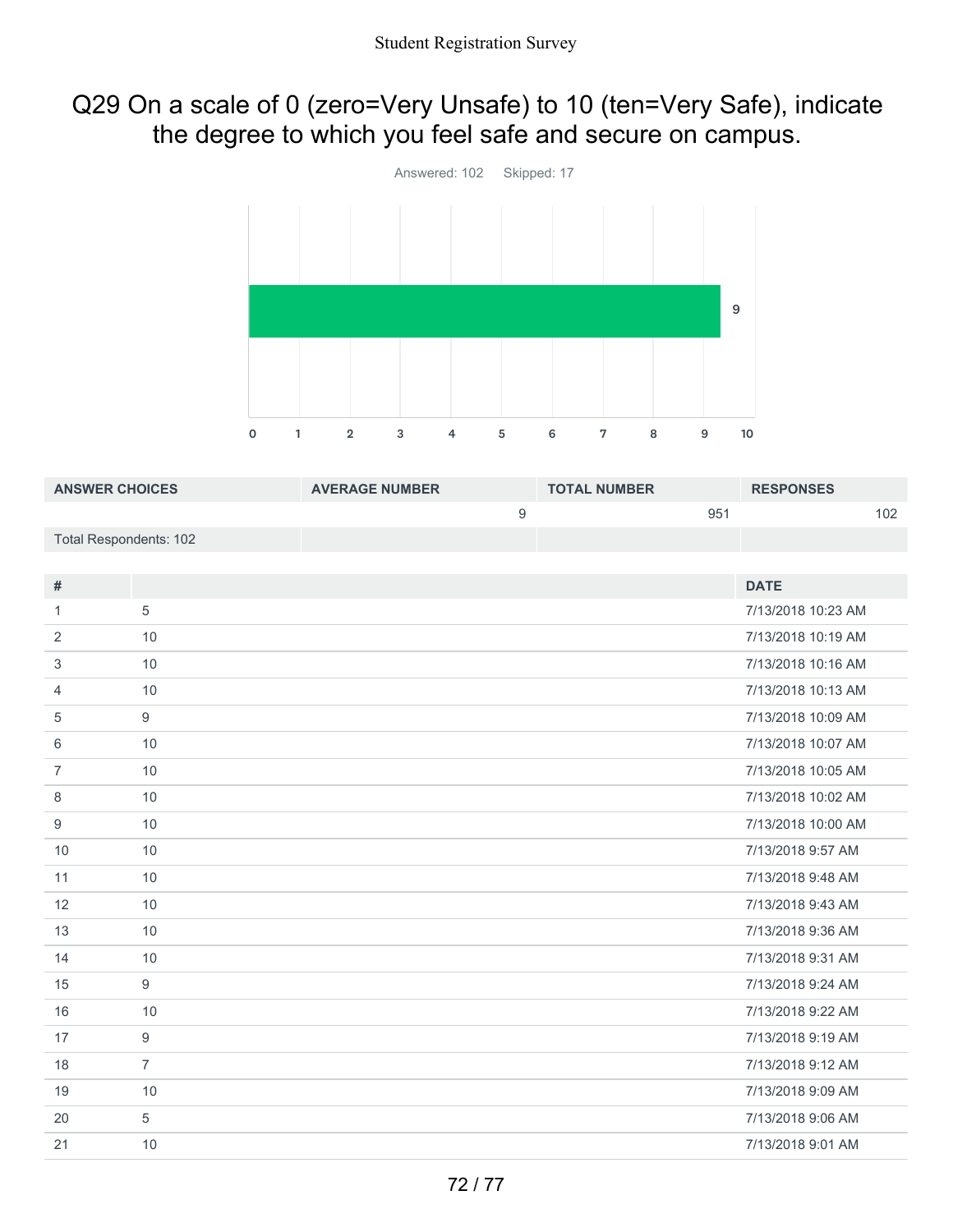|    |                  | <b>Student Registration Survey</b> |
|----|------------------|------------------------------------|
| 22 | $\boldsymbol{9}$ | 7/13/2018 8:58 AM                  |
| 23 | 10               | 7/13/2018 7:28 AM                  |
| 24 | 10               | 7/13/2018 7:25 AM                  |
| 25 | 10               | 7/13/2018 7:21 AM                  |
| 26 | 10               | 7/13/2018 7:14 AM                  |
| 27 | 10               | 7/13/2018 7:05 AM                  |
| 28 | 10               | 7/13/2018 7:01 AM                  |
| 29 | 10               | 7/13/2018 6:53 AM                  |
| 30 | 10               | 7/13/2018 6:48 AM                  |
| 31 | 10               | 7/13/2018 6:43 AM                  |
| 32 | 10               | 7/13/2018 6:38 AM                  |
| 33 | 10               | 7/13/2018 6:33 AM                  |
| 34 | 10               | 7/13/2018 6:28 AM                  |
| 35 | $\boldsymbol{9}$ | 7/13/2018 6:10 AM                  |
| 36 | 10               | 7/13/2018 6:01 AM                  |
| 37 | 10               | 7/13/2018 5:53 AM                  |
| 38 | 10               | 7/13/2018 5:47 AM                  |
| 39 | 10               | 7/13/2018 5:40 AM                  |
| 40 | 10               | 7/13/2018 5:36 AM                  |
| 41 | 10               | 7/13/2018 5:32 AM                  |
| 42 | 10               | 7/13/2018 5:25 AM                  |
| 43 | 9                | 7/11/2018 11:49 AM                 |
| 44 | 10               | 7/11/2018 11:43 AM                 |
| 45 | 10               | 7/11/2018 11:38 AM                 |
| 46 | 10               | 7/11/2018 11:34 AM                 |
| 47 | 9                | 7/11/2018 11:23 AM                 |
| 48 | 10               | 7/11/2018 11:19 AM                 |
| 49 | $\sqrt{5}$       | 7/11/2018 11:14 AM                 |
| 50 | 10               | 7/11/2018 10:53 AM                 |
| 51 | 10               | 7/11/2018 10:48 AM                 |
| 52 | 10               | 7/11/2018 10:42 AM                 |
| 53 | 10               | 7/11/2018 10:33 AM                 |
| 54 | 10               | 7/11/2018 10:26 AM                 |
| 55 | 10               | 7/11/2018 10:20 AM                 |
| 56 | 10               | 7/11/2018 10:15 AM                 |
| 57 | 10               | 7/11/2018 9:54 AM                  |
| 58 | 10               | 7/11/2018 9:20 AM                  |
| 59 | 10               | 7/11/2018 9:16 AM                  |
| 60 | 10               | 7/11/2018 9:07 AM                  |
| 61 | 10               | 7/11/2018 9:01 AM                  |
| 62 | 10               | 7/11/2018 8:48 AM                  |
|    |                  | 73/77                              |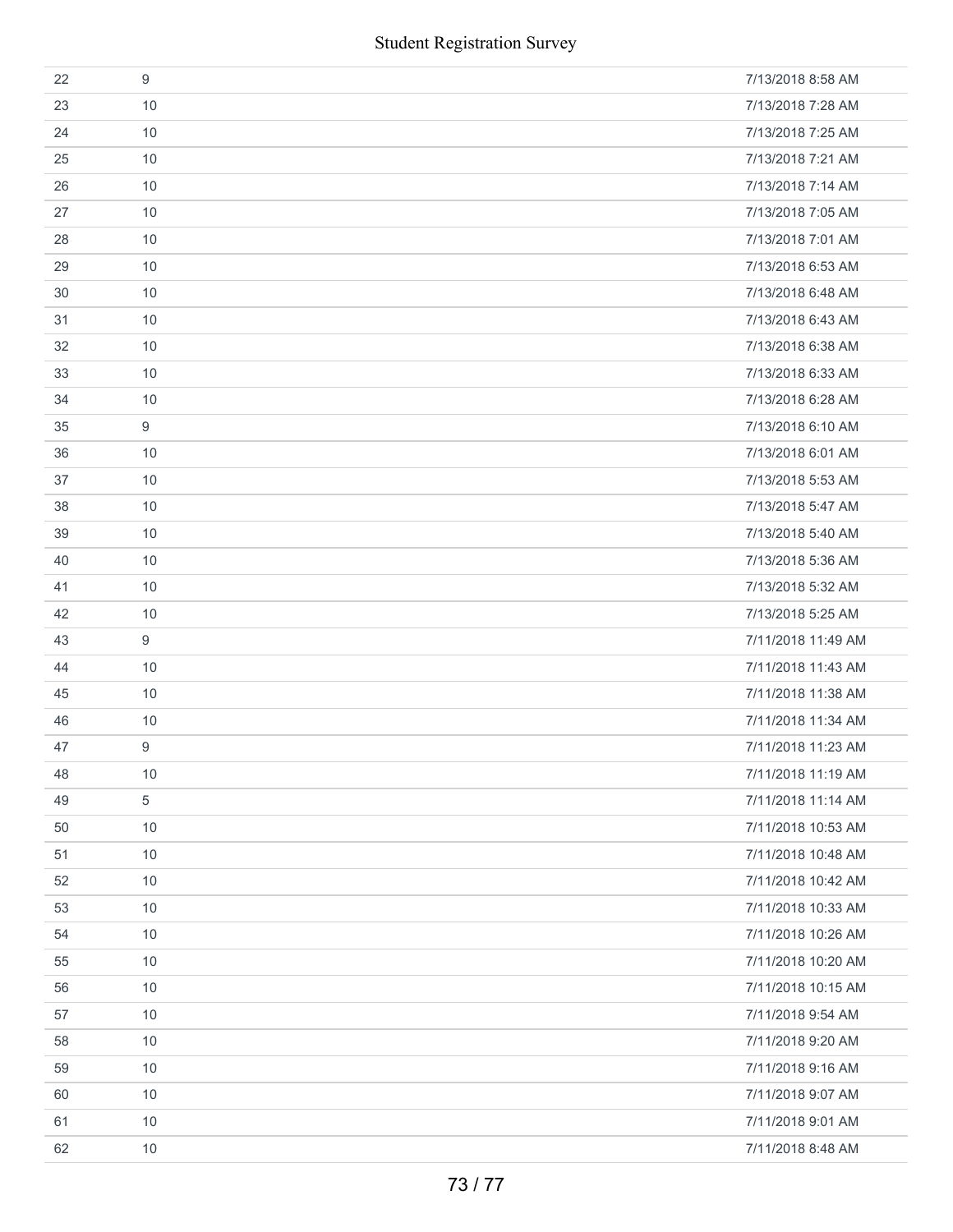| 63  | 10          | 7/11/2018 8:45 AM  |
|-----|-------------|--------------------|
| 64  | 5           | 7/11/2018 8:41 AM  |
| 65  | 10          | 7/11/2018 8:38 AM  |
| 66  | 10          | 7/11/2018 8:35 AM  |
| 67  | 10          | 7/11/2018 8:31 AM  |
| 68  | 10          | 7/9/2018 11:52 AM  |
| 69  | 10          | 7/9/2018 11:39 AM  |
| 70  | 10          | 6/18/2018 3:09 PM  |
| 71  | 10          | 6/18/2018 3:05 PM  |
| 72  | $10$        | 6/18/2018 2:20 PM  |
| 73  | 10          | 6/18/2018 2:15 PM  |
| 74  | 10          | 6/18/2018 2:09 PM  |
| 75  | 10          | 6/18/2018 2:01 PM  |
| 76  | 10          | 6/18/2018 1:30 PM  |
| 77  | 10          | 6/18/2018 12:08 PM |
| 78  | 10          | 6/18/2018 12:02 PM |
| 79  | 10          | 6/18/2018 11:22 AM |
| 80  | 10          | 6/18/2018 11:13 AM |
| 81  | 10          | 6/18/2018 10:41 AM |
| 82  | 10          | 6/18/2018 10:30 AM |
|     |             |                    |
| 83  | 9           | 6/18/2018 10:23 AM |
| 84  | 10          | 6/7/2018 2:20 PM   |
| 85  | 5           | 6/7/2018 2:13 PM   |
| 86  | 8           | 6/7/2018 2:04 PM   |
| 87  | 10          | 6/7/2018 2:01 PM   |
| 88  | 10          | 6/7/2018 1:56 PM   |
| 89  | 10          | 6/7/2018 1:49 PM   |
| 90  | 8           | 6/7/2018 1:41 PM   |
| 91  | 8           | 6/7/2018 1:36 PM   |
| 92  | 10          | 6/7/2018 1:31 PM   |
| 93  | $\,$ 5 $\,$ | 6/7/2018 1:28 PM   |
| 94  | 10          | 6/7/2018 1:25 PM   |
| 95  | 3           | 6/7/2018 1:14 PM   |
| 96  | 8           | 6/7/2018 1:08 PM   |
| 97  | 5           | 6/7/2018 1:04 PM   |
| 98  | 8           | 6/7/2018 1:00 PM   |
| 99  | 8           | 6/7/2018 12:56 PM  |
| 100 | 8           | 6/7/2018 12:53 PM  |
| 101 | 10          | 6/7/2018 12:46 PM  |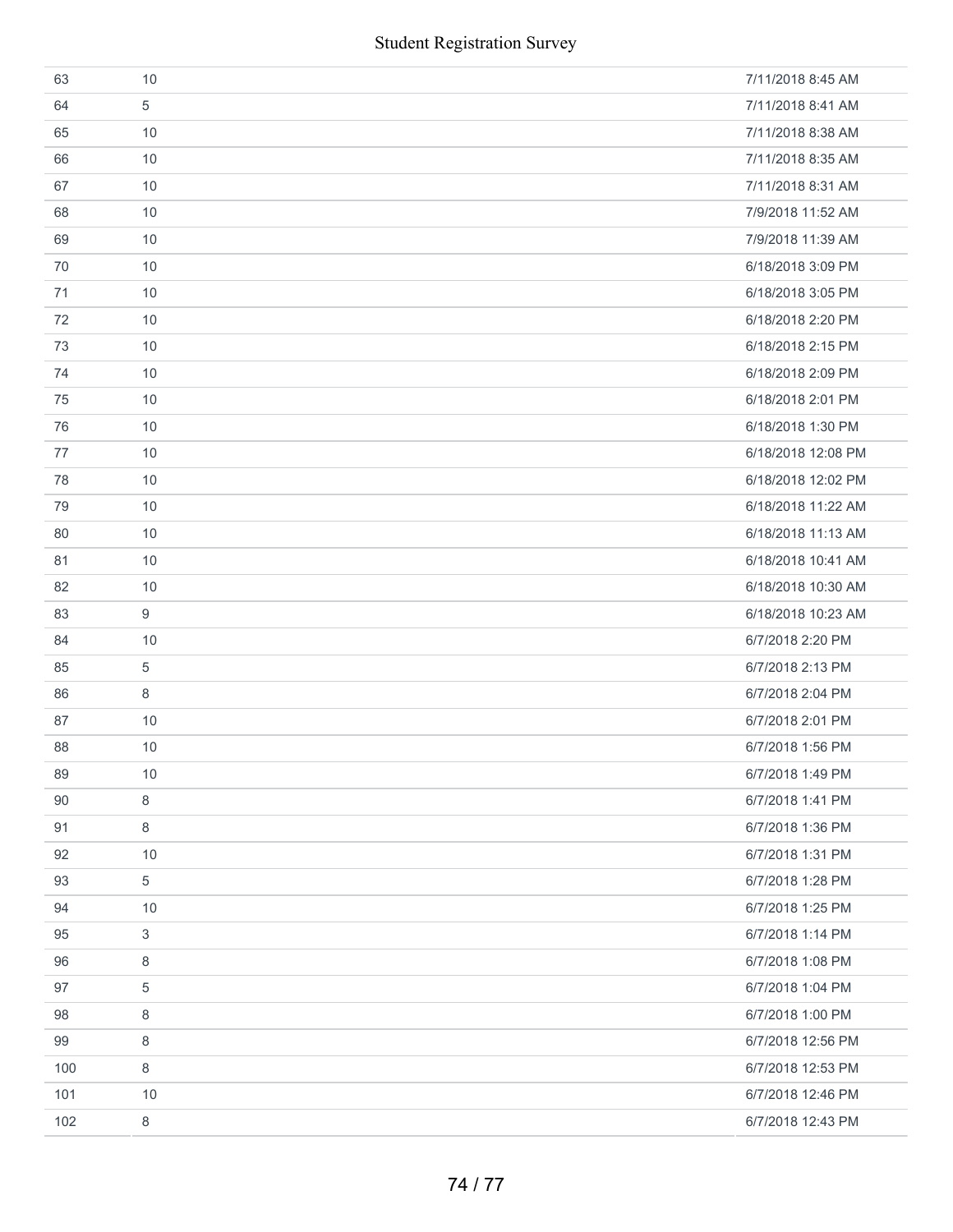## Q30 Why did you decide to enroll at the College of Micronesia-FSM? (Please write down your comments below)

Answered: 60 Skipped: 59

| #              | <b>RESPONSES</b>                                                                    | <b>DATE</b>        |
|----------------|-------------------------------------------------------------------------------------|--------------------|
| 1              | to learn more and feel comfortable                                                  | 7/13/2018 10:23 AM |
| 2              | to learn more about my major                                                        | 7/13/2018 10:19 AM |
| 3              | so i'd be able to accomplish my goal                                                | 7/13/2018 10:16 AM |
| 4              | because it is affordable and it is good college to attend                           | 7/13/2018 10:13 AM |
| 5              | none                                                                                | 7/13/2018 9:48 AM  |
| 6              | tyo learn more and success in my education                                          | 7/13/2018 9:43 AM  |
| $\overline{7}$ | It will be be helpful for my future                                                 | 7/13/2018 9:36 AM  |
| 8              | to expand my knowledge in business                                                  | 7/13/2018 9:22 AM  |
| 9              | udecided                                                                            | 7/13/2018 9:12 AM  |
| 10             | at least to get a degrees and learn more.                                           | 7/13/2018 9:09 AM  |
| 11             | I chose to study at the college to help myself to prepare for furtherinn education  | 7/13/2018 9:06 AM  |
| 12             | to further education to have s better life                                          | 7/13/2018 9:01 AM  |
| 13             | i ant to have a better life in the future                                           | 7/13/2018 8:58 AM  |
| 14             | to learn and accoplish my my mission                                                | 7/13/2018 7:25 AM  |
| 15             | I want to graduate from the college                                                 | 7/13/2018 7:14 AM  |
| 16             | Because I want graduate                                                             | 7/13/2018 7:05 AM  |
| 17             | to improve my knowledge                                                             | 7/13/2018 6:53 AM  |
| 18             | I like to graduate form the college                                                 | 7/13/2018 6:48 AM  |
| 19             | In order for me to further my education                                             | 7/13/2018 6:43 AM  |
| 20             | It is the only college on the island                                                | 7/13/2018 6:28 AM  |
| 21             | just to finis what I have started nad be free for other plans                       | 7/11/2018 11:49 AM |
| 22             | beacause it will improve my skills and find a better job to support my family       | 7/11/2018 11:43 AM |
| 23             | To further my education                                                             | 7/11/2018 11:38 AM |
| 24             | to further my dream and getting more knowledge ans skills                           | 7/11/2018 11:34 AM |
| 25             | it will be my preparation for college abroad                                        | 7/11/2018 11:30 AM |
| 26             | it is the only college we have on the island                                        | 7/11/2018 11:23 AM |
| 27             | to learn                                                                            | 7/11/2018 11:14 AM |
| 28             | because I want to have a better life in the future, the campus is close to my house | 7/11/2018 10:26 AM |
| 29             | Because iti is the only college where I expect                                      | 7/11/2018 10:15 AM |
| 30             | because com is near me so I can got schol on tme and continue my education          | 7/11/2018 10:01 AM |
| 31             | no comments                                                                         | 7/11/2018 9:07 AM  |
| 32             | to further education                                                                | 7/11/2018 9:01 AM  |
| 33             | want to experience college life before going abroad                                 | 7/11/2018 8:48 AM  |
| 34             | because I want to further my education                                              | 7/11/2018 8:45 AM  |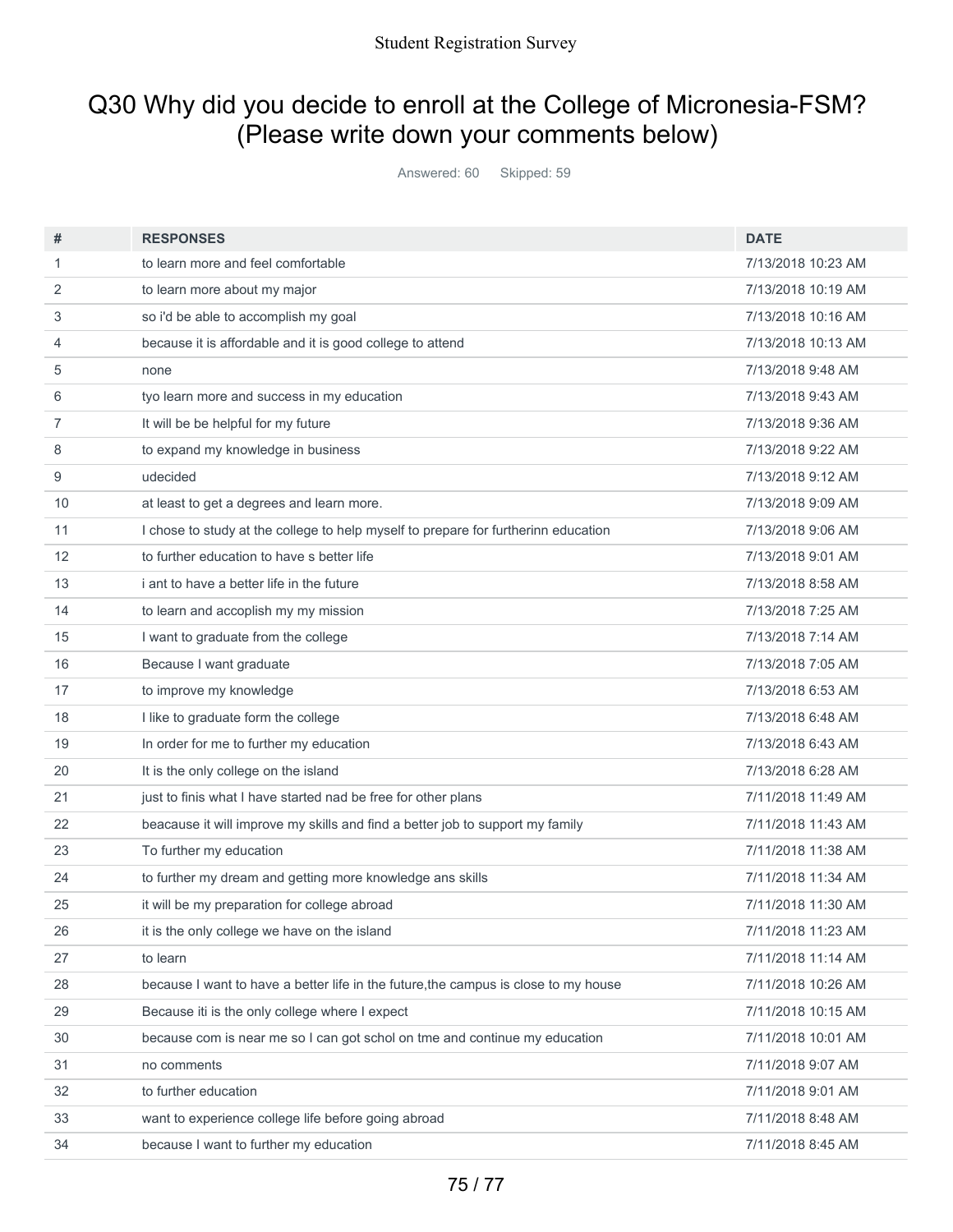## Student Registration Survey

| 35 | Because I want to further my education                                                                                                                             | 7/11/2018 8:41 AM  |
|----|--------------------------------------------------------------------------------------------------------------------------------------------------------------------|--------------------|
| 36 | Because I want to experience how it is feels like to be a college student.                                                                                         | 7/11/2018 8:35 AM  |
| 37 | Because I want to help my family after graduation.                                                                                                                 | 7/11/2018 8:31 AM  |
| 38 | Because I want to be a successful person.                                                                                                                          | 6/18/2018 3:09 PM  |
| 39 | I would like to finish and get my degree.                                                                                                                          | 6/18/2018 3:05 PM  |
| 40 | to finish my major at the college.                                                                                                                                 | 6/18/2018 2:20 PM  |
| 41 | it is a nearest college and I want get experience college life styles before going abroad                                                                          | 6/18/2018 2:15 PM  |
| 42 | to educate moe and reach my goal                                                                                                                                   | 6/18/2018 1:30 PM  |
| 43 | to expand my studies                                                                                                                                               | 6/18/2018 12:08 PM |
| 44 | everything is okay                                                                                                                                                 | 6/18/2018 12:02 PM |
| 45 | spring 2018                                                                                                                                                        | 6/18/2018 11:39 AM |
| 46 | I decided yo enroll at the comfsm because it is easy for me to get experience in this college to save<br>my people with what I learned.                            | 6/18/2018 11:13 AM |
| 47 | to get my degree and find a job                                                                                                                                    | 6/18/2018 10:41 AM |
| 48 | so I can get some experience more before attending the other universities.                                                                                         | 6/18/2018 10:30 AM |
| 49 | It is a only college in on the island                                                                                                                              | 6/18/2018 10:23 AM |
| 50 | Because it is the only college in Micronesia.it is near and easy.                                                                                                  | 6/18/2018 10:08 AM |
| 51 | To continue my education.                                                                                                                                          | 6/7/2018 2:20 PM   |
| 52 | because I want to get my degree.                                                                                                                                   | 6/7/2018 2:13 PM   |
| 53 | Because I want to learn.                                                                                                                                           | 6/7/2018 1:49 PM   |
| 54 | To secure a job for myself.                                                                                                                                        | 6/7/2018 1:36 PM   |
| 55 | My own choice.                                                                                                                                                     | 6/7/2018 1:28 PM   |
| 56 | I still need to spend more time here living with families and friends and also to observe Chuuk<br>Government to study it out if I can help in the future. I hope. | 6/7/2018 1:25 PM   |
| 57 | To continue my education in order to take my AA Degree.                                                                                                            | 6/7/2018 1:14 PM   |
| 58 | Becuase I want to what I started end.                                                                                                                              | 6/7/2018 1:04 PM   |
| 59 | Only college I applied to so I got no other choice.                                                                                                                | 6/7/2018 12:56 PM  |
| 60 | Because it is great and nice.                                                                                                                                      | 6/7/2018 12:46 PM  |